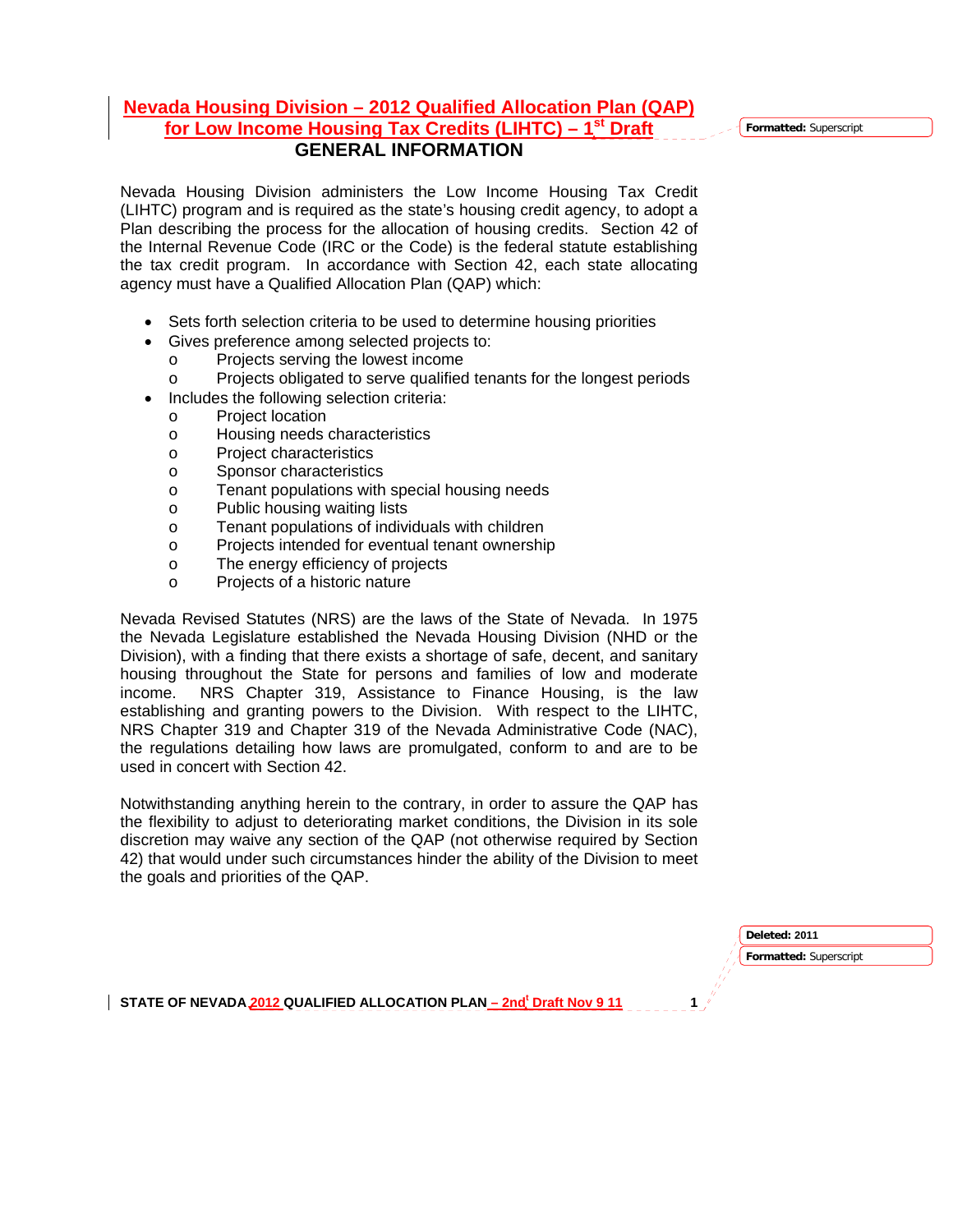### **SECTION 1 ANNUAL PLAN INFORMATION**

Nevada's 2012 QAP is adopted pursuant the Division's regulations implementing the LIHTC. The Regulations, the Application form, the Instructions and the Compliance Policies and Procedures Manual constitute the Division's QAP pursuant to the Code and federal implementing regulations.

The 2012 QAP covers the periods of January 1, 2012 to December 31, 2012. All reservations of 2012 tax credits made during the plan year are subject to the annual Plan. The Division will update its web page with information regarding the 2012 QAP. The website address is: http://nvhousing.state.nv.us/.

#### **SECTION 2 APPLICATION SUBMISSION DATES**

A. Tax Credit Application Deadline

Pursuant to NAC 319.974, Applications for Tax Credits, and all supporting documentation must be sent to NHD's Las Vegas or Carson City offices and received by **5:00 P.M. on May 4, 2012,** unless otherwise specified by the Division.

B. Completeness and Consistency of Tax Credit Applications

Final applications must be completed on a Final Application form prescribed by the Division. Original applications must be complete and must materially match other applications for funding that relate to the project (e.g., other applications for funding such as HOME).

Incomplete applications will be rejected. No additional materials may be submitted once the application deadline has passed. Any missing required information or documentation, incomplete information<sup>1</sup> that prevents underwriting, and/or non-conformance with the QAP will deem the application void and the Project Sponsor will forfeit all application and other fees made to the date to the Division. Please read the requirements of the QAP carefully to ensure all required items and back-up documentation are included with the application. Applications are encouraged to take advantage of the pre-review period described below.

#### C. Formatting

One original and one electronic copy of the application must be submitted. The electronic copy can be submitted on compact disc (CD) and must contain all

**Deleted:** 2011 **Deleted:** 2011

**Deleted:** 2011

**Deleted:** 2011 **Deleted:** 2011

**Deleted: 6 Deleted: 2011**

**Deleted:** All material application must be comparable to other funding and to the final cost that the IRS form(s) 8609 are issued from.

**Deleted: 2011** 

**Formatted:** Superscript

<sup>&</sup>lt;sup>1</sup> Missing application information includes any budget, back-up, or other application information required for all or specific project types. It does not include back-up documentation for optional preference points. An application that does not include any or appropriate back-up documentation for optional preference point rating factors will be accepted; however the project will not receive points for those items where information is missing, incomplete or unclear.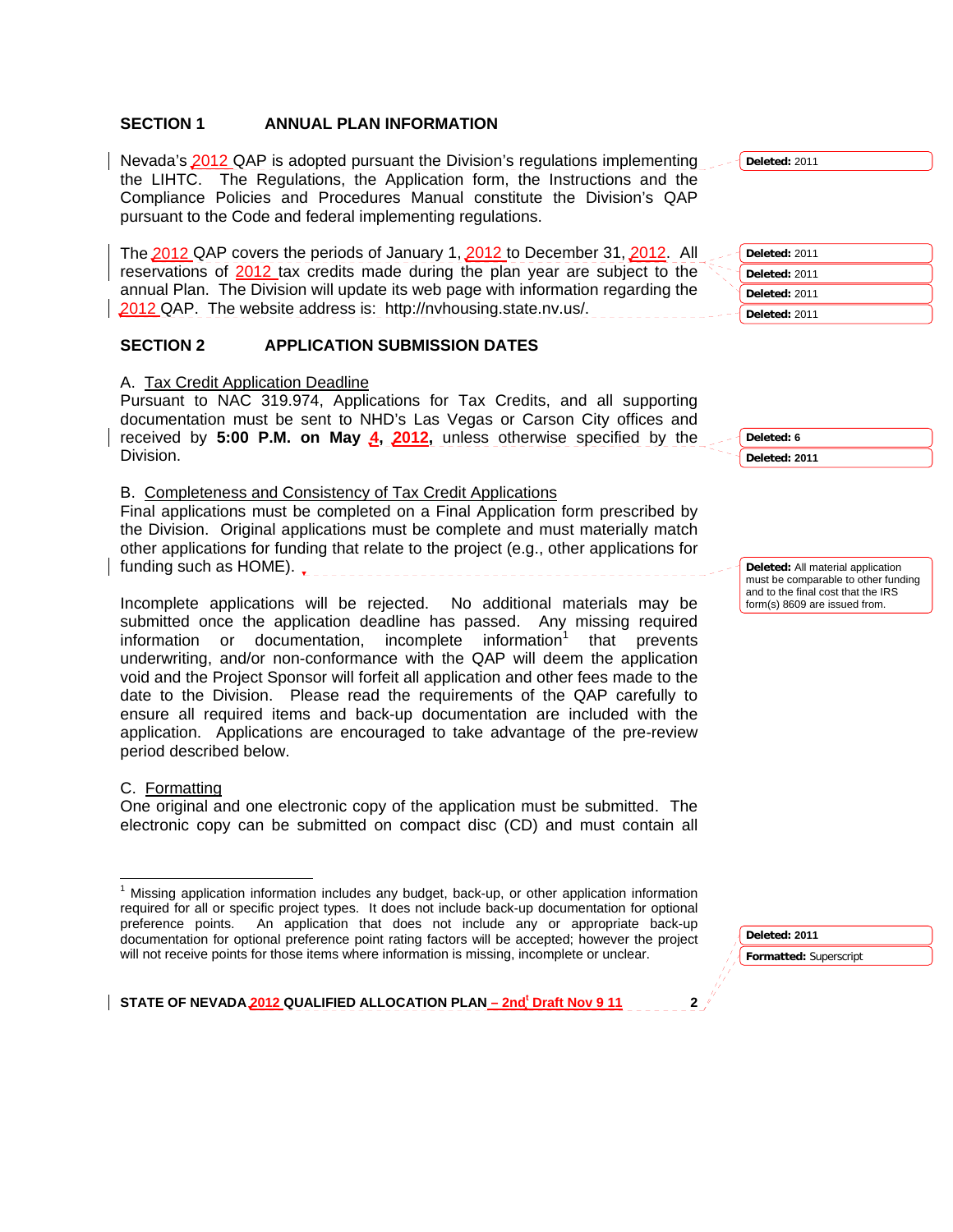information included in the hard copy submission. Scanned copies of the reports are allowable.

The original application must be in a two-volume binder with the application and supporting scoring documents in Volume One, marked with appropriate tabs, and the Market Study and any Environmental/Engineering documents in Volume Two. Applications that are not in the required format will be rejected. Applicants are encouraged to send in applications more than 15 days before the deadline to take advantage of a pre-deadline review period. The Division will allow an extension of the 15-day review period if The Department of Housing and Urban Development (HUD) guidelines for the finalization of the QAP are delayed. The Division will make an announcement regarding the extension if applicable. As part of the application certification, the applicant acknowledges that the application and all materials submitted constitute public records within the meaning of the Nevada Public Records Act.

### **SECTION 3 TRAINING**

A. Training Dates/Reservations for Sessions

Persons desiring training on the 2012 QAP and application should notify the Division by **January 31, 2012**. If a minimum of five persons has notified the Division by this date, a formal training in February will be scheduled. Otherwise, requests for technical assistance will be handled on a case-by-case basis. Persons interested in training should contact Mark Licea, Federal Programs Supervisor, at 702.486.7220, Extension 226.

### B. Training Cost

The cost of the above identified training, if scheduled, is **\$75.00** per person. The registration fee must be prepaid by check payable to NHD and delivered to NHD's Carson City of Las Vegas offices 10 days prior to the training date.

### **SECTION 4 GUIDING PRINCIPLES AND PRIORITIES**

Demand for housing credits often exceeds supply. In determining how and where to allocate the credit, NHD must consider the need for affordable housing throughout the state of Nevada. The purpose of the QAP is to reserve federal Tax Credits for the creation and maintenance of rental housing units for low and very low income households in the state in such a way as to further the following principles and priorities:

- Reserve credits in order to provide an equitable distribution throughout the state;
- Reserve credits in order to provide a reasonable mix of affordable housing projects, both in regard to the number of units, populations served (e.g., elderly, special needs) and type (e.g., mixed use, assisted living);

**Formatted:** Superscript **Deleted: 2011** 

STATE OF NEVADA 2012 QUALIFIED ALLOCATION PLAN <u>– 2nd<sup>t</sup> Draft Nov 9 11</u> 3

**Deleted:** 2011

#### **Deleted: 2011**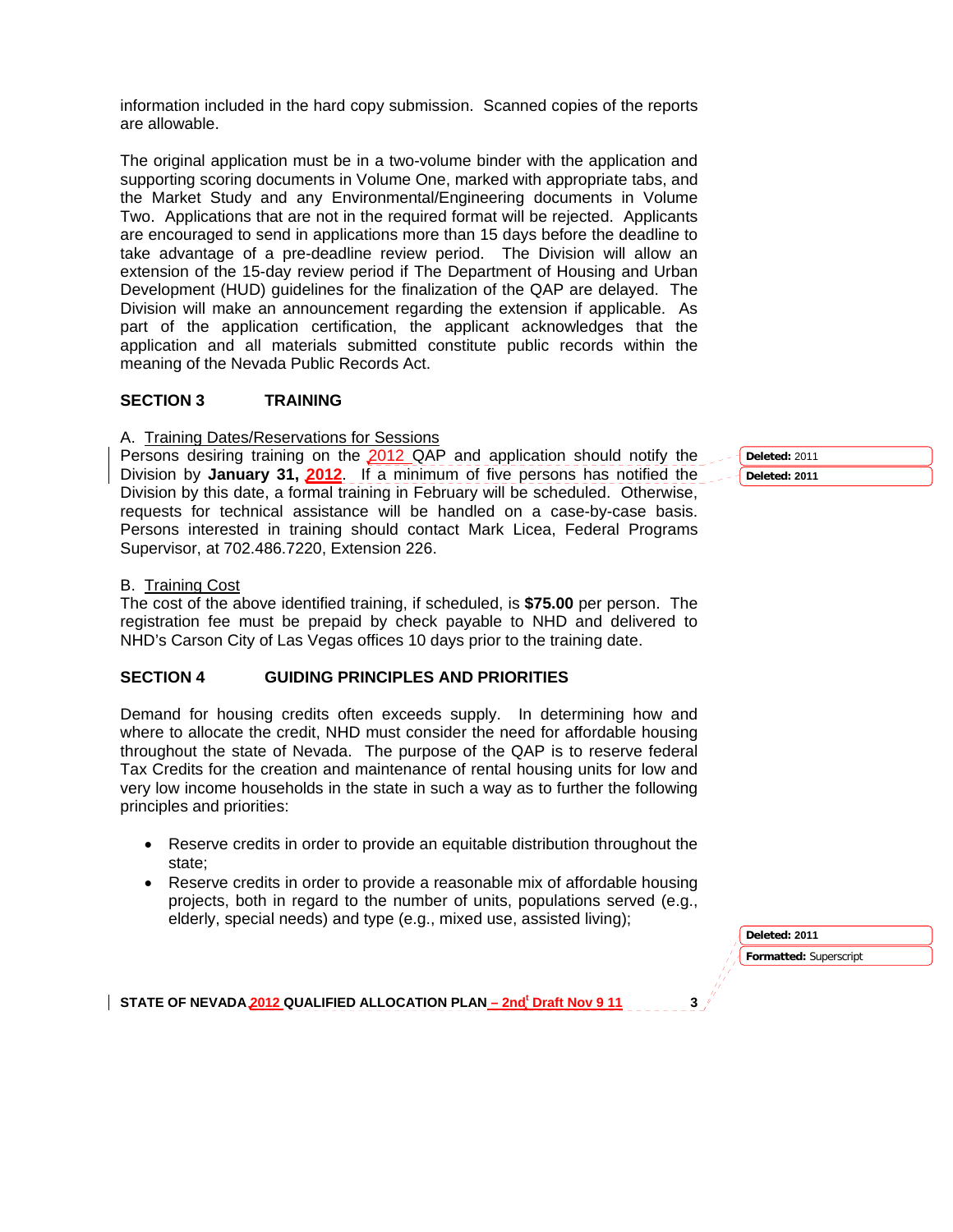- Reserve credits to as many rental housing projects as possible, considering cost, size, location, income mix of proposals, and environmental sustainability;
- Reserve credits in order to provide opportunities to a variety of qualified sponsors, both for-profit and non-profit;
- Reserve only the amount of credit that the Division determines to be necessary for the financial feasibility of a project and its viability as a qualified low income housing project throughout the credit period.

### **Criteria for Approval**

Consistent with the Code requirements, the process for evaluating Tax Credit applications includes a comprehensive analysis that gives preference to applications serving the lowest income residents for the longest period of time, together with an analysis of the overall viability of the proposed project. In order to ensure that the diverse housing needs of communities throughout Nevada are considered, the low income targeting and extended use period of proposed projects will be considered along with, at a minimum the following criteria:

#### **Market Conditions**

The Division will consider the stability of both tax credit and market rate properties in the primary market area (PMA) of the proposed project, including vacancy rates, rent concessions, or reduced rents. In reviewing project applications, NHD will look more favorably on a project that is in a PMA where there are lower vacancy rates and fewer concessions or reduced rents. In addition, NHD staff will carefully analyze the assumptions made in the Market Study regarding capture rates and overall demand. NHD will look more favorably on a project that doesn't require high capture rates or that needs to assume high in-migration to achieve lower capture rates. Tax Credit applications may be deemed ineligible if: (1) the assessment determines that comparable affordable housing projects have occupancy levels less than 90 percent; (2) the proposed housing project would have significant adverse financial affect on other publicly funded projects without offsetting public benefits; or (3) the rents for the affordable housing project are equal to or greater than comparable market-rate housing.

The Division publishes an annual Apartment Facts report on its website. Potential applicants are encouraged to consult this publication as part of their research on market conditions. The Division will review submitted third-party market studies as well as its own internal publications in determining the needs of an area and alignment between proposed projects.

#### **Readiness-to-Proceed**

The threshold requirements of readiness-to-proceed are outlined further in this Plan. As part of the overall evaluation of the project's readiness, the Division will provide preference to projects that meet additional readiness-to-proceed criteria outlined in the scoring sections. **Deleted:** 2011

**Formatted:** Superscript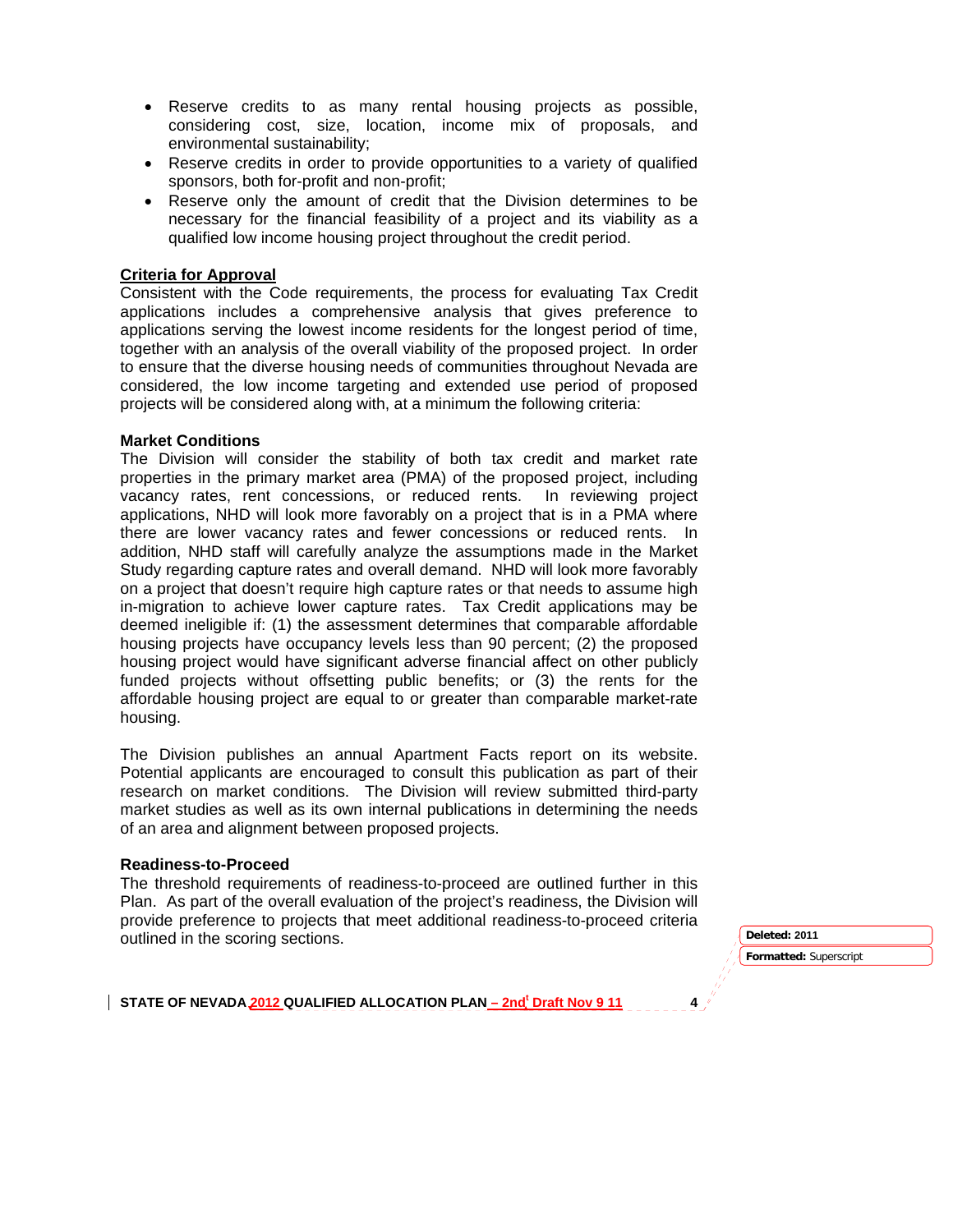#### **Overall Financial Feasibility and Viability**

The Code states that "the housing credit dollar amount allocated to a project shall not exceed the amount the housing credit agency determines is necessary for the financial feasibility of the project and its viability as a qualified low income housing project through the credit period". NHD, therefore, will evaluate the overall financial strength of each project and consider such items as debt coverage ratios throughout the 15-year pro forma period, the ability to pay deferred developer fees from cash flows, operating reserve amounts, and annual operating expenses. While still acknowledging that there are legitimate circumstances that allow for a waiver of certain underwriting criteria (e.g., lower vacancy rates for 100 percent occupied project-based Section 8 deals, lower PUPA for independent senior deals), projects that exceed the underwriting criteria will be considered to be stronger deals.

#### **Experience Developing and Managing Multifamily Rental Properties**

NHD will evaluate experience in terms of the quality of the development and management experience, including the compliance and overall financial strength of the developer's current portfolio, the number of successful projects, compliance with any applicable regulatory requirements, and property management track record.

#### **Total Project Cost per Unit**

NHD recognizes the wide range of project costs throughout the state, including such items as land costs, construction costs, permits etc. Given the limited nature of the housing credit, however NHD may ultimately need to make a judgment regarding the best use of this valuable resource as it relates to the total project cost per unit and the requested annual tax credit per unit.

#### **Proximity to Existing Tax Credit Projects**

NHD must monitor the distribution of tax credit projects across the state as well as in particular submarkets. In some cases, NHD may need to make choices between two credible applications based on the number of Tax Credit projects in a particular market or area of the state. Attention will also be paid to any recent reservations made in a particular market or area of the state. Recently approved projects should be afforded the opportunity to lease-up without direct competition from another tax credit project. Particular attention will also be paid to existing projects that are not achieving pro-forma rents.

#### **Site Suitability**

Sites will be evaluated on the basis of suitability and overall marketability including, but not limited to, schools, shopping, public transportation, medical services, parks/playgrounds; conformance with neighborhood character and land use patterns; site suitability regarding slope, noise (e.g., railroad tracks, freeways), environmental hazards, flood plain or wetland issues.

> **Formatted:** Superscript **Deleted: 2011**

STATE OF NEVADA 2012 QUALIFIED ALLOCATION PLAN <u>– 2nd<sup>t</sup> Draft Nov 9 11</u> 5

**Deleted:** judgement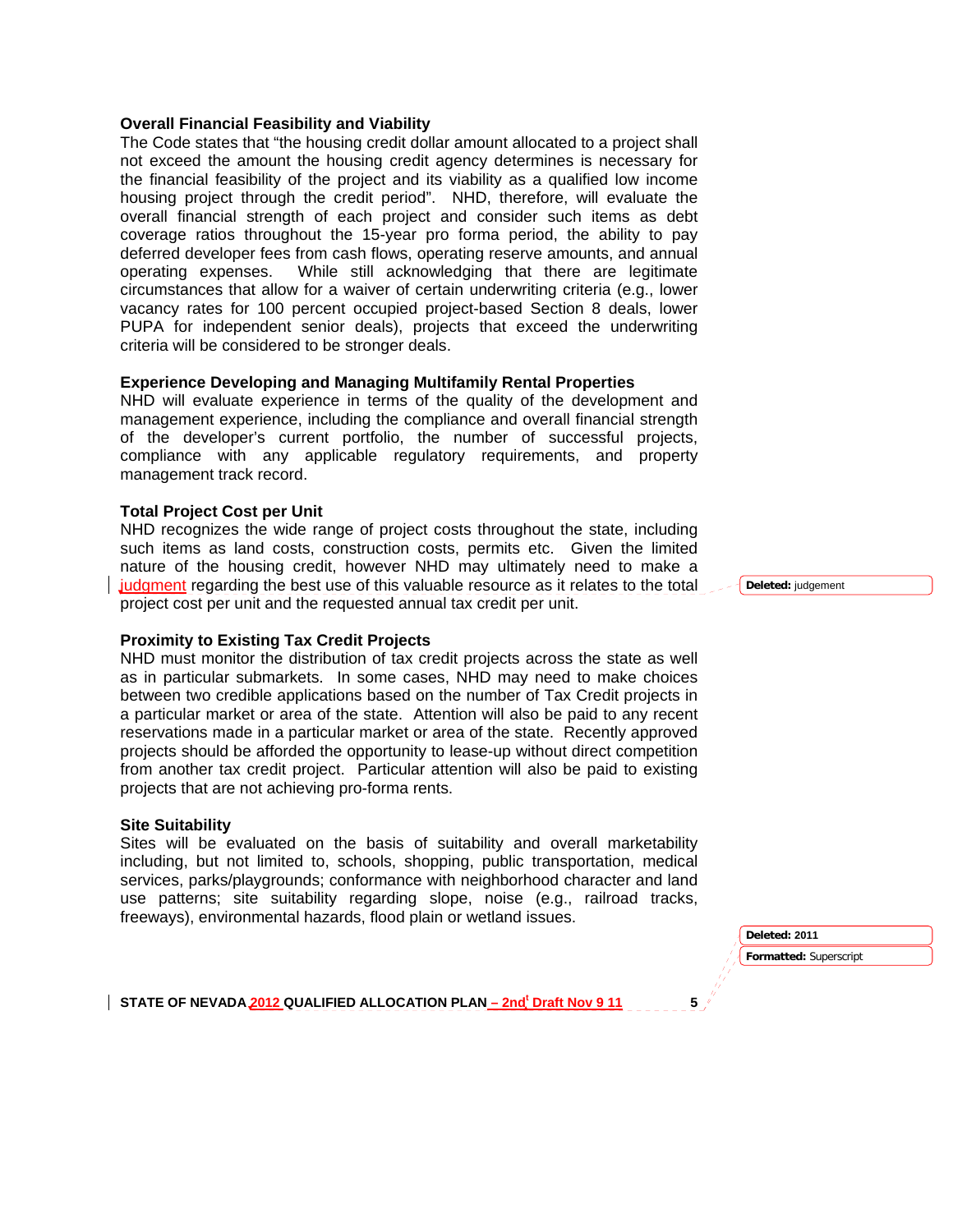# **APPORTIONMENT OF TAX CREDITS**

# **SECTION 5 APPORTIONMENT ACCOUNTS AND INITIAL BALANCES**

The Per Capita Tax Credit (PCTC) for 2012 is estimated to be **\$2.20**, subject to adjustment by the Consumer Price Index (CPI). This estimate is based upon the \$2.20 multiplier published by the IRS in the *Federal Register*.

Estimated Tax Credit allocations are shown on the following table. Project Sponsors are responsible for obtaining information on the actual amount of apportionment prior to the submission of an application. Information on the actual amount of apportionment for each set-aside or other sub-account will be available on the Division's website or may be obtained by contacting the Division. NHD reserves the right to round up or down the actual dollar amount designated to any set-aside or geographical apportionment.

| Deleted: 2011                                                                                                                                                                          |
|----------------------------------------------------------------------------------------------------------------------------------------------------------------------------------------|
| Deleted: 2.15                                                                                                                                                                          |
| Deleted: 2.15                                                                                                                                                                          |
| Deleted: used in the 2010 2011 QAP                                                                                                                                                     |
| Deleted: Notice 2009-2011                                                                                                                                                              |
| Deleted:                                                                                                                                                                               |
| <b>Deleted:</b> The adjusted PTC will be<br>published                                                                                                                                  |
| <b>Deleted:</b> If the adjusted PCTC is not<br>available by April 2927, 20112012,<br>the application deadline will be<br>extended 10 days from the date that<br>the PCTC is published. |

**Formatted:** Superscript **Deleted: 2011**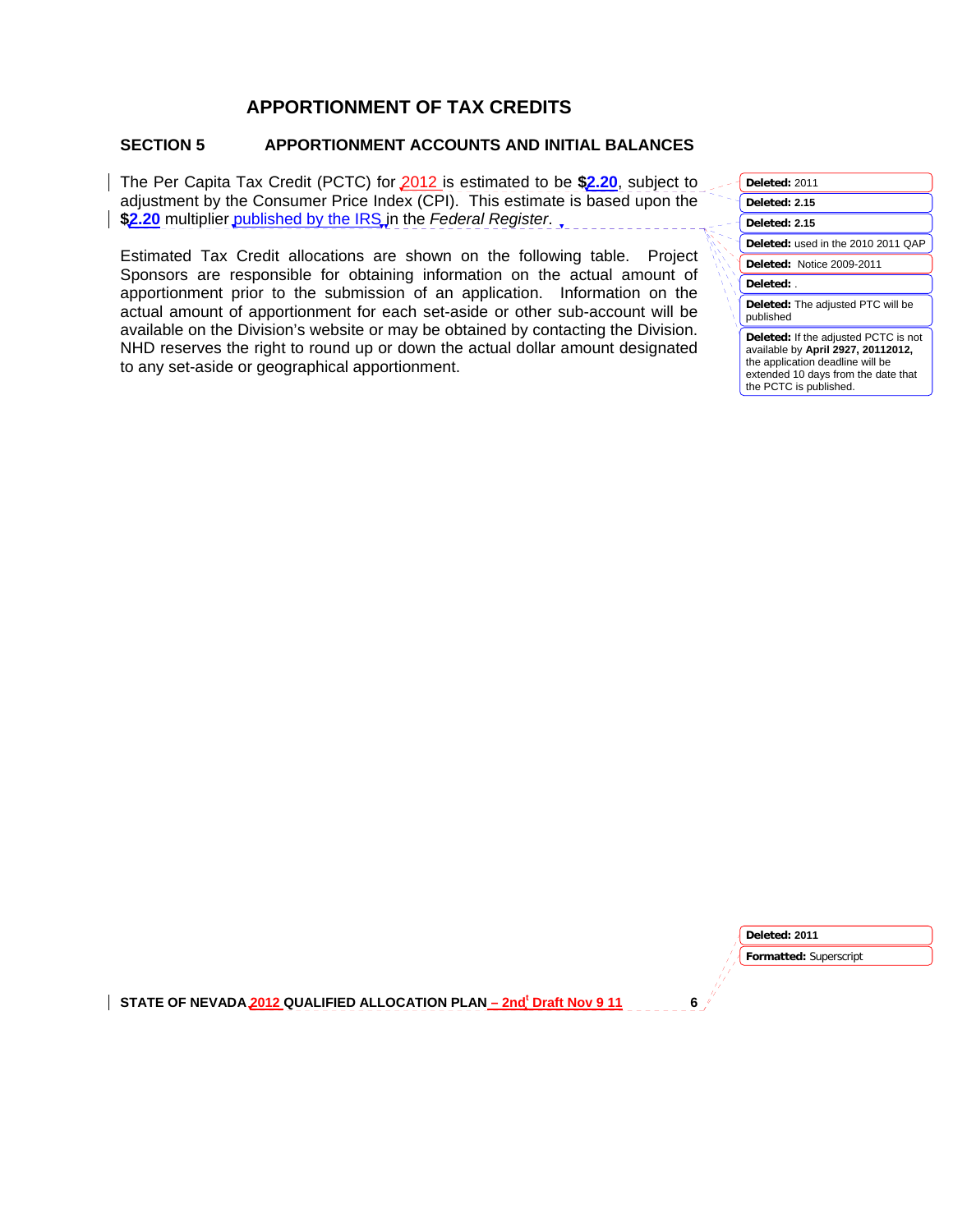| <b>ESTIMATE BASED ON \$2.20</b>                         | -STATE-                               |                  | <b>ESTIMATED</b> | Deleted: 2.15                                                      |
|---------------------------------------------------------|---------------------------------------|------------------|------------------|--------------------------------------------------------------------|
| <b>MULTIPLIER USED IN PRECEDING</b><br><b>YEAR 2011</b> | <b>POPULATION</b>                     |                  | TAX CREDIT       | Deleted: 2010                                                      |
| (preliminary, awaiting IRS Notice)*                     | ESTIMATE <sup>2</sup>                 |                  | <b>LEVELS-</b>   |                                                                    |
|                                                         |                                       |                  |                  |                                                                    |
| <b>STATE TAX CREDIT CEILING</b>                         | 2,711,206                             |                  | \$<br>5,964,653  | Deleted: 5,829,093                                                 |
| <b>CARRY FORWARD AND OTHER</b>                          |                                       |                  | \$104,004        | Deleted: -                                                         |
| TOTAL AVAILABLE 2012                                    |                                       |                  |                  | Deleted: 5,829,093                                                 |
| <b>ALLOCATION</b>                                       |                                       |                  | 6,068,657        | Deleted: 2011                                                      |
| <b>TOTAL SET-ASIDES</b>                                 | Set-Aside Percent                     |                  |                  |                                                                    |
| NON-PROFIT SET-ASIDE -                                  | 10%                                   | \$<br>606,866    |                  | Deleted: 582,909                                                   |
|                                                         |                                       |                  |                  |                                                                    |
| USDA-RD SET-ASIDE                                       | 10%                                   | \$               |                  | Deleted: 7%                                                        |
|                                                         |                                       | 606,866          |                  | <b>Deleted: 408.037</b>                                            |
|                                                         |                                       |                  |                  | Deleted: \$166,601                                                 |
|                                                         |                                       |                  |                  | Deleted: (LESS 2010 FORWARD<br>COMMITMENT)                         |
|                                                         |                                       |                  |                  | Deleted: \$241,436                                                 |
| ADDITIONAL:                                             | 5%                                    | \$,              |                  | Deleted: USDA-RD SET-ASIDE<br><b>BALANCE</b>                       |
|                                                         |                                       | 303,433          |                  | Deleted: \$166,601                                                 |
| <b>BALANCE</b>                                          |                                       | \$,<br>4,551,493 |                  | Deleted: (ACCOUNT TRANSFER<br>NEGATING 2010 FORWARD<br>COMMITMENT) |
|                                                         |                                       |                  |                  | <b>Deleted: \$408.037</b>                                          |
| <b>TOTAL GEOGRAPHIC</b><br><b>APPORTIONMENT</b>         | Percent of<br><b>State Population</b> |                  |                  | Deleted: RESIVED USDA-RD SET-<br><b>ASIDE BALANCE</b>              |
|                                                         |                                       |                  |                  | Deleted: 291,455                                                   |
| <b>CLARK COUNTY</b>                                     | 72%                                   |                  | \$<br>3,277,075  | Deleted: 4,546,692                                                 |
|                                                         |                                       |                  | \$               | Deleted: 3,273,618                                                 |
| (LESS2011 FORWARD COMMITMENT)                           |                                       |                  | 996.551          | Deleted: 1,675,123                                                 |
|                                                         |                                       |                  | \$               | <b>Deleted: 2010</b>                                               |
| <b>CLARK COUNTY BALANCE</b>                             |                                       |                  | 2,280,524        | Deleted: 1,598,495                                                 |
|                                                         |                                       |                  |                  | Deleted: 2,277,067¶                                                |
| <b>WASHOE COUNTY</b>                                    | 15%                                   |                  | \$<br>682,724    | Deleted: 682,004                                                   |
|                                                         |                                       |                  |                  |                                                                    |
| OTHER COUNTIES                                          | 13%                                   |                  | \$,              | Deleted: 591,070                                                   |

<sup>2</sup> 2011 Certified Population Estimates by County issued by the Nevada State Demographer. http:www.nsbdc.org/what/data\_statistics/demographer/pubs/pop\_increase/ (The above is only an estimate. There are 3 values to be issued before the final data is released: 1) IRS Population to determine state allocation; 2) Per capita rate; 3) Nevada Demographer Population to determine Geographic Set-Aside).

STATE OF NEVADA 2012 QUALIFIED ALLOCATION PLAN <u>– 2nd<sup>t</sup> Draft Nov 9 11</u> 7

**Deleted:** 2009

**Deleted: 2011** 

**Formatted:** Superscript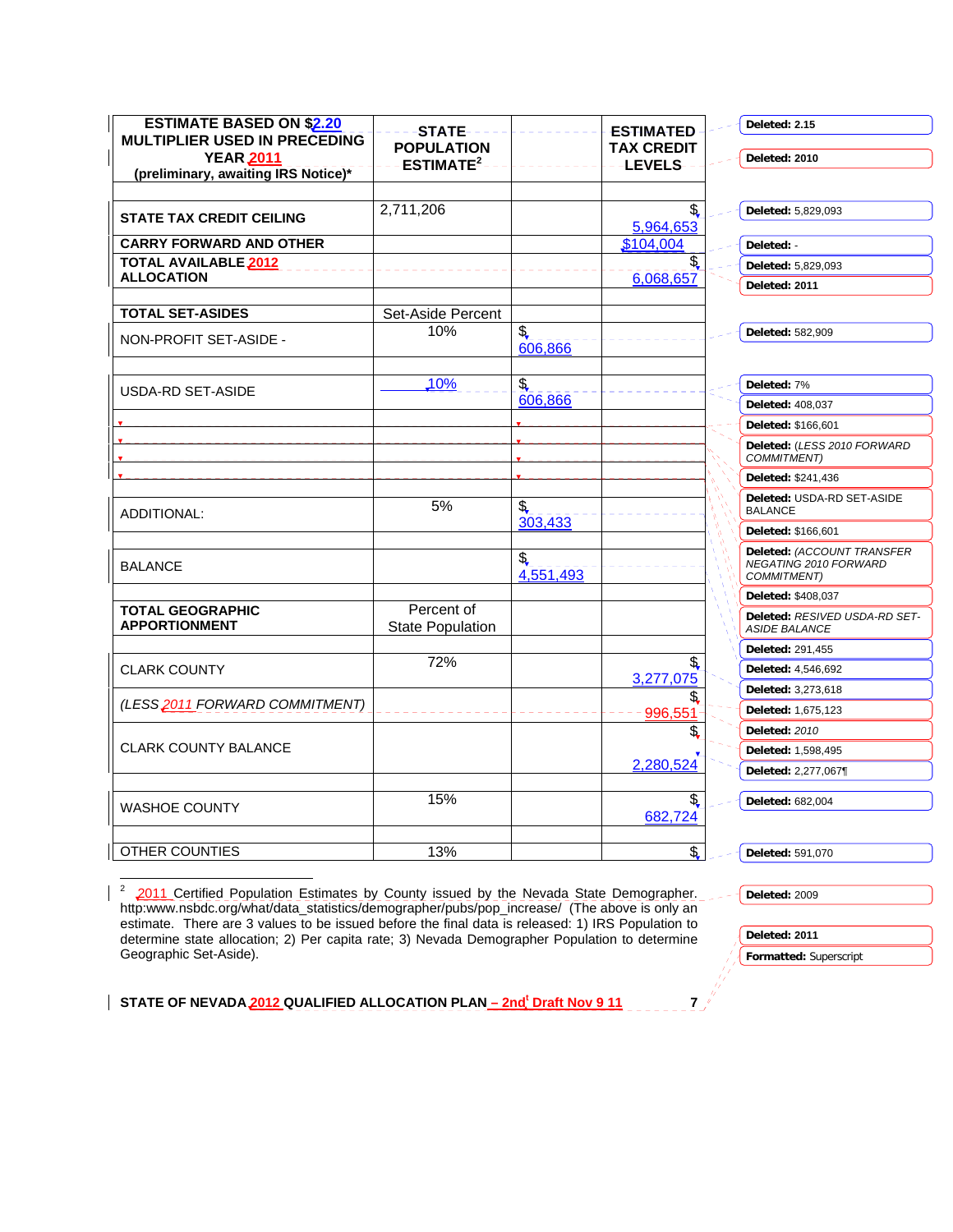|                                                                                                        |  | 591694 |
|--------------------------------------------------------------------------------------------------------|--|--------|
| See NAC 319.972 (Authorized IRS and State Demographer Values will be posted on website when available) |  |        |

STATE OF NEVADA 2012 QUALIFIED ALLOCATION PLAN <u>– 2nd<sup>t</sup> Draft Nov 9 11</u> 8 **Formatted:** Superscript **Deleted: 2011**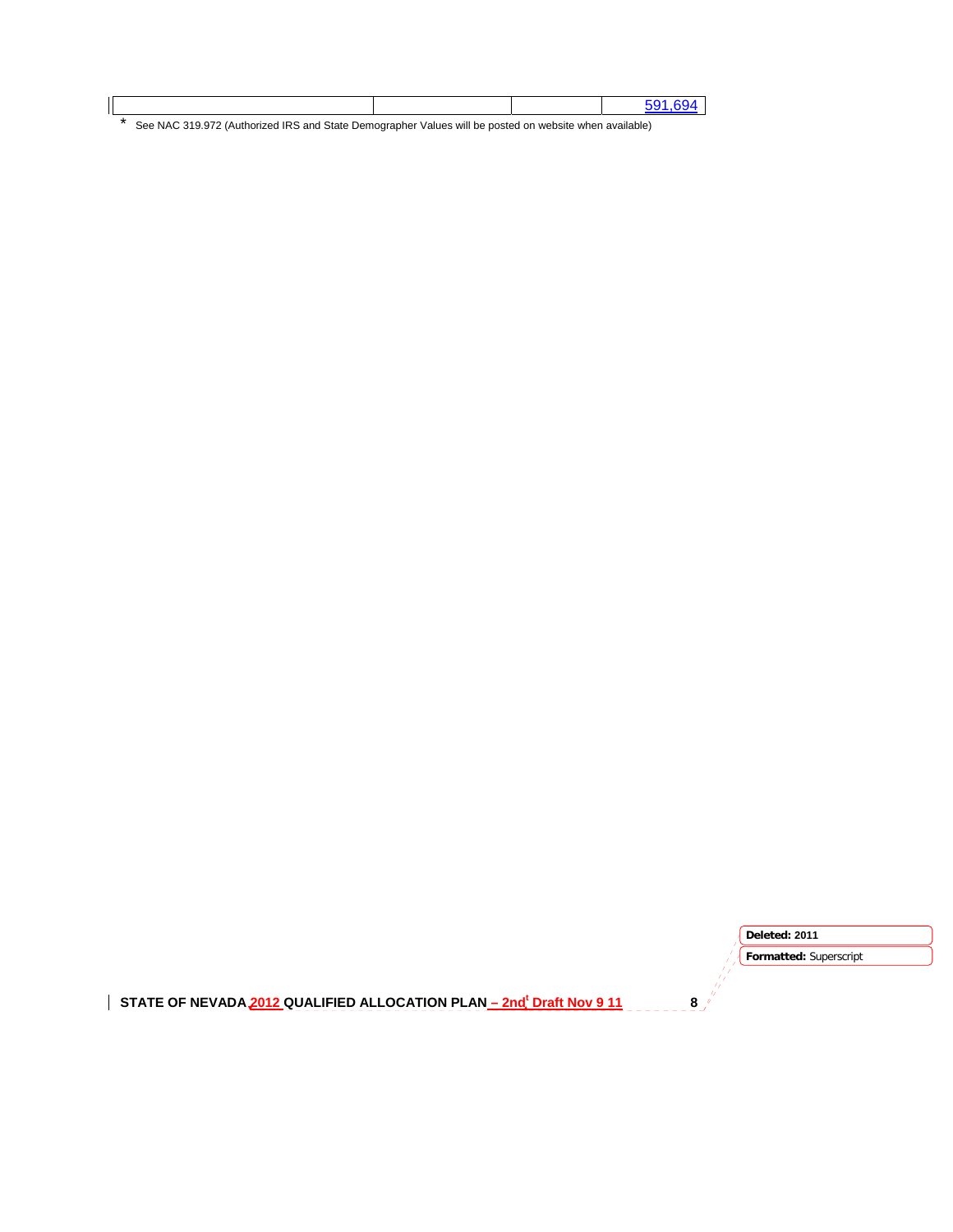### **SECTION 6 NON-PROFIT SET-ASIDE**

There will be a non-profit set-aside in the amount of 10% of the state ceiling or approximately **\$606,866**. A reservation or allocation of Tax Credits from this setaside will be limited to non-profit organizations acting alone or in partnership with a for-profit developer if the non-profit partner has received a determination letter from the IRS indicating that the organization is qualified pursuant to IRC Section 501(c)(3) or 501(c)(4) and the application package contains an executed Exhibit Seven of NHD's Application for Tax Credit (that is posted on the Division website). The non-profit organization must certify in writing to the Division that it meets the requirements of NAC 319.988.

The Project Sponsor must also certify that no change has occurred in the organization since the issuance of the IRS determination letter that would affect the validity of the determination letter. If the project is awarded Tax Credits from the non-profit set-aside, any new Project Sponsor during the compliance period must qualify for an allocation of Tax Credits from the non-profit set-aside under the provision of this QAP. The non-profit's goal and mission must be in developing and providing affordable housing; the non-profit must have a proven track record of affordable housing development as managing general partner, contractor, and/or Project Sponsor (utilizing HUD/LIHTC/PHA and/or other public funding sources) which offer restricted/subsidized rents to income eligible tenants. The track record of affordable housing units developed must exceed 100 units.

The set-aside will be awarded to non-profit sponsors on a basis of high score amongst all applications received in this category, regardless of geographic area served or type of project. If the set-aside funds are not enough to fully fund the application, the remaining funds will be appropriated from the geographic subaccount for the area within which the project is located. The project cost may not exceed the combined funds in the non-profit and respective geographic set-aside accounts and must be consistent with provisions of Section 39, Maximum 2011 Per Unit Development Cost and Cost Reasonableness Standard.

Applications submitted under this set-aside that do not receive funding from this set-aside will be eligible to compete for an allocation of Tax Credits through the geographic set-aside process as long as the application was submitted under both categories. The geographic set-aside amounts will be based on the statewide geographic formula using the State Demographer's estimates as outlined in Section 5, Apportionment Accounts and Initial Balances.

#### **SECTION 7 USDA-RD SET-ASIDE**

There will be United States Department of Agriculture Rural Development (USDA-RD) set-aside in the amount of 10% of the state ceiling or **\$**.606,866

**Deleted: 582,909**

**Deleted:** 7

#### **Deleted: 408,037**

**Deleted:** This amount reflects elimination from the set-aside fund of the **\$166,601** balance that was forward committed in 2010. The negation of the forward commitment balance is a one-time transfer, is not precedent setting, and was accomplished with the intent of allowing for a 2011 project to come forward.

**Deleted: 2011** 

**Formatted:** Superscript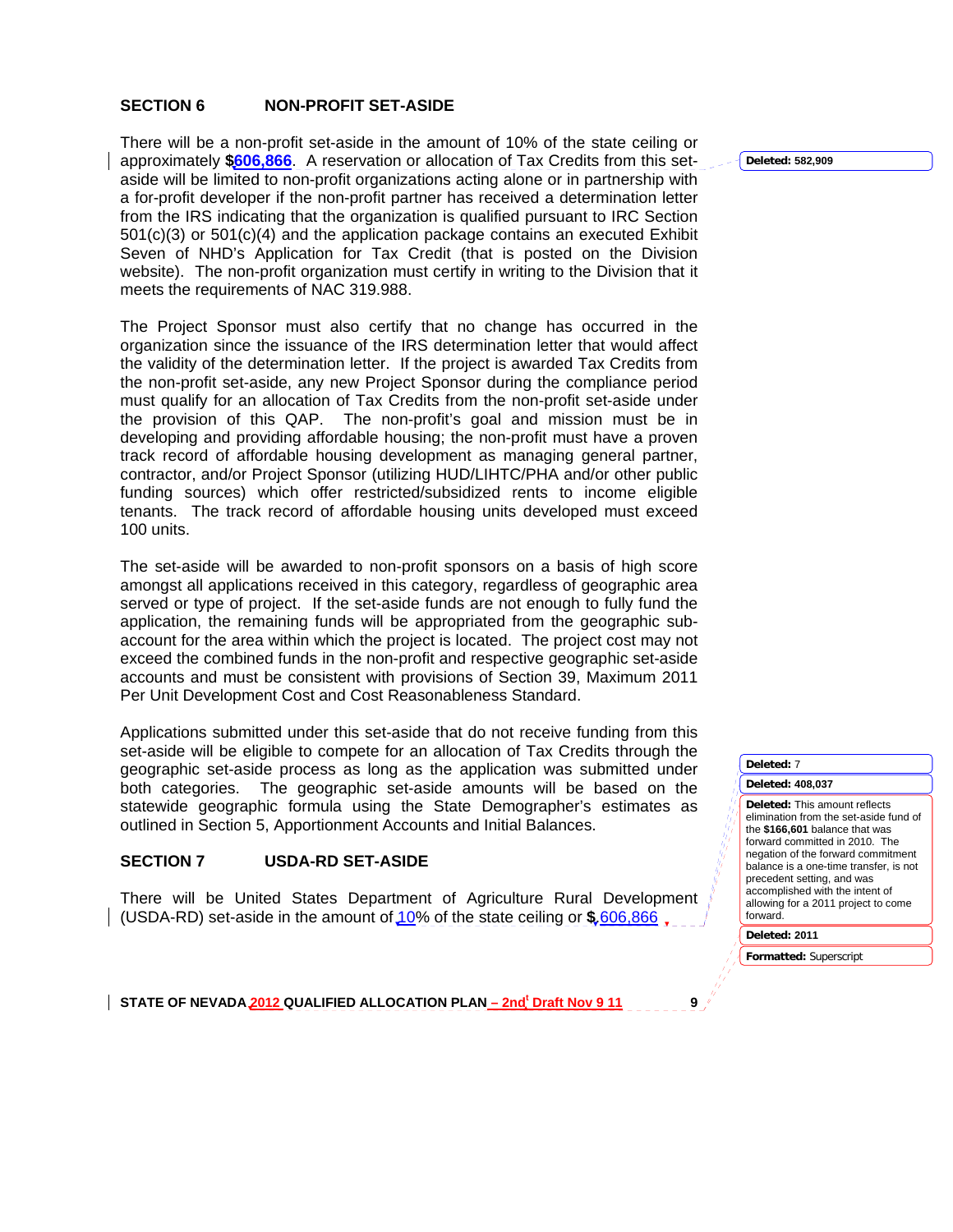At the time of application, the Project Sponsor must supply the local USDA-RD office with a letter authorizing that office to release to the Division a copy of the Project Sponsor's application for USDA-RD funding. A copy of the letter must be submitted with the Tax Credit application.

A reservation or allocation of Tax Credits from the USDA-RD set-aside will be limited to new construction projects or existing housing projects not yet in the Division's Tax Credit housing portfolio receiving direct funding from USDA. Direct funding includes loan guarantees, loan assumptions or other similar support as long as approved by USDA.

Acquisition/Rehabilitation projects must be in accordance with USDA-RD regulations and must substantially rehabilitate or change the project to accommodate the housing needs in the jurisdiction in which the project is located. Acquisition/Rehabilitation projects will require a letter from USDA explaining why the rehabilitation is warranted and indicating that the scope of the capital needs assessment is acceptable, and that the rehabilitation meets USDA-RD's definition for substantial rehabilitation. The letter must accompany an application to constitute a complete application; therefore, applicants are encouraged to submit their application and capital needs assessment to USDA-RD for review prior to Tax Credit application submission. The project must also meet NHD's definition for substantial rehabilitation that for this particular setaside, is an investment of at least \$10,000 per unit prior to funds invested to meet NHD's energy requirements.

USDA-RD Tax Credit applications will be processed with the normal Tax Credit reservation cycle. If no Tax Credit applications are received requesting the USDA-RD set-aside, the Division will distribute all sums in the USDA-RD setaside to the three geographic sub-accounts based on population.

If the USDA-RD is unable to issue certification stating the availability of federal funding by the date the Division receives notice that National Pool Tax Credits are available, said reservations will be cancelled and the USDA-RD set-aside will be returned to the General Pool for distribution.

### **SECTION 8 ADDITIONAL CREDITS SET-ASIDE**

A set-aside of 5% will be reserved for additional credits. The pool of additional credits will initially be distributed on a pro-rata basis based upon the proportion of population in each geographic area (i.e., 72% of the set-aside will be awarded to Clark County, et. seq.). Projects within each geographic area requesting additional credits will be awarded on a pro-rata amount of credits based upon the total amount of additional credits requested within that geographic set-aside. A project will not be awarded more than 10% of the 2012 or prior year (if applicable) award. Although applicants may be eligible for up to a 10% award,



**Deleted:** 2011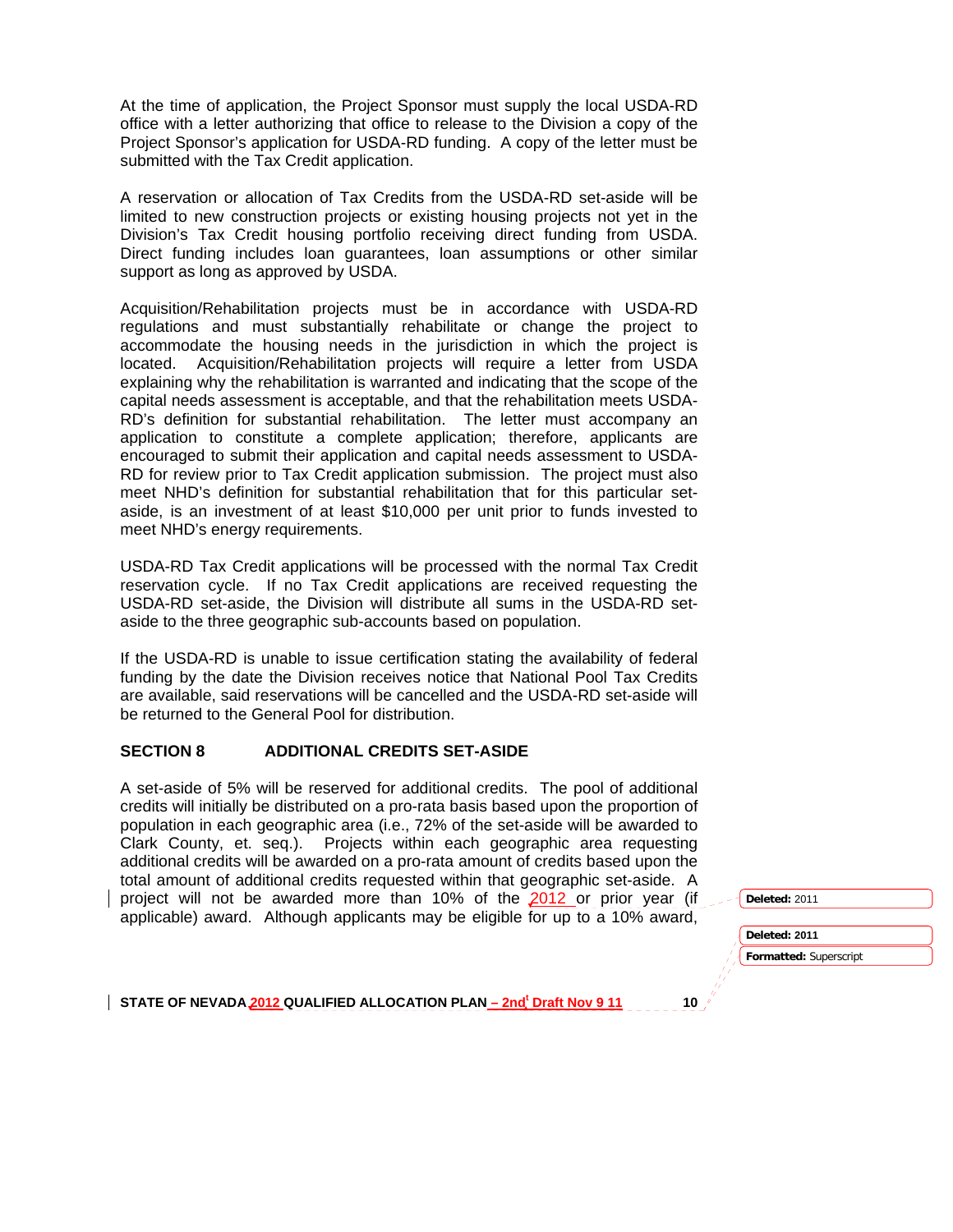the actual award will be determined on available credits and project need as determined by analysis of an updated budget and supporting documents.

Projects receiving Tax Credits in previous allocation rounds may request additional Tax Credits due to increased construction costs, existing eligible basis from initial application that was above the NHD per project tax credit cap, or decreases in credit pricing that result in a financing gap, and subject to the conditions of this section.

**Deleted:** resulted from

Requests for additional Tax Credits are subject to the limitations specified below:

 1) Additional Tax Credits exclude Developer Fees. Contractor Fee cannot go above the actual percentage in the initial application.

 2) The request for additional Tax Credits are limited to 10% of the original award.

 3) Requests for additional Tax Credits within the 10% limit and not totally funded through the set-aside may be considered at the end of the initial competitive round at the discretion of the Administrator.

Project Sponsors submitting applications for additional credits must submit a modified application consisting of a cover letter clearly identifying the additional credits associated with the project, the decreased equity pricing, or the remaining eligible basis from the initial application that warrants the need for additional credits as well as an updated budget (showing original budget and eligible basis and new budget and eligible basis by line item), update pro forma, updated sources and uses showing any new funds and identifying how remaining funding gaps will be filled, updated CPA certification of eligible basis, and updated project information if any items (e.g., number of units, amenities) has changed since the initial application. NHD staff will underwrite the amount requested for additional credits at the current 70% PV rate regardless of the rate used in the initial underwriting.

#### **SECTION 9 GEOGRAPHIC APPORTIONMENT**

After each apportionment has been made to set-aside accounts established in the QAP, the Division will allocate the remaining Tax Credits specified in the Plan into a geographic account. The Division will allocate Tax Credits in this account to geographic accounts established for Clark County, Washoe County and Other Nevada Counties. The allocations will be based upon Nevada's most recent official population estimates issued by the State Demographer. The population estimates for Clark County, Washoe County, and Other Nevada Counties will be used to establish apportionment percentages for the mandated geographic subaccounts.

> **Formatted:** Superscript **Deleted: 2011**

STATE OF NEVADA 2012 QUALIFIED ALLOCATION PLAN <u>– 2nd<sup>t</sup> Draft Nov 9 11</u> 11

**Deleted:** (currently 9%)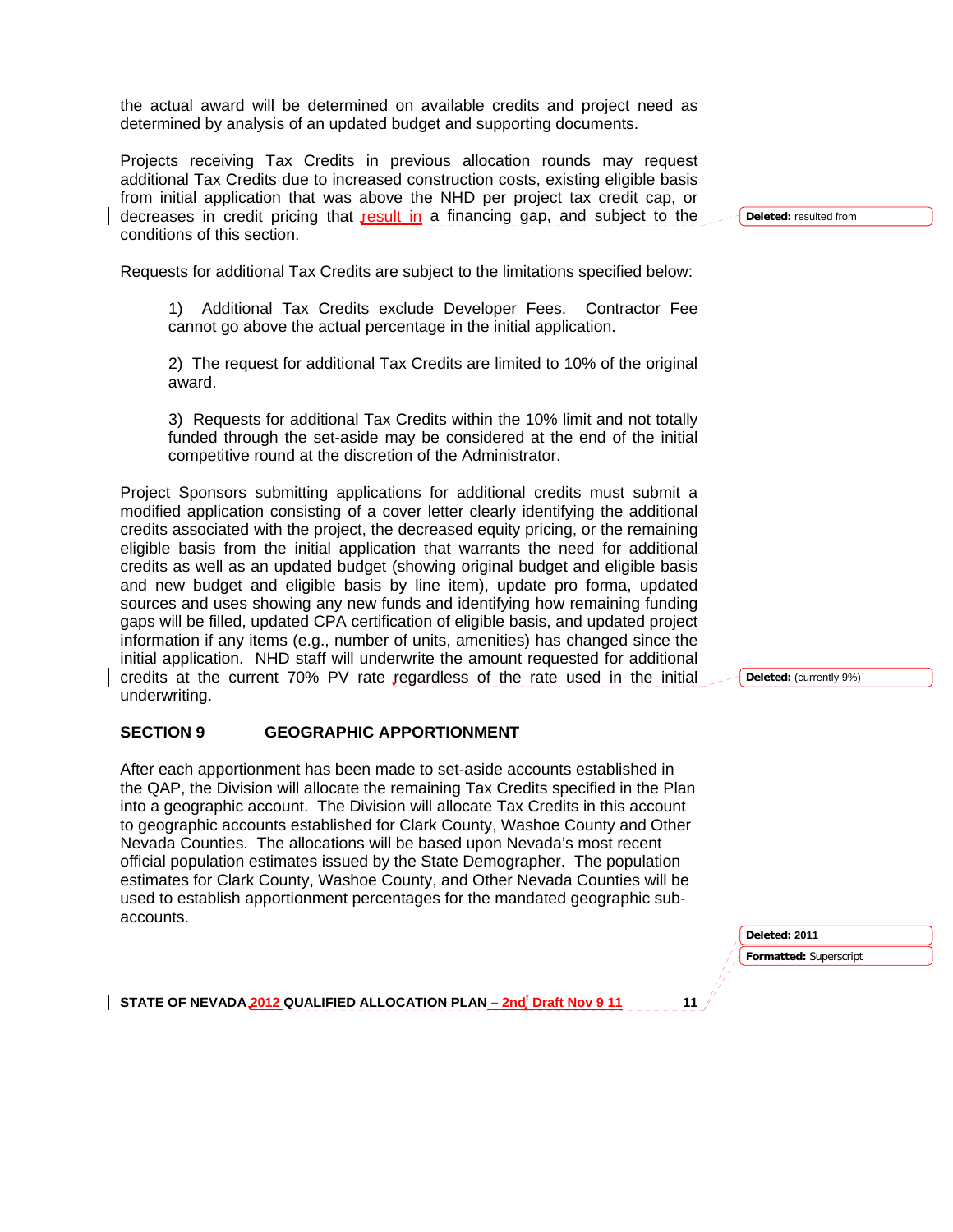### **SECTION 10 TAX CREDIT RESERVATION PROCESS**

The reservation of Tax Credits will be made on the basis of high score within the established set-aside and geographic sub-accounts. Conditional reservations, as outlined in Section 43, Maximum Amount of Tax Credits Awarded, may be awarded. Any conditions placed on a reservation must be satisfied by carryover or the reservation will be terminated. Extensions of time will not be granted. The application must specify all of the set-asides and/or geographic apportionments applied for by the Project Sponsors. The reservation of Tax Credits will be made in three steps.

#### A. Step One: Reservation of Set-Aide Allocations

Allocation of Tax Credits to the project(s) with the highest score in the USDA-RD set-aside account will be made first. Tax Credits will be allocated until the amount of Tax Credits in the set-aside is fully allocated or the amount remaining in the set-aside is too small to fund the next highest scoring project. Unreserved amounts from the USDA-RD set-aside if any will be returned for redistribution to the General Pool.

Allocation of credits from the Non-Profit set-aside will be made to the highest scoring non-profit projects in accordance with the process outlined in Section 5, Apportionment Accounts and Initial Balances. If additional Tax Credits are needed to fund the proposal, Tax Credits will be distributed from the appropriate geographic apportionment until the amount remaining in the geographic apportionment is too small to fund the next highest scoring project receiving Non-Profit set-aside funds. Tax Credits from the Non-Profit set-aside will be allocated until the amount of Tax Credits in the set-aside is fully allocated.

Unreserved amounts from the Non-Profit set-aside, if any, will be carried over into subsequent rounds as a minimum Tax Credit to be set-aside for Non-Profit corporations pursuant to regulation. Requests for additional Tax Credits will be made in accordance with Section 8, Additional Credits Set-Aside. Unreserved amounts from the Additional Credits Set-Aside will be returned for redistribution to the General Pool.

#### B. Step Two: Reservation of Geographic Apportionments

After reservations are made to projects requesting set-aside funding, the Division will allocate Tax Credits to the new projects in each of the three mandated geographic sub-accounts: Clark County, Washoe County, and Other Nevada Counties. Geographic allocations will be made based on high score within each set-aside. The Division will make Tax Credit reservations to geographic subaccounts in the following order: (1) Clark County, (2) Washoe County, and (3) Other Nevada Counties.

If the Division does not reserve all of the funds allocated to the Clark County subaccount, the Division will transfer any surplus Tax Credits remaining in that sub- **Deleted: <sup>2011</sup>**

**Formatted:** Superscript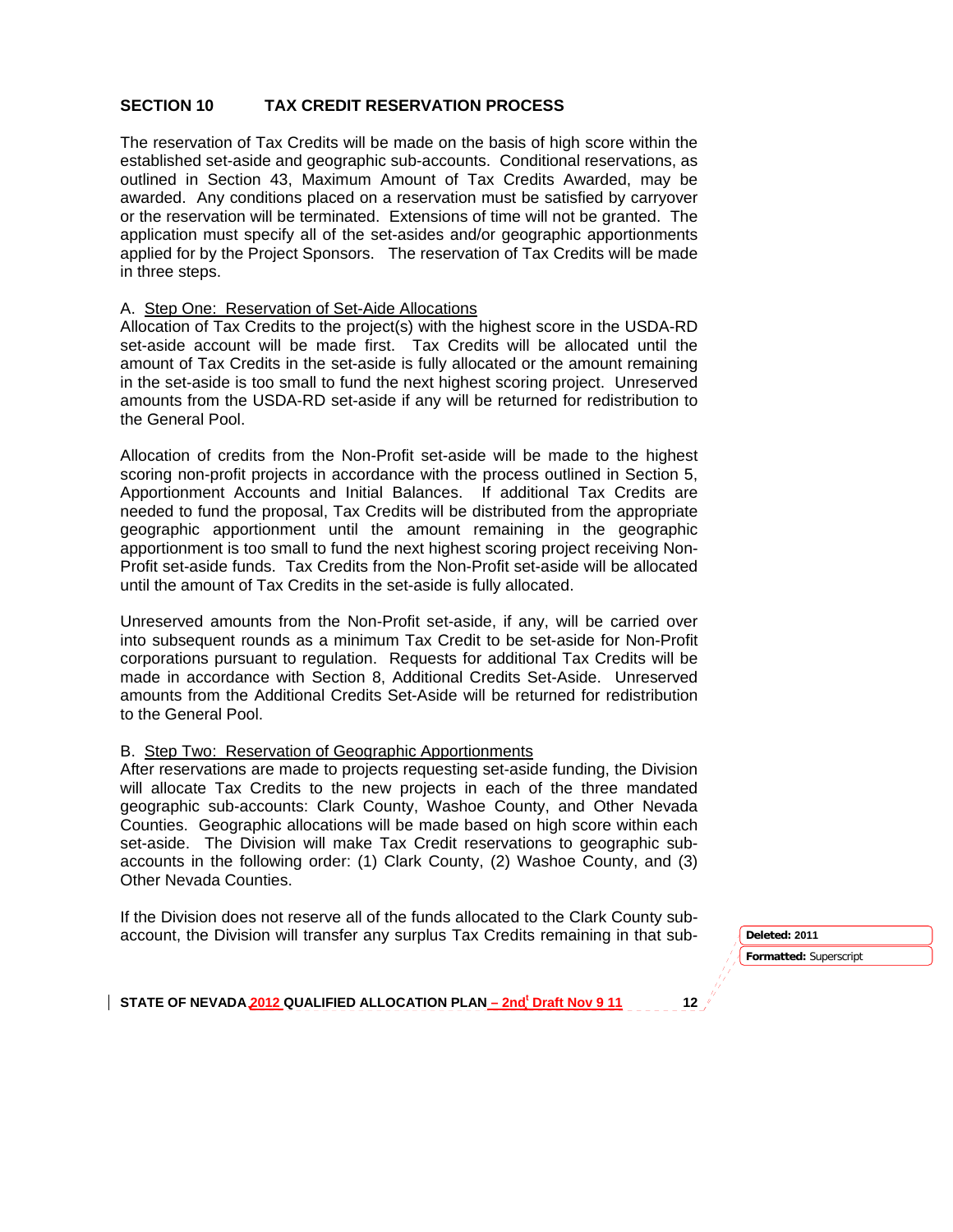account to the sub-account for Washoe County. If the Division does not reserve all of the funds allocated to the Washoe County sub-account, the Division will transfer any surplus Tax Credits remaining in that sub-account to the subaccount for Other Nevada Counties.

Tax Credits will be allocated until the amount of Tax Credits remaining in each Geographic Apportionment is insufficient to fund the next highest-ranked project for that area. Any Tax Credits not reserved from Geographic account will be placed in a General Pool.

#### C. Step Three: Transfer to the General Pool

At the discretion of the Administrator, Tax Credits in the General Pool may be allocated to fund: (1) the next highest ranked project in the first funding round submitted in any of the geographic set-asides, with the requirement that the project can be implemented with the remaining amount of Tax Credits as represented in the application; (2) new projects as part of a second funding round; (3) projects requesting additional Tax Credits; or (4) partial commitment to a project with a corresponding forward commitment for the balance of credits.

Project Sponsors must sign the Division's Agreement to Commence Construction within 270 days from the date of the reservation letter. Projects not meeting this deadline may submit a written request to the Division to request a 45-day extension. The 45-day extension period will be granted in instances where acts of God occur (e.g., flood, fire, earthquake) resulting in the delay.

Projects that have not closed with the 270 days, or have been granted a 45-day extension and have not closed within the 45-day extension period, will have their reservation of Tax Credits terminated. For an approved Tax Credit project at Lake State (Nevada state areas within the Tahoe Basin), Project Sponsors may request up to a 60-day extension.

Pursuant to the year-end tax bill of 2000 and the Housing and Economic Recovery Act of 2008 (HERA), the 10% test for carryover will be extended for twelve months from the date of allocation. Carryover information must be sent to the Division's Carson City of Las Vegas office and received by **5:00 P.M., September 21, 2012.** The Division will issue carryover allocations on or about November 9, 2012. The Project Sponsor must supply the Division with a Federal Tax Identification Number to receive a carryover commitment.

The Project Sponsor must meet the 10% test by **November 9, 2012**. Project Sponsors must submit a six-month project status report on a form prescribed by NHD due **May 4, 2012** to ensure a project is moving forward and remains viable.

Project Sponsors must execute an agreement to promote the Division's participation in the project during the construction phase (see Exhibit 4 of NHD's Application for Tax Credits).

| Deleted: 23   |
|---------------|
| Deleted: 2011 |
| Deleted: 4    |
| Deleted: 2011 |
| Deleted: 4    |
| Deleted: 5    |

| Deleted: 2011          |
|------------------------|
| Formatted: Superscript |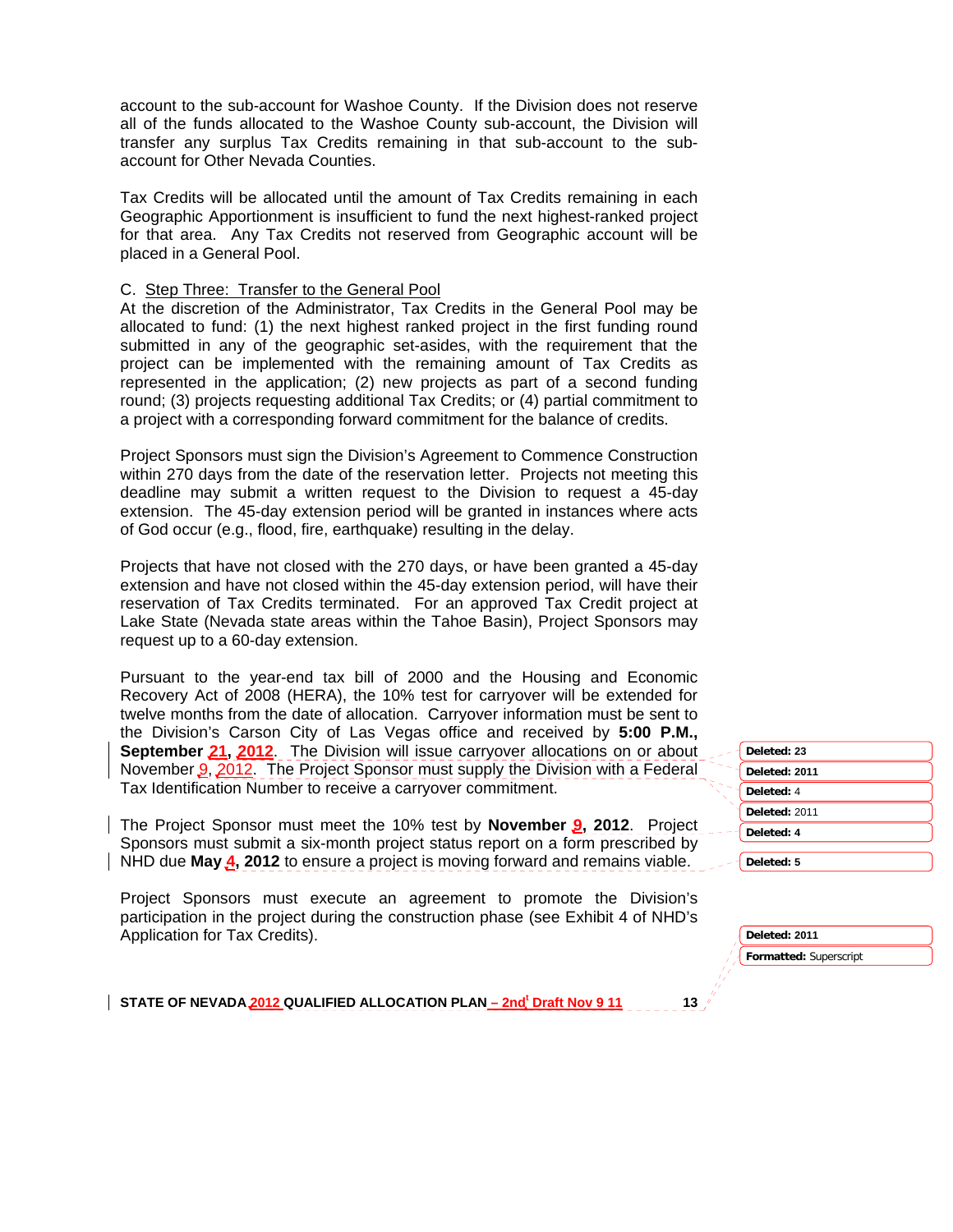# **ELIGIBLE PROJECTS**

# **SECTION 11 ELIGIBLE PROJECT CATEGORIES**

| The 2012 QAP contains the eligible project categories listed below. Only one<br>project category may be selected for each application.                                                                                                                                                                                                                                                                                                                                                                                                                                                                                   | Deleted: 2011                           |
|--------------------------------------------------------------------------------------------------------------------------------------------------------------------------------------------------------------------------------------------------------------------------------------------------------------------------------------------------------------------------------------------------------------------------------------------------------------------------------------------------------------------------------------------------------------------------------------------------------------------------|-----------------------------------------|
| A. Projects for Individuals and Families with Children To be considered for this<br>category, units must be made available to individuals and families with children.<br>No 100 percent studio apartment projects are allowed.                                                                                                                                                                                                                                                                                                                                                                                           | Deleted: - (New Construction)           |
| B. Senior Housing Age 55 and Older To be considered for the category, all of<br>the units in the projects must be targeted for seniors. Pursuant to the Federal<br>Fair Housing Act, at least 80% of the units must have one household member<br>who is 55 years of age or older to be considered senior housing and at least 20%<br>of the units must be rented to households in which every member of the<br>household is 55 years or older (62 years and older for USDA-RD projects). At<br>least 10% of the total units in the project must be two-bedroom units (with the<br>exception of USDA-RD funded projects). | Deleted: - (New Construction)           |
| C. Special Needs To be considered for this category, at least 20% of the units<br>must serve one or more of the special needs population identified below. The<br>Special Needs populations identified below are not intended to be "all inclusive"<br>and the Division reserves the right to award preference points to other Special<br>Needs populations upon request of the Project Sponsor and approval by the<br>Division. The approval must be received prior to submission of the application.                                                                                                                   | Deleted: - (New Construction)           |
| 1) Persons with physical disabilities;                                                                                                                                                                                                                                                                                                                                                                                                                                                                                                                                                                                   |                                         |
| 2) Persons with developmental disabilities;                                                                                                                                                                                                                                                                                                                                                                                                                                                                                                                                                                              |                                         |
| 3) Persons with mental illness as defined by the National Institute of<br>Mental Health;                                                                                                                                                                                                                                                                                                                                                                                                                                                                                                                                 |                                         |
| 4) Permanent supportive housing for persons and families who are<br>homeless;                                                                                                                                                                                                                                                                                                                                                                                                                                                                                                                                            |                                         |
| 5) Victims of domestic violence;                                                                                                                                                                                                                                                                                                                                                                                                                                                                                                                                                                                         |                                         |
| 6) Persons with HIV/AIDS (as diagnosed by a board certified physician in<br>Nevada);                                                                                                                                                                                                                                                                                                                                                                                                                                                                                                                                     |                                         |
| 7) Transitional housing for persons released from incarceration, including<br>persons paroled or on probation;                                                                                                                                                                                                                                                                                                                                                                                                                                                                                                           |                                         |
| 8) Transitional housing as defined in IRC Section 42 (i)(3)(B)(iii);                                                                                                                                                                                                                                                                                                                                                                                                                                                                                                                                                     | Deleted: 2011<br>Formatted: Superscript |
| STATE OF NEVADA 2012 QUALIFIED ALLOCATION PLAN - 2nd <sup>t</sup> Draft Nov 9 11<br>14                                                                                                                                                                                                                                                                                                                                                                                                                                                                                                                                   |                                         |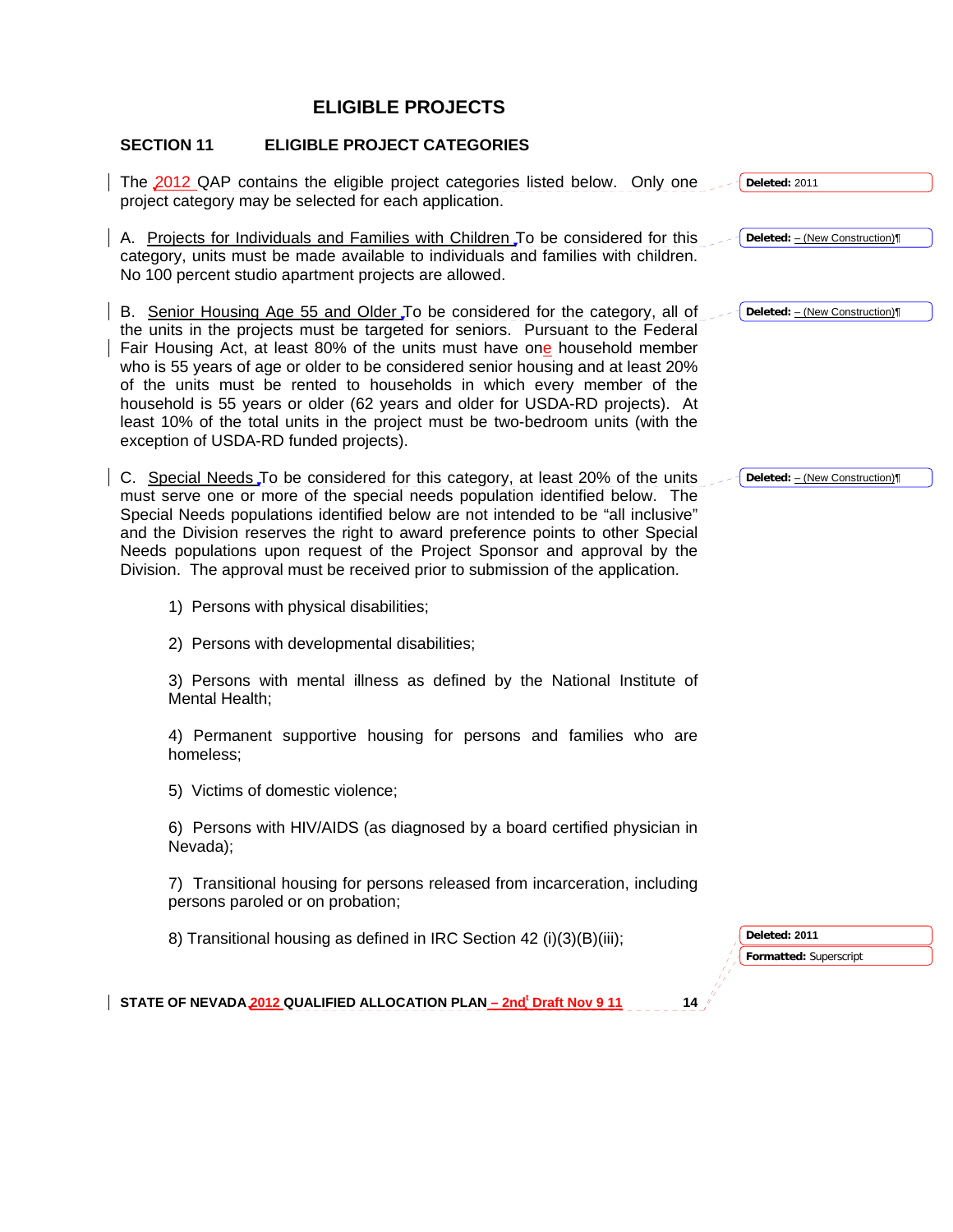9) Persons with drugs, substance and/or alcohol abuse behavior. The individual must be in a state or recovery or is currently receiving treatment and/or counseling for the abusive behavior; and

10) Persons with Alzheimer's/Dementia.

Services and care provided to Special Needs populations must be provided for the initial 15-year IRS mandated period of affordability. The provision of care during the extended compliance period will be assessed by the Division to determine if the project can continue as both and affordable housing facility and a provider of care. If the provision of care is not feasible the Division has the authority to amend the extended use agreement.

Care services for Special Needs populations must be optional to tenants residing in restricted units. Any cost associated with care services must be separated from the rent. *Fees may not be charged for any item that is part of the eligible basis.*

The Project Sponsor must provide a description of the care services provided and/or available to low-income tenants and the estimated costs of those services. The Project Sponsor must provide a list of the services provided at the facility, the cost of each service, and a description of how the cost for the services will be funded, especially for tenants that may not have the means to pay for the level of care. The subsidization of the services to low-income tenants may be accomplished through a mixed-income project in which residual income derived from the market-rate units to subsidize the services received by the low-income tenants.

For project serving Frail Elderly and Alzheimer populations:

- Only 20/50 and 40/60 mixed-income projects are eligible for Tax Credits.
- Care services must be conducted on a 24-hour basis.
- The Division will require an IRS Private Letter Ruling or comparable legal opinion indicating that the project meets General Use requirements.

Frail Elderly and Alzheimer projects are not eligible to receive scoring points for extended compliance periods.

#### D. Assisted Living Developments

To be considered for this category, assisted living developments must have one or more of the following direct commitments by public and/or private entities:

- A donation of land from a governmental unit (federal/state/local);
- A parcel of land transferred at a nominal cost from a governmental unit (federal/state/local);
- Governmental and/or private contributions that subsidize the particular assisted living services provided for by the development. **Deleted: <sup>2011</sup>**

**Formatted:** Superscript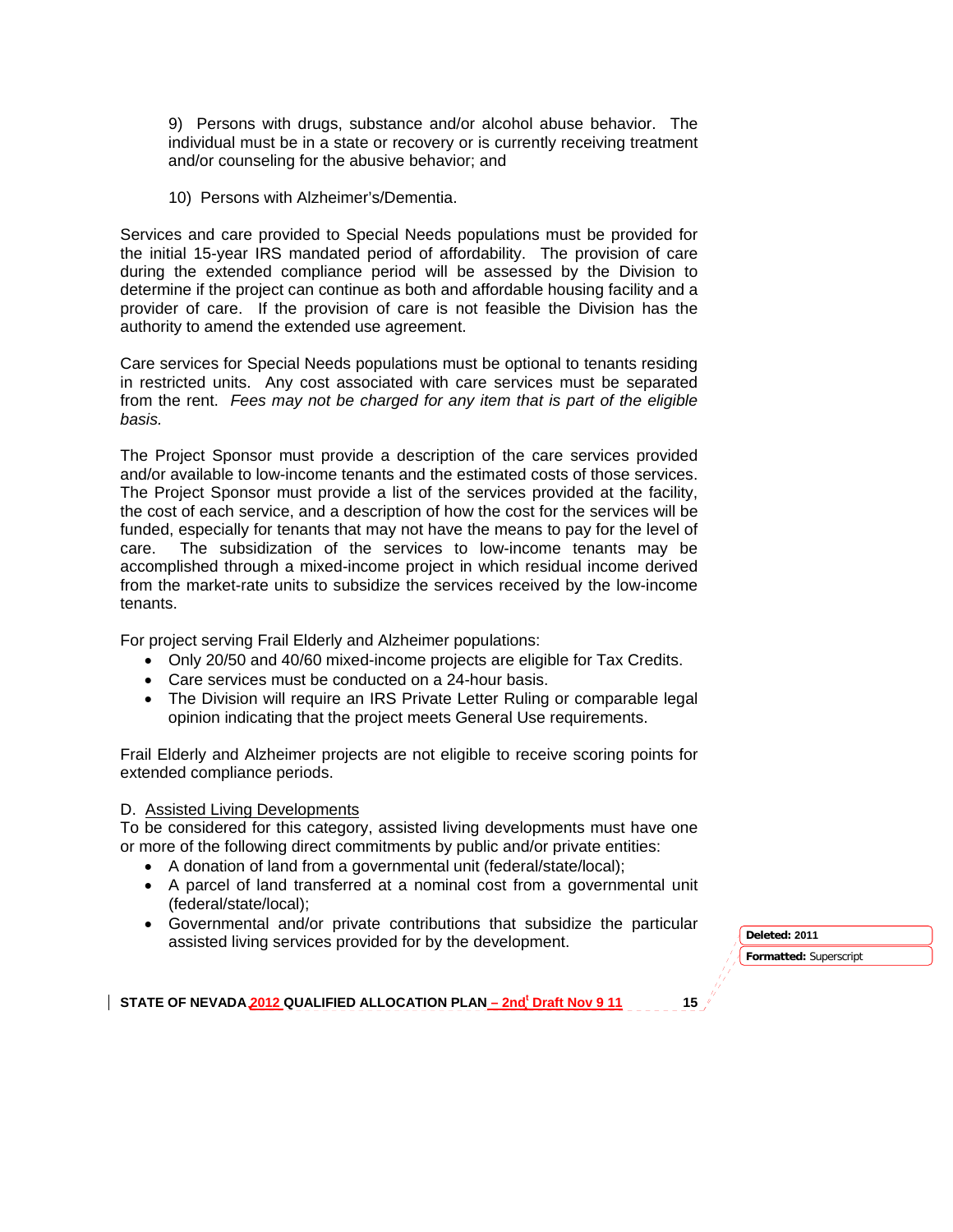Assisted living projects are not eligible to receive scoring points for extended compliance periods.

E. Mixed Income/Mixed Use Residential Projects

1) Mixed Income. Under this category, to be considered a Mixed Income Project, a minimum of 10% of the units in the project must be unrestricted, market-rate dwelling units. Once established, the qualified basis (applicable fraction) for the project must be maintained for at least the 30-year compliance period. The applicable fraction will be the lesser of the percentage of Tax Credit units to the total units in the project, or the percentage of restricted square footage in the project to the total square footage in the project, excluding common areas.

Units are considered "unrestricted, market rate dwelling units" for the purposes of this QAP if they are not considered in the qualified basis (applicable fraction). This does not mean they the units cannot be restricted under other programs.

 2) Mixed Use. Under this category, to be considered a Mixed Use Project the following criteria must be met:

a. Commercial or retail space must be a minimum of either 10% of the gross floor space for the project or 3,000 square feet.

b. Commercial retail or office space must be leased to a third party.

c. The local government must provide documentation that the site must be properly zoned for commercial or retail or office space. The commercial or office space components and the housing component must be parceled out. Each component must have a separate legal description prior to receiving a carryover allocation of Tax Credits.

d. The eligible basis for the Tax Credit project must not include any costs for the commercial retail or office space. The Project Sponsor must document the source of funding for commercial or office space components in the sources and uses section of the application. The commercial retail or office space components must be underwritten separately with a minimum debt ratio of 1.20.

e. The Market Study must include an assessment of the economic viability of the commercial retail or office space site based on comparable leasing costs per square foot, projected income/operating expenses, vacancy, local competition etc.

| Deleted: - (New Construction)                    |  |
|--------------------------------------------------|--|
| Deleted: $.1)$                                   |  |
| Formatted: Indent: Left: 0.5",<br>Hanging: 0.25" |  |
| <b>Formatted: Font: Arial</b>                    |  |

**Formatted:** Indent: Left: 0.75", First line: 0"

**Formatted:** Font: Arial

**Deleted: 2011** 

**Formatted:** Superscript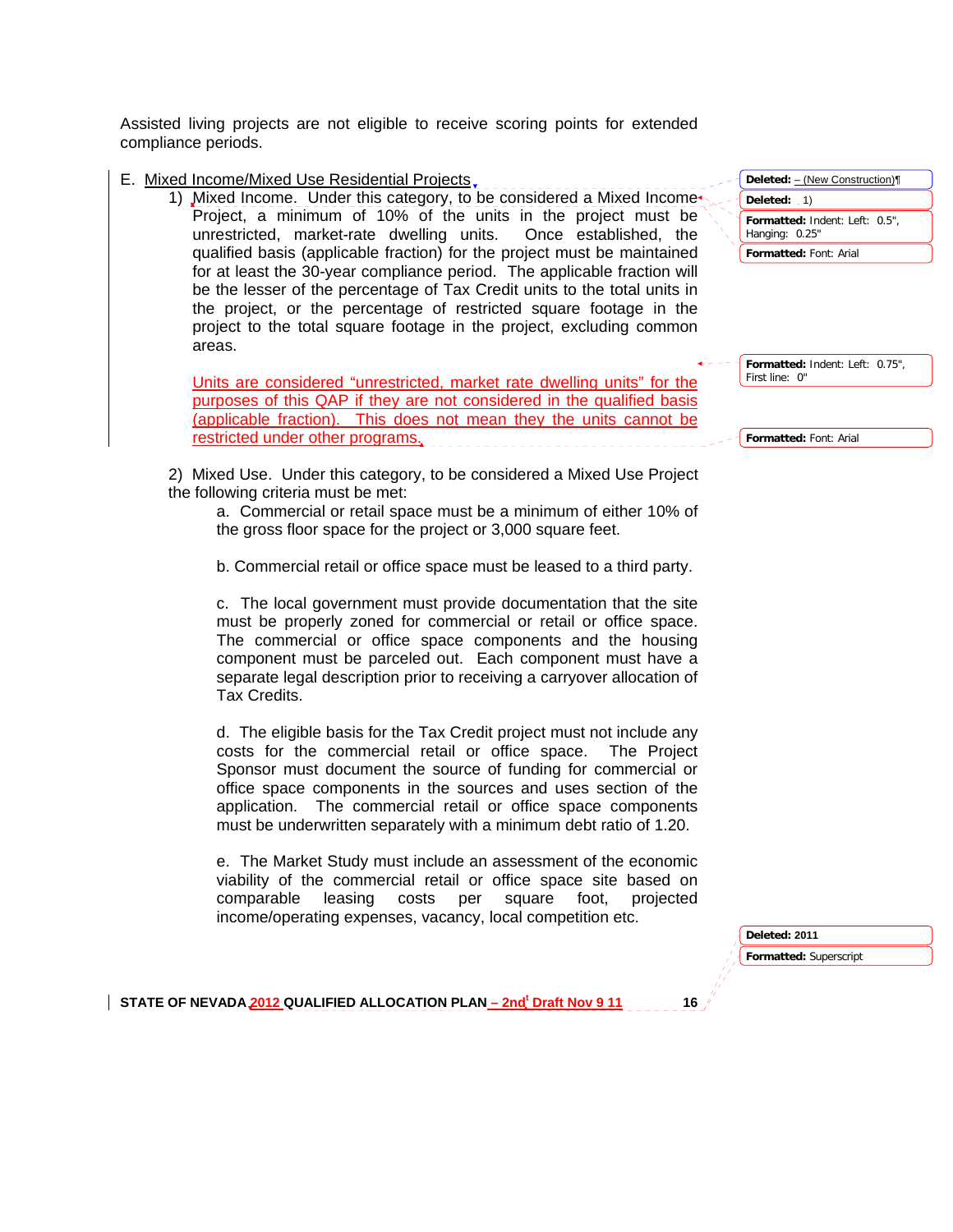f. Commercial retail or office space establishments must be conducive to family housing. Commercial retail or office space establishments may *not* include adult only establishments, nightclubs, massage parlors, liquor stores, or other similar establishments.

g. *The issuance of 8609's will be dependent upon a valid start of construction to the commercial section of the project*.

F. Housing for Eventual Tenant Ownership To be considered for this category, all of the restricted rental units in the project must be made available for eventual ownership. Residential units must be detached single-family structures and/or townhomes. The lots for each single-family home must be parceled out and must have separate legal descriptions. All single-family homes must be located in the same parcel or parcels if located if they are contiguous. Scattered site projects will not be allowed.

The Project Sponsor must make the units in the project available for purchase by the existing tenants upon the termination of the 15-year compliance period. Existing tenants must have a first right of refusal to purchase the unit. Thereafter, units may be made available for purchase to other qualified lowincome families and/or individuals that satisfy the project's requirements.

The purchase price of the units must take into consideration the rent paid by the tenants. The mortgage must be a 15-year mortgage with rates and terms consistent with those offered and available in the local housing market.

*The project must fully comply with the tenant income and rent requirements for the LIHTC program during the initial 15-year period of affordability.* The project will be exempt from any additional affordability requirements when all of the single-family structures in the project are sold to eligible families. The 15-year affordability period will be extended on all of the remaining, unsold units until the last single-family home in the project is purchased. The project is not eligible for any extended compliance points. Homes not sold must remain affordable rental units pursuant to the terms and conditions of the original application and the Declaration of Covenants.

#### Key Requirements for Tenant Ownership Projects

1) Tenant Income: The Project Sponsor must set eligible tenant incomes pursuant to LIHTC program requirements during the initial 15-year period of affordability. Tenant incomes must conform to HUD income guidelines and Project Sponsors must complete all of the required income verifications and certifications. Project compliance requirements are contained in the Division's *Low Income Housing Tax Credit Compliance Policies and Procedures Manual*.

**Formatted:** Superscript **Deleted: 2011** 

STATE OF NEVADA 2012 QUALIFIED ALLOCATION PLAN <u>– 2nd<sup>t</sup> Draft Nov 9 11</u> 17

**Deleted:** – (New Construction)¶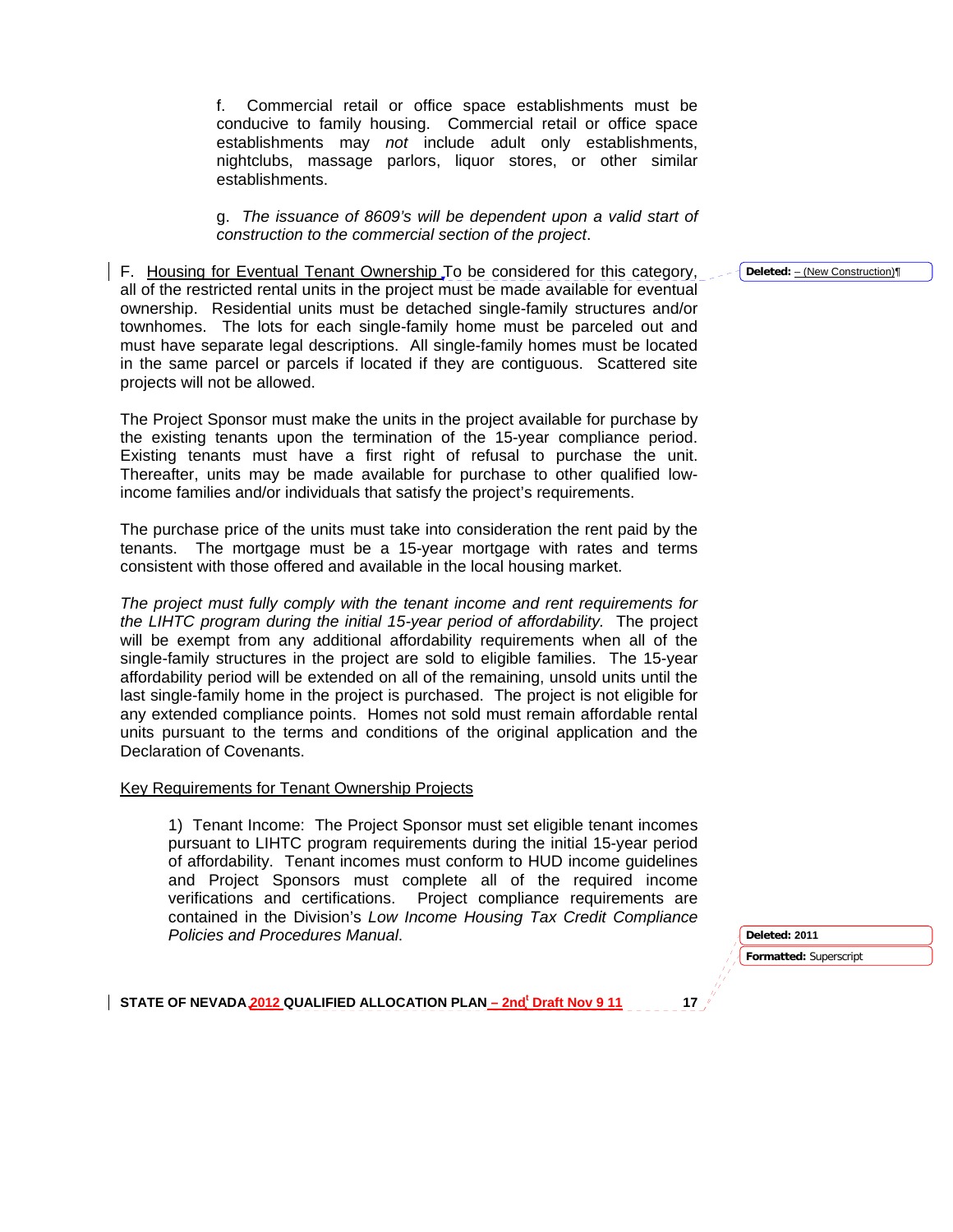2) Rent Restrictions/Lease Agreements: Tenant lease agreements must conform to LIHTC program requirements during the initial 15-year period of affordability. The tenant portion of the rent plus utility allowance and any other mandatory fees must not exceed the maximum gross rent allowed by the Code. Project compliance requirements are contained in the Division's *Low Income Housing Tax Credit Compliance Policies and Procedures Manual*.

3) Management Plan: The Project Sponsor must submit a plan for the ongoing management and maintenance/repair of the project as a rental property for the initial 15-year credit period. The plan should include information on the location of the leasing office, costs associated with property leasing and administration, and maintenance schedules and costs for general repairs, maintenance, and replacement of mechanical items.

4) Escrow Account: The Project Sponsor must provide a written description as to how the diminimus tenant escrow accounts will be set up. A portion of the tenants rent must be set aside and accumulated to contribute as a down payment towards the purchase of the unit (diminimus payment). Tenants who terminate residency at the project must have this money returned to them plus nominal interest accrued. The Project Sponsor is required to set up individual bank accounts (diminimus accounts) for each tenant family residing in the property.

5) Right of First Refusal: The Project Sponsor must provide a copy of the Right of First Refusal Agreement to the Division for approval. The Agreement must:

a. Guarantee the tenant the right to purchase the property if the tenant agrees to the terms and conditions of the original lease;

b. Specify a "not to exceed" offering price to the tenant; and

c. Provide a clause that then tenants cannot be displaced form the property without just cause.

6 Public Law 110‐289 adopted July 30, 2008 also known as the Housing and Economic Recovery Act of 2008 (HERA) Sec. 3003 (e) provided for a simplification of the related party rule and allowed a prior owner (or owners) to own up to 50% of the ownership interest in the property.

STATE OF NEVADA 2012 QUALIFIED ALLOCATION PLAN <u>– 2nd<sup>t</sup> Draft Nov 9 11</u> 18

**Deleted:** G. Acquisition/Rehabilitation Projects¶

¶ 1) Acquisition/Rehabilitation with Expiring Section 8/HAP Contractsproject based rental assistance contracts for a minimum of 75% of the total units.¶

¶ These projects will be scored based on the highest percentage of units receiving rental assistance times the number of years of the contract. Projects must have a current rental assistance contract or be able to demonstrate that the rental assistance contract is currently under renewal and will be renewed prior to carryover. Developers must demonstrate via the pro-forma that the project can continue to function for 15-years as a LIHTC development should the rental assistance payments stop.¶

¶ These projects will be scored based upon the highest percentage of units receiving rental assistance times the number of years of the contract. Projects must have a Section 8/HAP contract that expired no more than nine months prior to the December 7, 2010 adoption of the QAP. Projects with renewed Section 8/Rental Assistance contracts must clearly show that those rental assistance payments will be extended for a minimum of 2 years through the local PHA and/or HUD and that the project can continue to function for the 15 years as a LIHTC development should the rental assistance payments stop after that time. ¶

¶ 2)

Acquisition/Rehabilitation/Conversion3 /Change of Use<sup>4</sup> – (Preservation) $\P$ Applications for Acquisition/Rehabilitation may be proposed for any tenant base specified in the above subsections A through E. However, the project will be categorized and scored solely as an Acquisition/Rehabilitation project.¶ ¶

The allowable acquisition price used in calculating the eligible basis is the "as-is" appraised value as of the date of the application. A copy of the appraisal must be submitted with the application.¶

¶ 3) Rehabilitation Only – (Preservation)¶ Applications must meet the 10-year rule, (except as specified in  $HERA<sup>5</sup>$ .) and projects must be at least  $7\left(\frac{1}{\cdots\left[1\right]}\right)$ 

**Deleted: 2011** 

**Formatted:** Superscript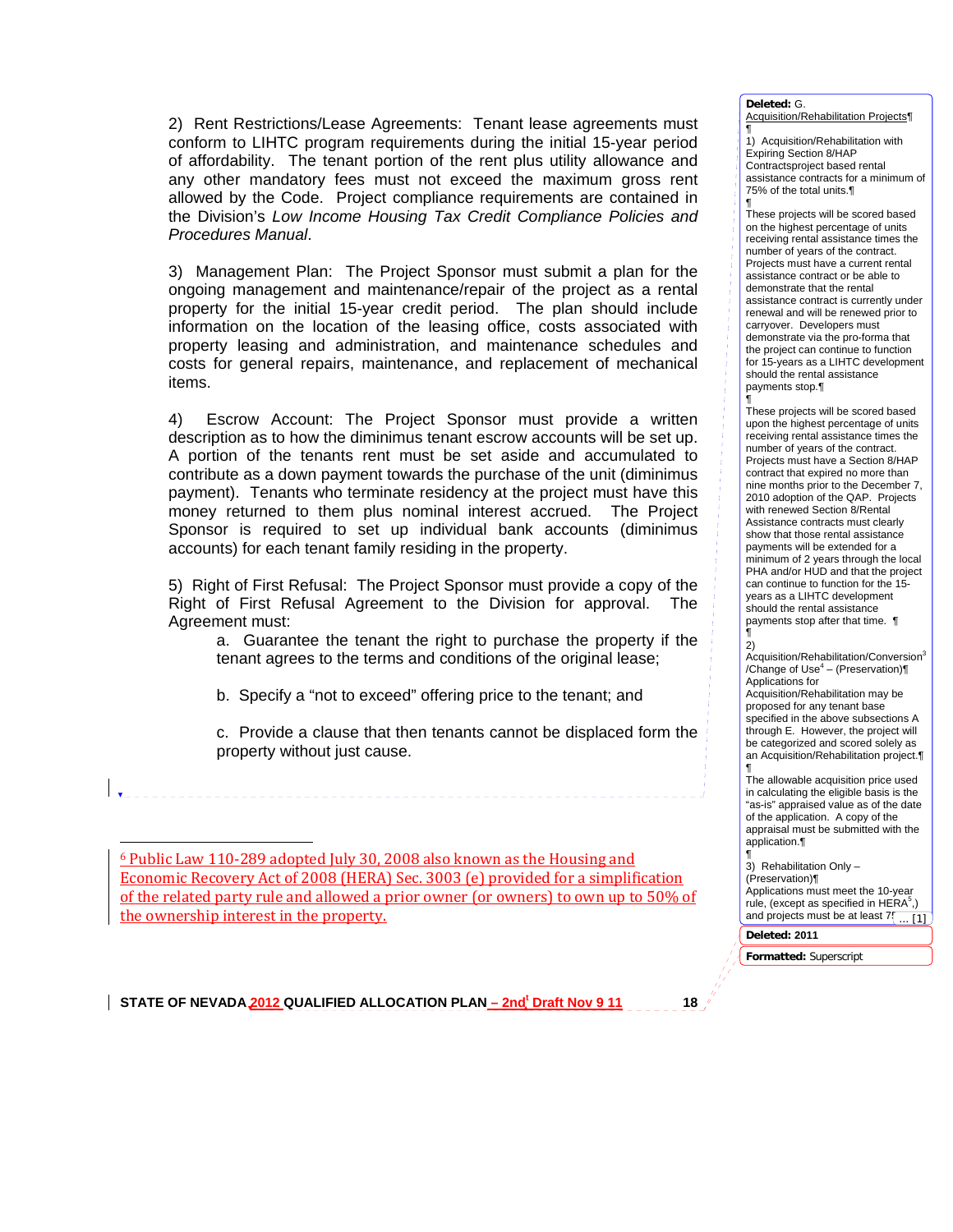## REGARDLESS OF PROJECT TYPE:

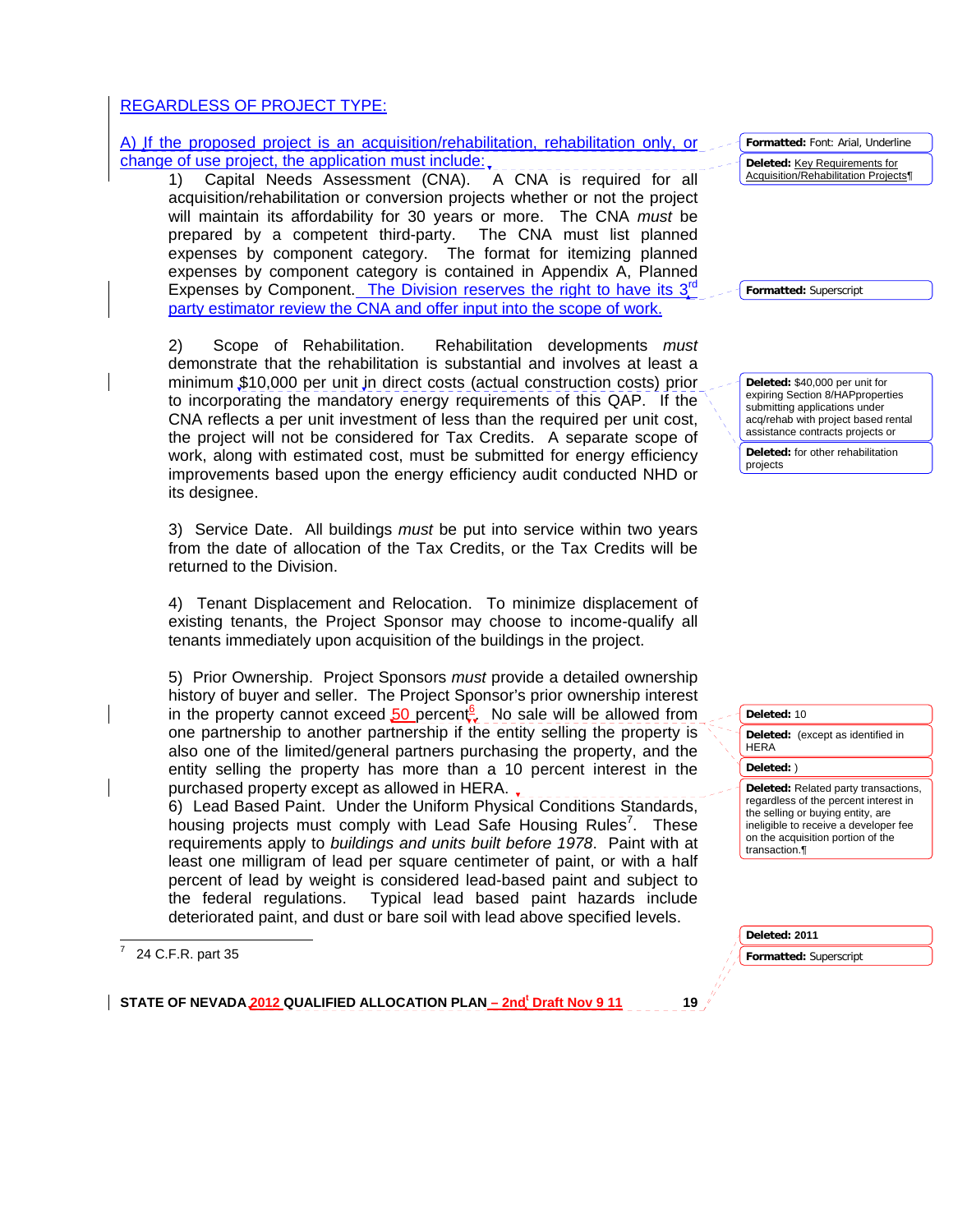| B) Any Multiple Projects on the Same Parcel must, in addition to meeting the                                                                                            | Deleted: REGARDLESS OF<br>PROJECT TYPE:¶                                        |
|-------------------------------------------------------------------------------------------------------------------------------------------------------------------------|---------------------------------------------------------------------------------|
| project type requirements for their project, adhere to the following:                                                                                                   | Deleted: H.                                                                     |
| Applicants must request Division approval in the form of a legal opinion by                                                                                             | Deleted: with this project type                                                 |
| Division Counsel stating that they are separate projects, that there is an                                                                                              |                                                                                 |
| adequate agreement for shared amenities and/or easements, and the jurisdiction                                                                                          |                                                                                 |
| has approved them as separate projects on the same parcel at a minimum of 30                                                                                            | Formatted: Font: Bold                                                           |
| business days before the submittal of the Tax Credit application.                                                                                                       |                                                                                 |
|                                                                                                                                                                         |                                                                                 |
| The application must include a zoning letter from the local jurisdiction that states<br>without exception the parcel is zoned for the proposed project, can accommodate |                                                                                 |
| both projects without splitting the parcel and requires no further actions                                                                                              | Deleted: If the project includes any<br>acquisition and/or rehabilitation, then |
| Phased projects must adhere to the requirements of this section with the<br>following exception:                                                                        | all requirements of subsection 11(G)<br>above will apply.                       |
|                                                                                                                                                                         | Deleted: ¶                                                                      |
| Multiple projects on the same parcel owned by the same upper tier-                                                                                                      | Formatted: Indent: Left: 0.25"                                                  |
| partnership and considered one project must submit a copy of the                                                                                                        |                                                                                 |
| amended partnership agreement verifying ownership of the entire project                                                                                                 |                                                                                 |
| and confirming the project will not be split upon sale. If this documentation                                                                                           |                                                                                 |
| is not received within 90 days of reservation of tax credits, then the                                                                                                  |                                                                                 |
| reservation will be extinguished. If the amended partnership agreement                                                                                                  |                                                                                 |
| verifies single ownership and future sale, then an agreement for shared                                                                                                 |                                                                                 |
| amenities/easements may not, at NHD's discretion, be needed.                                                                                                            | Formatted: Font: Arial                                                          |
| THRESHOLD AND GENERAL REQUIREMENTS                                                                                                                                      |                                                                                 |

## **SECTION 12 THRESHOLD REQUIREMENTS**

Threshold Requirements are not scored, however applications must address and satisfy all Threshold Requirements. Failure to completely and satisfactorily address threshold requirements is considered a nonresponsive application and will be returned.

### A. Threshold #1 – Market Study

The Code requires that a Market Study be prepared for all credit allocations. NHD requires that the study be prepared by a qualified analyst who is completely unaffiliated with the developer and/or owner of the proposed project and has no financial interest in the proposed project. Two main objectives of the Market Study are to demonstrate that sufficient demand exists for the proposed development in the market area and that the proposed project will not cause undue economic harm on the existing rental stock in the market area.

Tax Credit applications may be deemed ineligible if: (1) the assessment determines that comparable affordable housing projects have occupancy levels less than 90 percent; (2) the proposed housing project would have a significant adverse financial affect on other publicly funded projects without offsetting public

**Formatted:** Superscript **Deleted: 2011**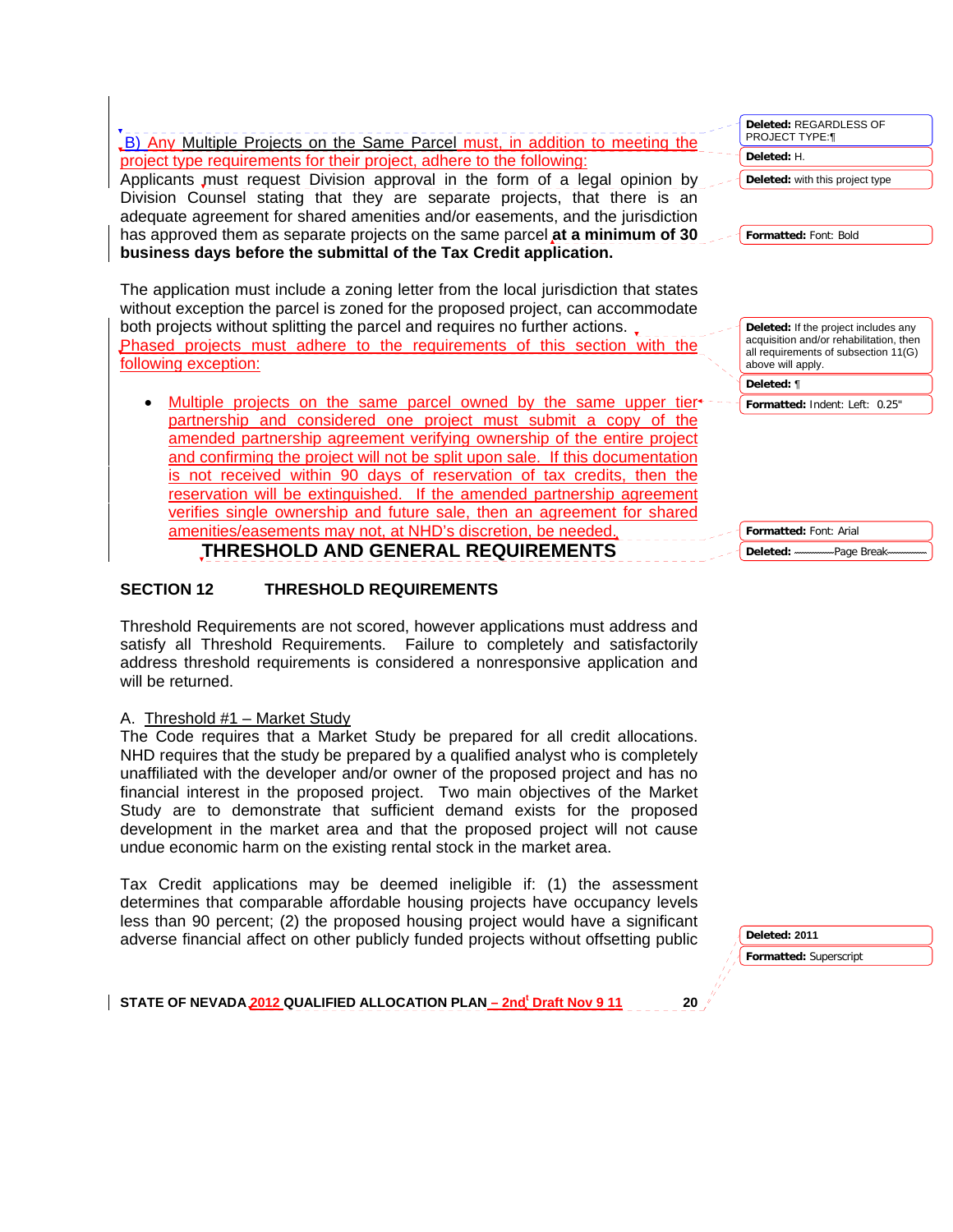benefits; or (3) the rents for the affordable housing project are equal to or greater than comparable market-rate housing.

The submitted application must match the Market Study regarding income, targeting, unit mix, unit sizes and rents. In other matters, if the application does not conform to any Market Study conclusions, the application must provide an acceptable defense for any deviations. Appendix B, Market Study Guide provides more detail regarding Market Study content and analyst qualifications.

#### B. Threshold #2 – Project Compliance Period

The minimum compliance period for Tax Credit projects is 30-year. The Project Sponsor has the option of extending this period in increments of 5 years up to a maximum of 50 years. An exception is for Tenant Ownership projects, for which the minimum compliance period is 15 years. The Division will not agree to stipulations or subordination agreements to reduce LIHTC affordability periods.

#### C. Threshold #3 – Project Rent Restrictions

Rent must be restricted to one of the following elections:

1) A minimum of 40% of the units will be occupied by households with incomes at or below 60% Area Median Income (AMI). In 100% Tax Credit projects, all units must be rent and income restricted to 60% AMI or lower.

2) A minimum of 20% of the units will be occupied by households with incomes at or below 50% AMI. In 100% Tax Credit projects, all units must be rent and income restricted to 50% of AMI or lower.

#### D. Threshold #4 – The Gross Floor Rent

The Gross Floor Rent effective date will automatically default to the date of the allocation of Tax Credits to a project (i.e., the carryover date) unless the Project Sponsor opts to change the Gross Floor Rent effective date to the building placed in service date by carryover and submits a signed statement indicating the above. Once the election is made, it is irreversible.

#### E. Threshold #5 – Project Reserves for Replacement Requirements

The project must maintain minimum annual replacement reserves as follows:

1) For new construction Senior Housing projects: **\$250.00** per unit.

2) For all other new construction projects: **\$300.00** per unit.

3) For all Acquisition/Rehabilitation projects: **\$325.00** per unit.

Annual replacement reserves that exceed the above referenced minimums by more than 20% may be considered excessive and the Division may require

| Deleted: 2011          |  |
|------------------------|--|
| Formatted: Superscript |  |

**Deleted: 225**

**Deleted: 275**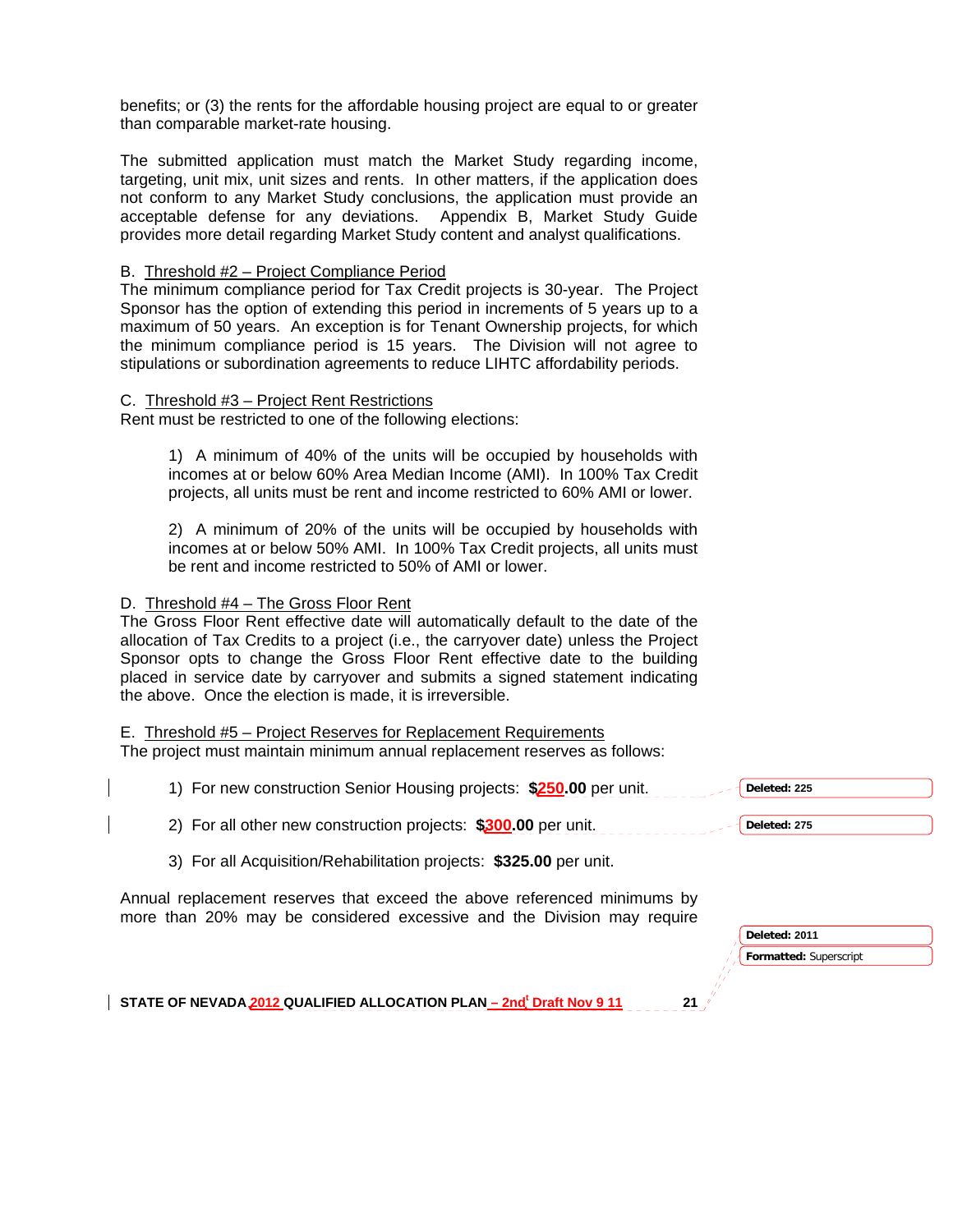additional documentation that supports the higher annual replacement reserve. The Division reserves the right to limit excessive minimum reserves.

### F. Threshold #6 – Financial Feasibility Requirements

The Code limits Tax Credit allocations to the amount necessary for the project to be financially feasible and induce long-term viability. To make this determination, the Division completes financial feasibility evaluations three times before Tax Credits are issued.

The Division considers the following factors in performing the financial feasibility evaluations:

- The cost of the project
- The reasonableness of construction costs
- The cost per unit of the project
- The projected income, expenses and cash flow, for the compliance and extended compliance period
- The reasonableness of the projections of income and expenses and the assumptions upon which those projections are based
- The fees for developers and contractors
- The sources and uses of money for the project
- The plan for financing the project
- The projected proceeds from the sale of the Tax Credits
- The percentage of the housing credits used for the cost of the project
- The demonstrated stability of the Project Sponsor, including an analysis of the financial statement of the Project Sponsor

The Division has also adopted financial standards to analyze the financial pro forma included in each application. These standards are:

1) Recommended minimum debt service coverage ratio of 1.15 on all combined debt excluding notes not requiring repayment until the sale of the property (except for USDA finance projects and subject to Division approval);

2) Three percent limitation on increases to projected project income and expenses;

3) Seven percent limitation on unit vacancy assumption;

4) Operating ratio shall be reasonable and subject to Division approval;

5) Replacement Reserves of \$250.00 for new construction Senior Housing, \$300.00 per unit for other new construction projects, and \$325.00 per unit for acquisition/rehabilitation projects;

| Deleted: 225. |
|---------------|
| Deleted: 275  |
|               |
| Deleted: 2011 |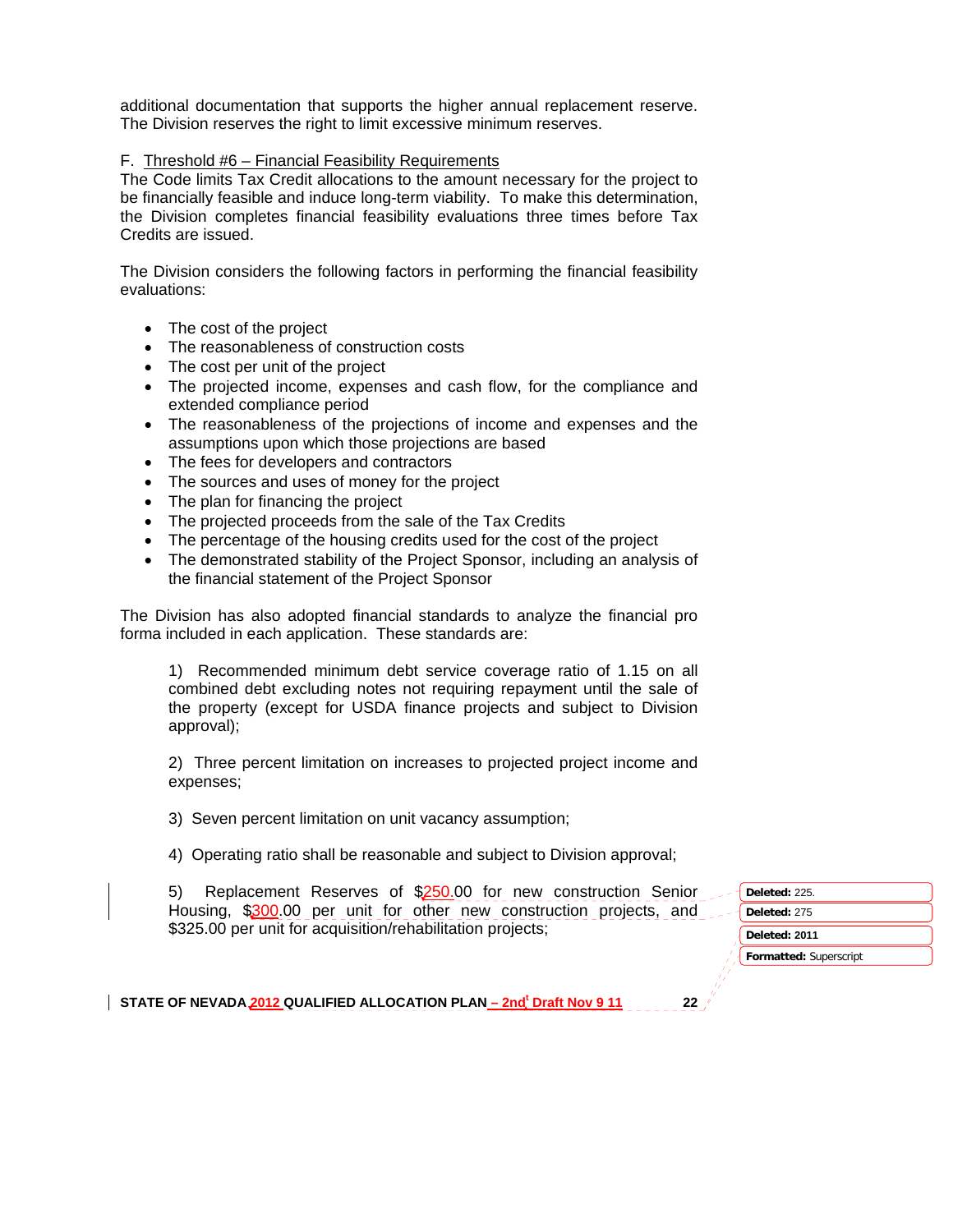6) 15 percent limitation on developer fees of the eligible basis involving third party land transactions;

7) The developer fee on the acquisition portion of the project is limited to  $a<sup>*</sup>$ maximum of 15% of the acquisition eligible basis;The developer fee associated with the acquisition's eligible fee must clearly identify the costs and uses statement in the 4% column; and

8) No more than 60 percent of the developer fee may be deferred and the developer fee, if paid from cash flow, must be paid in full by year 15;

9) 14 percent limitation on builder's profit, overhead and general requirements;

10) In instances where the builder and developer have an identity of interest, the Division will utilize its Estimating Consultant to examine the proposed project budget for cost reasonableness. Based upon this review, NHD reserves the right to limit the amount of builder's profit, overhead and general requirements or require the use of an alternate builder;

11) Projects underwritten using the 70% PV rate in effect for the month within which the application is due (i.e., May 2012); and

12) Projects underwritten using the Tax Credit equity rate in the LOI. The amount of Tax Credits provided to a project may be adjusted based upon final locked-in Tax Credit equity pricing. A letter from the investor indicating final pricing must be provided to NHD staff by the 270-day test deadline.

The first financial feasibility evaluation is performed at the time of application. The applicant must demonstrate to the Division that the project is financially feasible based upon the amount of rent charged for units as submitted in the application.

The Division performs the last of the three required financial feasibility evaluations prior to the final award of Tax Credits. The amount of tax credits provided to a project may be adjusted based upon the results of the final financial feasibility evaluation. The Division uses the Eligible Basis Method and the Gap Calculation Method to determine the appropriate amount of Tax Credits required for a project.

G. Threshold #7 – Project Ownership Documents

Project Sponsors must provide at a minimum, a valid and binding purchase contract or option to purchase that identifies the seller and buyer, the amount to

allowable on the acquisition portion of acquisition/rehabilitation projects if any member of the selling party is related to, or part-of, the buying entity unless the following conditions are met:¶ a. **Deleted:** ¶ ¶ b. **Deleted:** c. If the property is already in NHD's portfolio (defined as currently operating under NHD's Declaration of Restrictive Covenants and/or Land Use Restriction Agreement), then the funds provided to the related-party owner from the dissolution of the original partnership must be re-invested back into the

project and the final cost certification must verify the re-investment of funds or the final amount of Tax Credits will

**Formatted:** Indent: Left: 0" **Deleted:** Developer fee is not

**Deleted:** 2011

**Deleted:** an NHD prescribed

be reduced accordingly.¶

**Deleted:** NHD will post the prescribed equity on its website at least 60 days prior to the application deadline.

**Deleted: 2011** 

**Formatted:** Superscript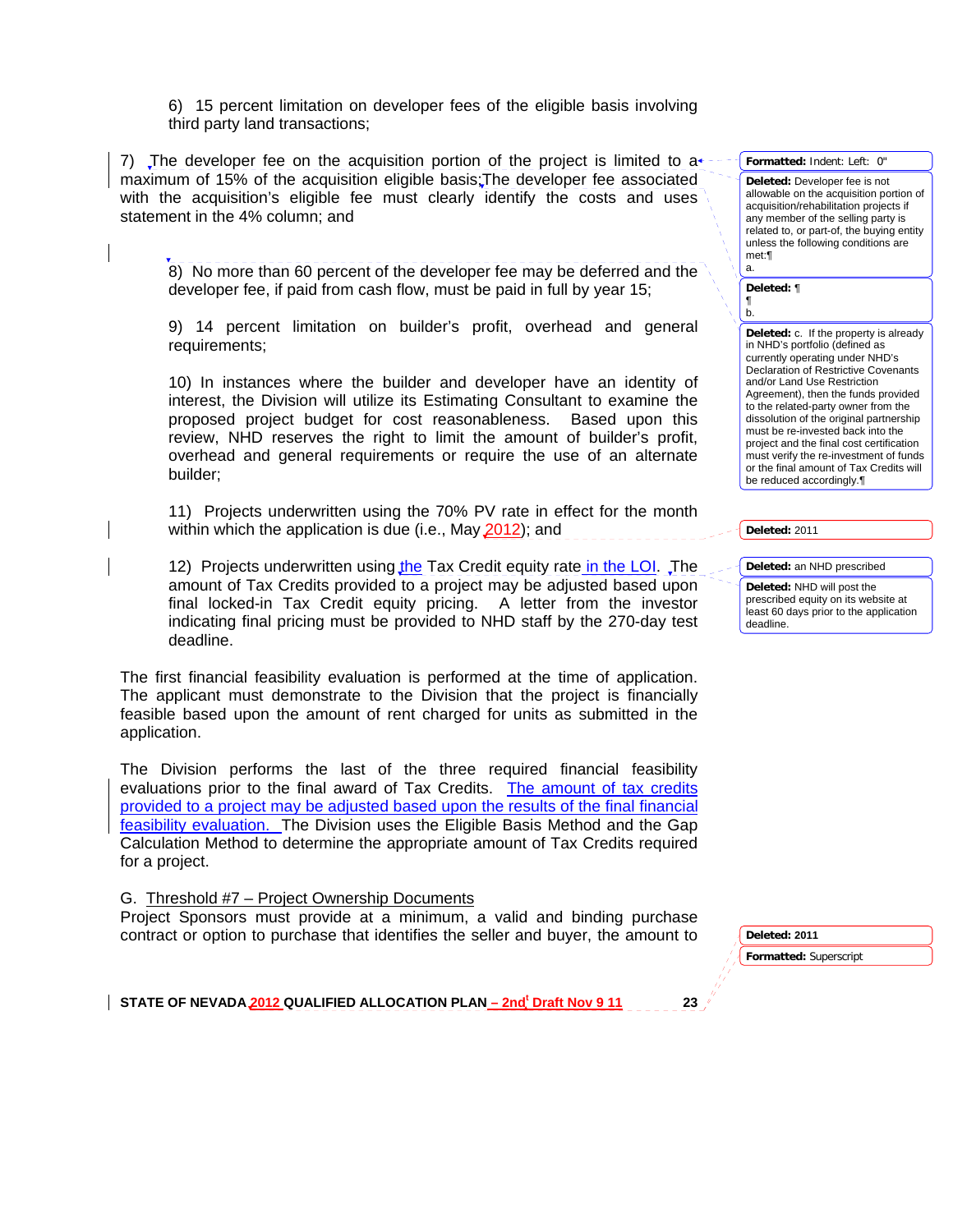be paid, the expiration date of the contract or option, and a statement from the seller and buyer describing any prior interest in the land or business dealings between seller and buyer.

Project Sponsors must also testify that the project as proposed and preliminarily designed is on land appropriately zoned for the intended projects and that discretionary permits are not necessary from a local government body (i.e., that the project upon design, only requires an administrative review for building permit issuance). Project Sponsors must also complete a Phase I Environmental Study for the subject property and file partnership documents with the Secretary of State.

### **SECTION 13 GENERAL REQUIREMENTS**

Upon satisfactorily addressing Threshold Requirements, an application is eligible for scoring. Like Threshold Requirements, General Requirements are mandatory. As General Requirements may be met by different approaches (e.g., development team organization, building design), the scoring categories in Section 17, Scoring Categories, reflect point weighing toward a more superb effort of meeting the General Requirements.

#### A. Housing Development and Management Capacity

Project Sponsors must demonstrate sufficient organizational capacity to develop and manage low-income housing projects. $8$  To make this demonstration, the Division requires an applicant to provide the following additional information with the Tax Credit application.

1) Housing Experience. The Project Sponsor must submit an addendum to the application providing a description of at least five projects developed/managed, including the name and location, date construction began, the date lease-up began, current occupancy levels, and the permanent financing sources.

Organizations with less than five projects will be considered if they have received an allocation of Tax Credits within the last three years and if the project(s) is in good standing. A copy of the recorded Declaration of Restricted Covenants must be provided for these projects if the Sponsor is located outside of Nevada. If the Project Sponsor is a Nevada based developer and the Declaration of Restrictive Covenants are filed and on record with the Division, simply state the name of the completed project.

In addition, the sponsor must list the project team (Sponsor/Applicant, General Partners, Managing Partner(s), Attorney, Accountant, Property Manager, General Contractor, Architect, Seller of Land (Building),

**Formatted:** Superscript **Deleted: 2011** 

<sup>8</sup> A low-income housing project is defined as a project with restricted rents serving households whose gross income does not exceed 80% AMI subject to a minimum period of affordability.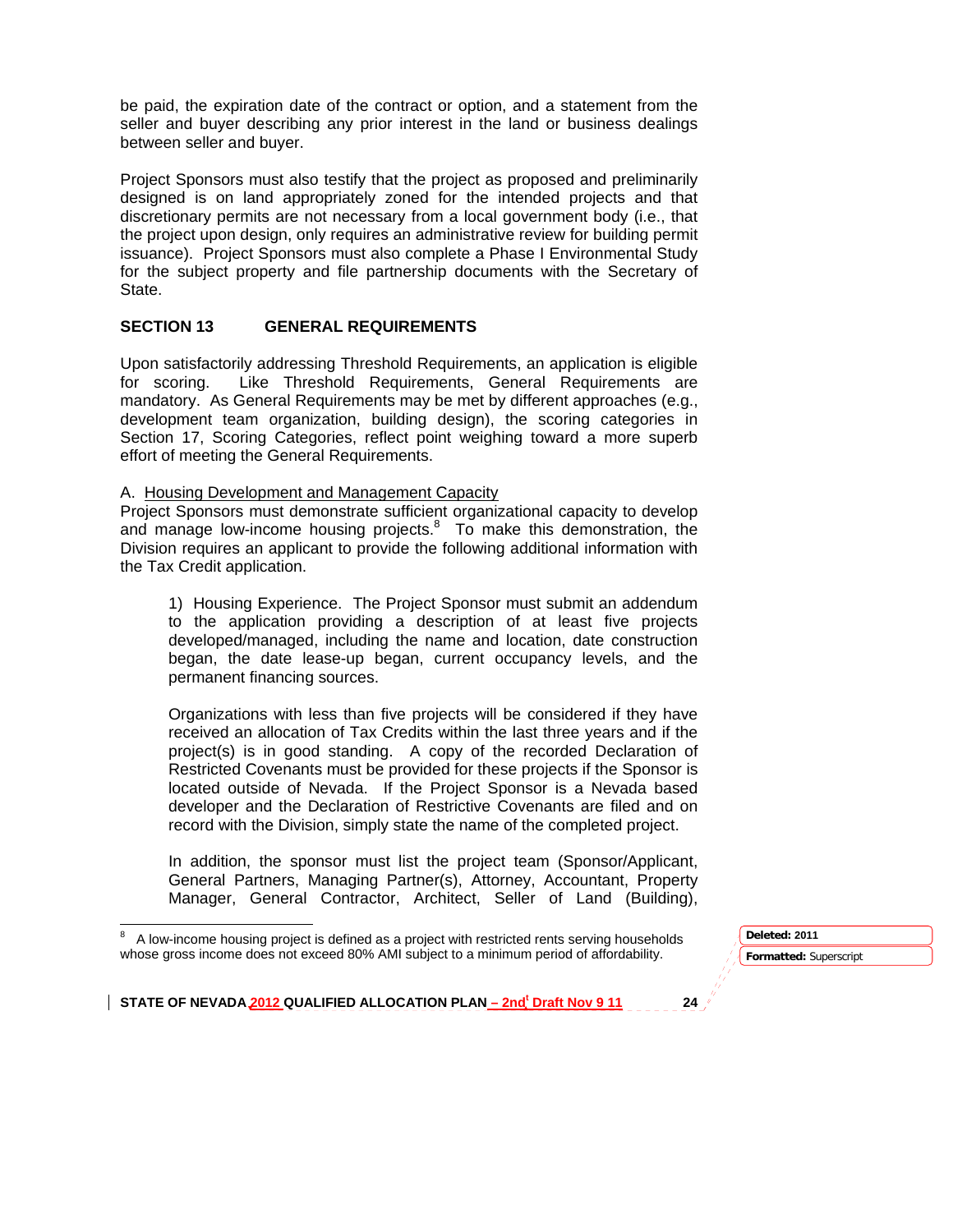Syndicator, Investors) and state if there is an affiliation and/or interest with any other members of the "team".

2) Compliance History. The Project Sponsor must demonstrate a satisfactory record of compliance with regulatory and program requirements. Applicants must provide an addendum to the application describing outstanding compliance violations cited during project monitoring reviews by federal, state or local funding agencies. If there are no outstanding compliance violations, the applicant may simply indicate that there are not outstanding compliance findings. The Applicant gives the NHD permission to contact other State Housing Finance Agencies or local jurisdictions where the Applicant has completed LIHTC projects to discuss compliance history.

The Division may reject applications and/or make reductions to application point totals in cases where Project Sponsors have significant (a minimum  $of$  ten) outstanding uncorrected IRS form 8823 $9$  or have outstanding compliance violations issued by other federal, state or local funding agencies. Project Sponsors of Special Needs projects must demonstrate a minimum of three years of experience providing a service or assistance to persons with special needs. Organizational information included in the application package must demonstrate the minimum of three years of experience and provide a summary of the supportive services provided to residents.

Management companies must have a minimum two-years experience managing income restricted properties or receive a waiver from NHD at NHD's sole discretion.

B. Project Security and Management

1) Tax Credit projects must provide appropriate security systems and improvements to reasonably safeguard the safety of residents.<sup>10</sup> For the purposes of this section, security systems include but are not limited to:

- Project fencing
- Defensive landscaping
- Security doors
- Screens and gates
- Gated project access control systems using keypads and magnetic cards
- Self-locking door mechanisms
- Project/unit camera surveillance with on-site closed circuit monitor

Security requirements *do not* apply to tenant ownership projects.

**Formatted:** Superscript **Deleted: 2011** 

<sup>&</sup>lt;u> 1989 - Johann Stein, fransk politik (d. 1989)</u> 9 Negative Findings refer to cases in which the project is in material non-compliance and the responsible public entity has filed an 8823 form or other similar notification of non-compliance.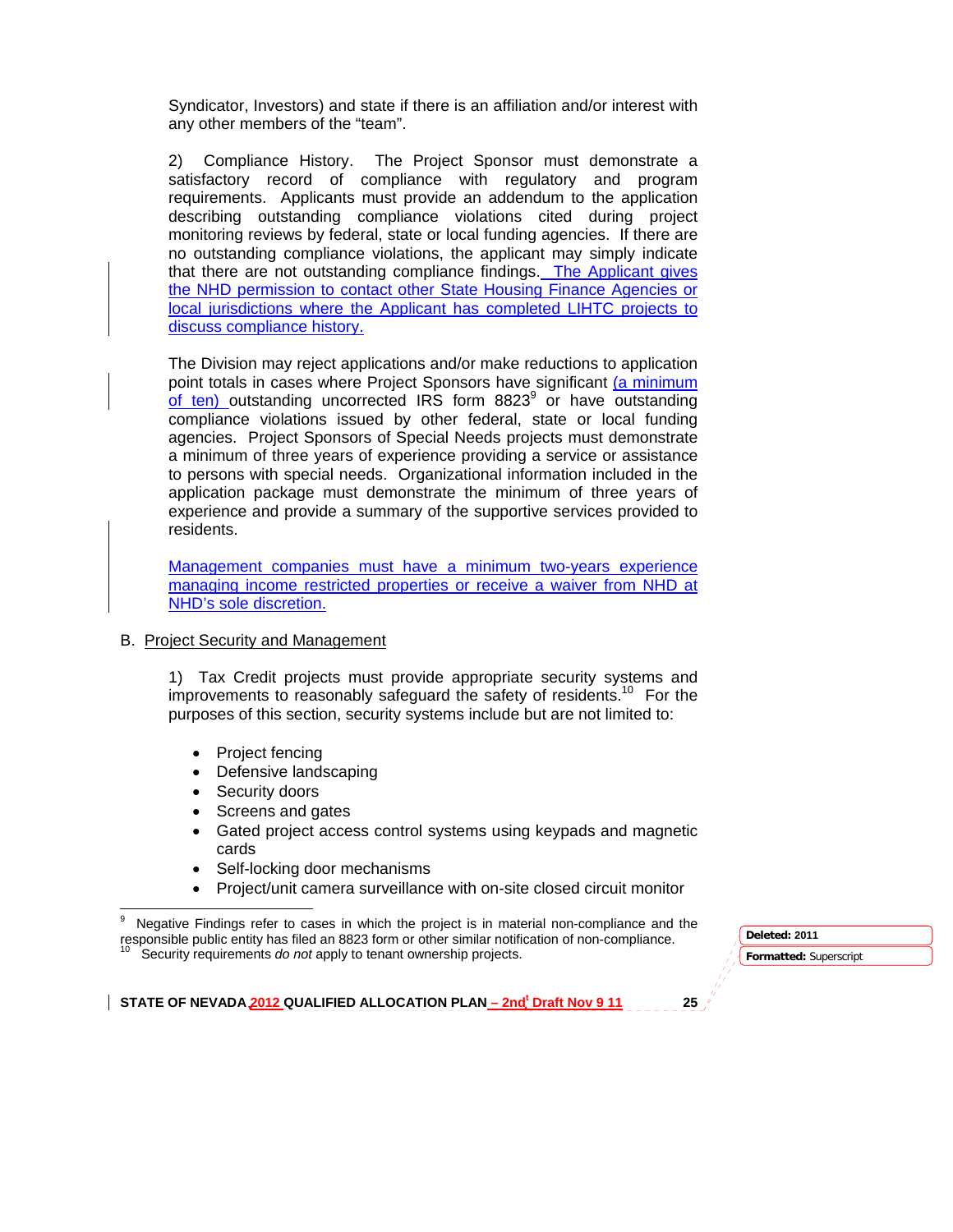- Panic attack systems
- Emergency lighting
- Burglar alarms
- Other similar protective measures

The type of security systems appropriate for a project will depend upon various factors including housing type, project design and location. Other than particular security measures mandated in the section, Project Sponsors may determine what security systems and improvements are appropriate for a project.

Mandatory Security and Safety Measures:

a. For all housing projects, Project Sponsors must provide closed circuit monitoring systems. Alternative security systems and measures may be installed in lieu of closed circuit monitoring systems for acquisition/rehabilitation projects and/or single story projects under 40 units that serve seniors.

b. For projects over 40 units, fire detection and suppression sprinkler systems are required in each unit. Suppression sprinkler equipment is *not* required for acquisition/rehabilitation projects or single story projects under 40 units unless required by local code.

The Division requires Project Sponsors to provide information on security related issues. The requested information may include building evacuation procedures, documentation of building break-ins, vandalism and public safety concerns, police reports, and project plans for addressing security issues.

2) At a minimum, *all Tax Credit projects that have 50 or more units must have on-site management*. For the purpose of this section, on-site management includes managers, maintenance, or security personnel.

The Project Sponsor is responsible to the Division for insuring that the LIHTC program is properly administered. Project Sponsors are responsible for being aware of all applicable federal and state rules and regulations that govern their projects. The Project Sponsor must make certain that property managers comply with all appropriate statutes, rules, regulations, and policies that govern the property.

It is the responsibility of the Project Sponsor to inform the Division of any major changes that are made to the property throughout all phases of construction, rent-up, and operation as well as the placed in service date. The Division's *Low Income Housing Tax Credit Compliance Policies and Procedures Manual* provides guidance for complying with the IRS regulations Code regulations and the NAC. **Deleted: <sup>2011</sup>**

**Formatted:** Superscript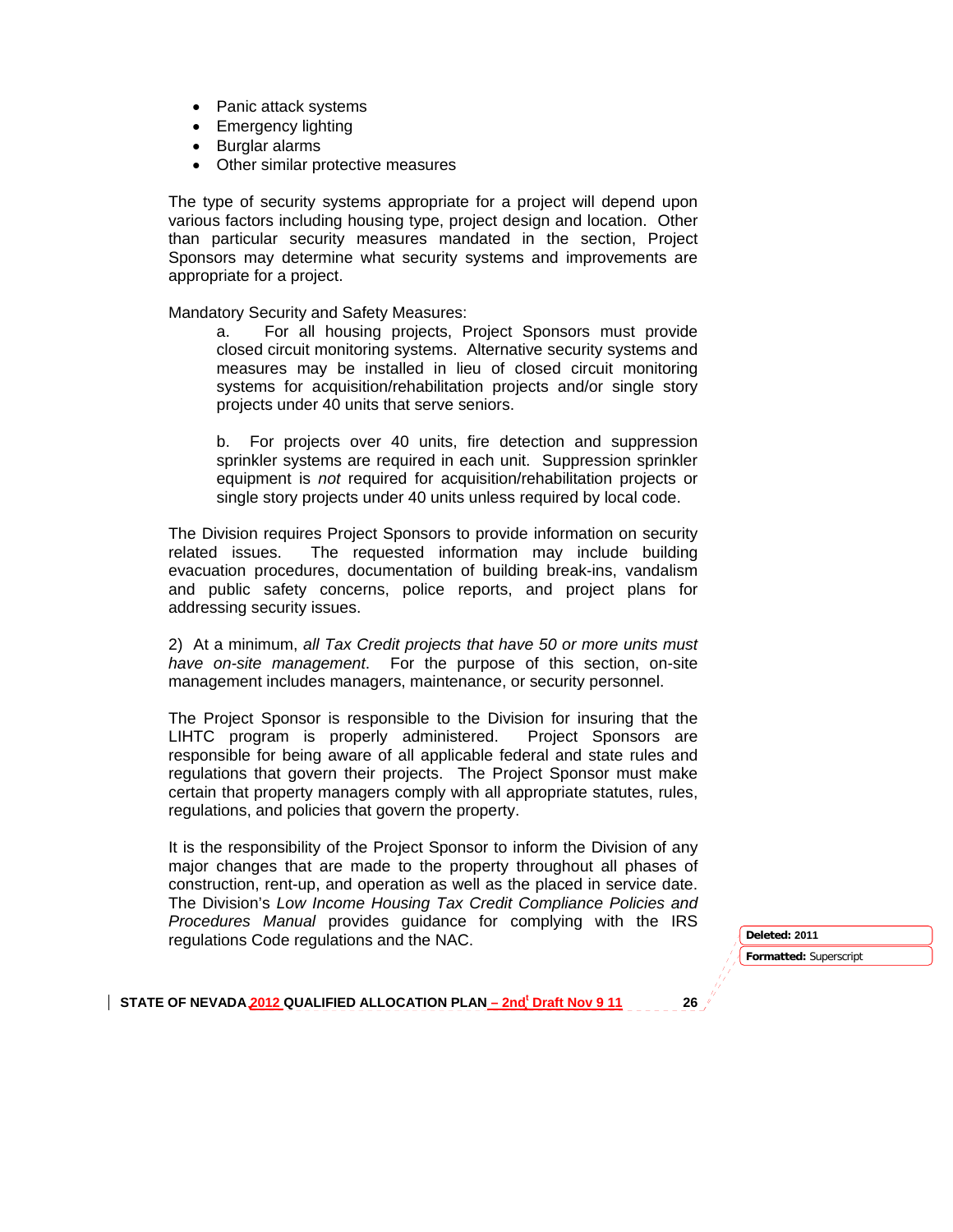The Division requires that one management company representative and one on-site manager directly involved in the management of the project attend at least one of the Annual Compliance training sessions provided by the Division. The purpose of the training compliance session is to provide instructions for the following compliance issues:

- Federal laws determining eligibility for low-income tenants
- Division rules and regulations determining eligibility for low-income tenants
- Specific information necessary for continued LIHTC program compliance
- Income Limits
- Rent Limits
- Income Verifications
- Annual Income and Assets
- Annual Income Certifications
- Annual/Quarterly Status Reports

The Division reserves the right to deny participation and or request a change in a management company to a project if that company is currently under review for compliance related and/or is debarred by the Administrator. The terms of this subsection are the minimum requirements for any project awarded Tax Credits in 2011. Required documentation must be prepared by an engineer or architect licensed to do business in Nevada.

At all times after the award, the owner is responsible for promptly informing NHD of any changes or alterations which deviate from the final plans and specification approved by NHD. In particular, owners must not take action or any material change in the site layout, floor plan, elevations or amenities without written authorization from NHD. This includes changes required by local governments to receive building permits.

#### C. Agreement to Participate in NHD Data Surveys and Reports

Any applicant that receives 4% or 9% LIHTC financing, regardless of amount, must participate in NHD sponsored data surveys including but not limited to, the Apartment Facts Survey produced by NHD for the life of the affordability period.

Recipients of 4\$ or 9% LIHTC financing must also submit a report, on a form specified by, or acceptable to, the NHD, detailing efforts made to outreach to small businesses within Nevada for contractor, subcontractor, or other services. The report should also indicate how the developer provided information on bidding and requests for services to the small business community. Finally, the report should include information on the results of these efforts. The report should be submitted on a quarterly basis with the quarterly performance report.

**Formatted:** Superscript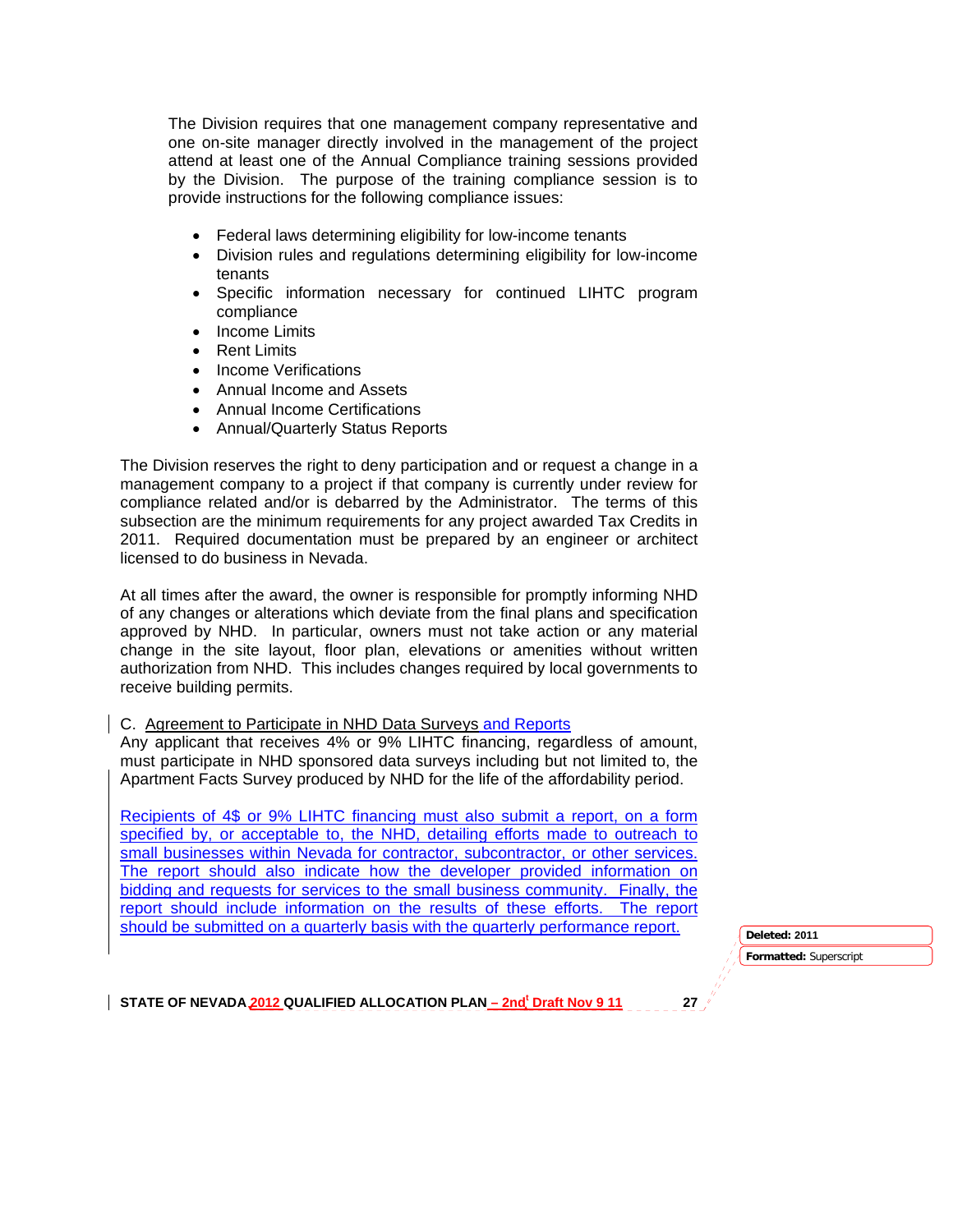**Deleted:** 

Failure to report requested data in a timely manner, may result in negative points in subsequent LIHTC scoring rounds or negative references when requested by other state/local housing finance agencies.

## D. Plans

- 1) Application Plan Requirements.
	- a. The following plans must be 11" x 17" and indicate the following: i. Street name(s) where site access is made, site acreage, planned parking areas, layout of building(s) on site to scale, any flood plains that will prohibit development on site, retaining walls where needed, and adjacent properties with descriptions.

ii. Front, rear, and side elevations of *all* building types (use of 1/8" or 1/16" scale for buildings).

iii. Site acreage.

b. Site and floor plans must be 11" x 17" and indicate the following: i. Location of, and any proposed changes to, existing buildings, roadways, and parking areas.

ii. Existing topography of site and any proposed changes including retaining walls.

iii. Landscaping and planting areas (a plant list is not necessary). If existing site timber or natural areas are to remain throughout construction, the area must be marked as such on the site plans.

iv. Location of site features, such as playground(s), gazebos, walking trails, refuse collection areas, postal facilities, and site entrance signage.

v. The location of units, common areas and other spaces using a minimum scale of  $1/16$ " = 1 inch for each building.

vi. For projects involving renovation and/or demolition of existing structures, proposed changes to building components and design.

vii. Plant material must be appropriate to the native climate.

E. Additional Provisions for Rehabilitation of Existing Housing

**Formatted:** Superscript **Deleted: 2011**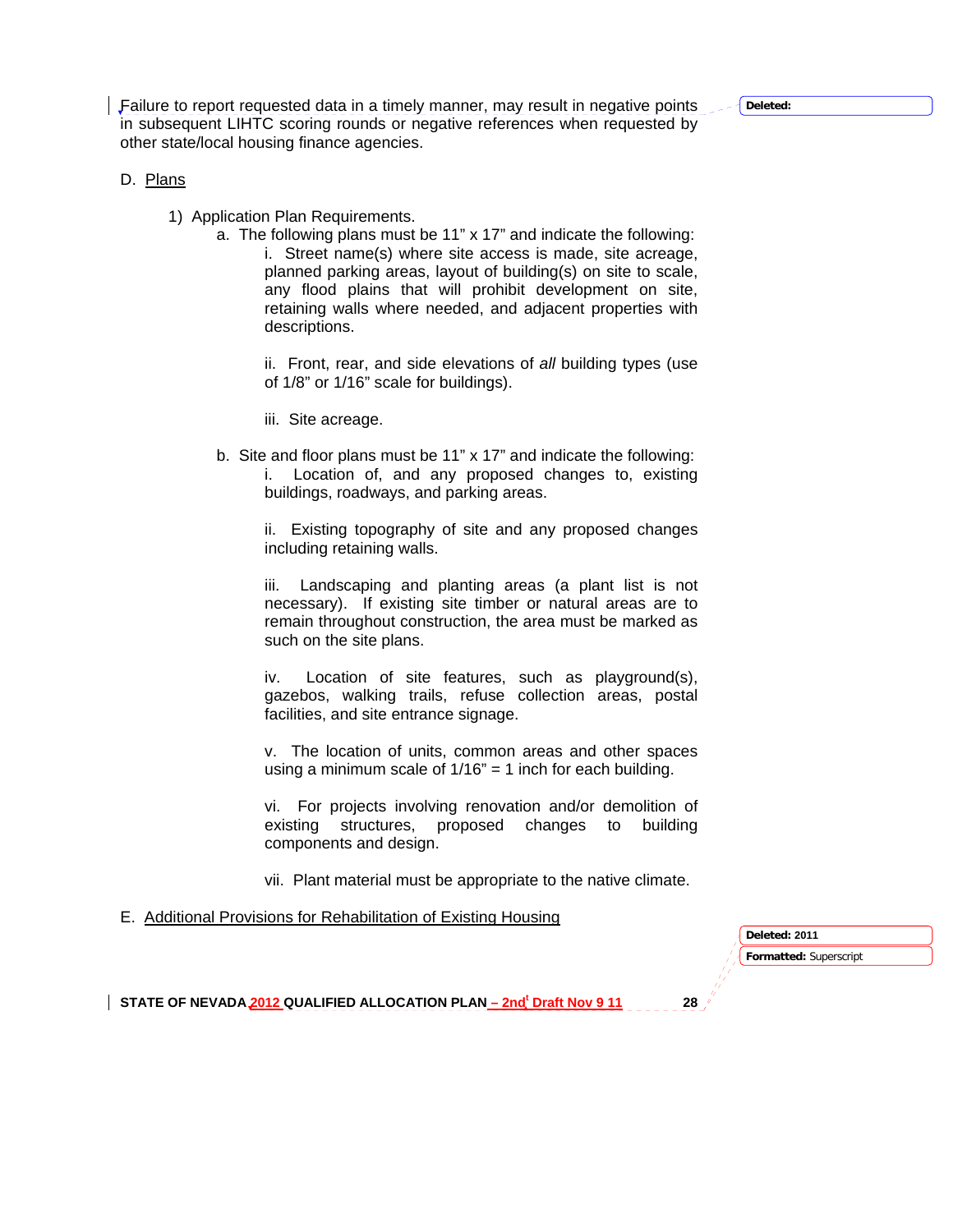The following requirements apply to rehabilitation of existing units. Existing apartments do not need to be physically altered to meet new construction standards. Any replacement of existing materials or components must comply with the design standards for new construction.

1) Design documents must show all proposed changes to existing and proposed buildings, parking, utilities, and landscaping. An architect or engineer must prepare the design drawings.

2) Submit a hazardous material report that provides the results of testing for asbestos containing materials, lead based paint, Polychlorinated Biphenyls (PCBs), underground storage tanks, petroleum bulk storage tanks, Chloroflourocarbons (CFCs) and other hazardous materials. Professionals licensed to do hazardous materials testing must perform the testing. A report by an architect, building contractor, or developer will not suffice. A plan and projected costs for removal of hazardous materials must also be included.

### **SECTION 14 MANDATORY ENERGY CONSERVATION REQUIREMENTS**

Project Sponsors must comply with the Minimum Energy Efficiency Requirements specified in this section as a condition of receiving Tax Credits.

A. General Building Performance

1) Energy performance quality assurance measures and other requirements equal to or greater than the EPA Energy Star Home Program Version 2.5. Verified by an analysis of the building plans preconstruction using the REM/Rate or equivalent software and verified by inspections and testing post construction using sampling protocol.

2) Using all applicable prescriptive measures listed for mechanical system and building envelope efficiencies should result in the structure meeting the energy efficiency requirements. When the detailed analysis of the building and individual units demonstrates that the energy performance meets the Energy Star level, trade-offs with components may made and all prescriptive measures may not be required.

#### B. Mechanical Systems

Heating and cooling equipment must be sized using ACCA's Manual J or equivalent protocol. This information is given for heating systems and hot water heaters fueled by natural gas. For areas not served by natural gas and for installation of high efficiency Energy Star qualified heat pump or solar water heaters, consult NHD.

> **Formatted:** Superscript **Deleted: 2011**

STATE OF NEVADA 2012 QUALIFIED ALLOCATION PLAN <u>– 2nd<sup>t</sup> Draft Nov 9 11</u> 29

**Deleted:** 2010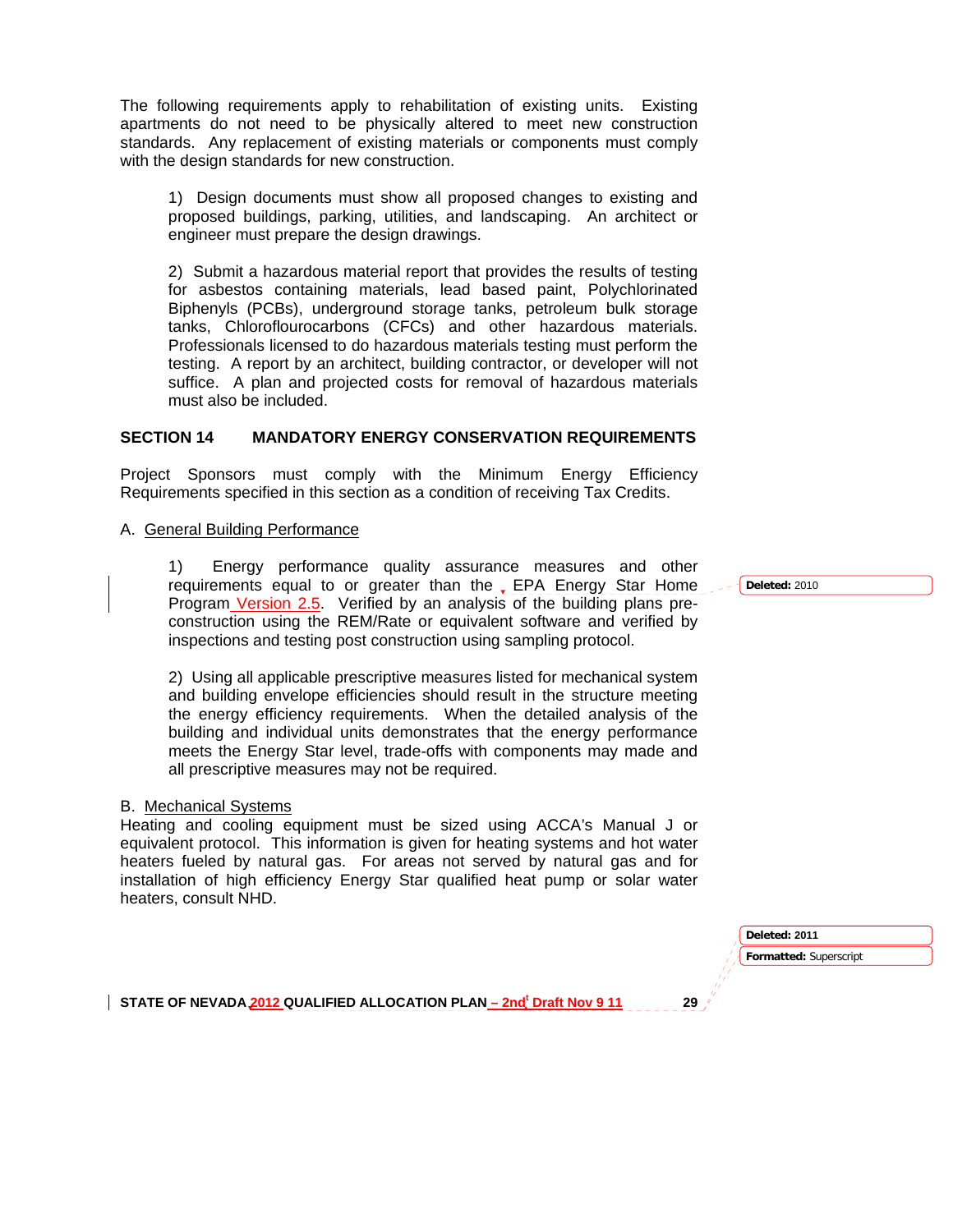1) Heating. A furnace inside conditioned space will be a sealedcombustion unit.

2) Cooling. Thermal Expansion valves are required.

| <b>EQUIPMENT</b>               | <b>NORTHERN NEVADA</b> | <b>SOUTHERN NEVADA</b> |              |
|--------------------------------|------------------------|------------------------|--------------|
| <b>Conventional Forced Air</b> | $-92$ AFUE             | 90 AFUE                | Deleted: 90  |
| Furnace                        |                        |                        |              |
| Split System Central A/C       | 13 SEER                | 14.5 SEER or 8.2 HSE   | Deleted: 13  |
| and Air Source Heat            |                        | or <sub>12EER</sub>    | Deleted: 8.0 |
| Pumps up to 135,000            |                        |                        | Deleted: P   |
| <b>BTuh</b>                    |                        |                        | Deleted: 11  |
| <b>Combination Space</b>       | <b>80 CAfue</b>        | 80 CAfue               | Deleted: 79  |
| <b>Heating/Water Heater</b>    |                        |                        | Deleted: u   |

AFUE – Annual Utilization Efficiency SEER – Seasonal Energy Efficiency Rating

EER – Energy Efficiency Ratio HSPF – Heating Seasonal Performance Factor CAafue – Combined Appliance AFUE, *for integrated systems that use the water heater to also provide heat this is the recovery efficiency of the water heater.* 

Duct Leakage – Leakage to outside conditioned space of complete HVAC system and ducts 6CFM or less/100 square feet of living space

3) Thermostats. Seven day programmable with setback capabilities for wake, day, evening and night settings. Not required for senior housing units. For senior housing units, thermostats with large display settings are preferred.

4) Ventilation. Meet ASHRAE Standard 62.2 Ventilation for Acceptable Indoor Air Quality.

5) Return Air. Transfer grills or jump ducts at bedrooms in units with 2 or more bedrooms unless served by return balancing air duct or if pressure difference with door closed and air handler running is 3 pascals or less.

6) Hot Water. Energy Factor 0.61, water heaters inside conditioned space of the dwelling unit will be power vented or direct-power vented unit. The Energy Factor (EF) for gas water heaters may be found at http://ari.org/CONTENT/GAMAICRCertification\_581.aspx. A water heater with an EF of 0.58 with an insulating blanket of R12 also meets the requirement.

7) Ceiling Fans. Energy Star Rated reversible ceiling fans in all dwelling units.

#### C. Building Envelope

Minimum Efficiency must be equal to or greater than required minimum below or the IECC code in effect at the time of construction, whichever is greater.

**Formatted:** Superscript **Deleted: 2011** 

STATE OF NEVADA 2012 QUALIFIED ALLOCATION PLAN <u>– 2nd<sup>t</sup> Draft Nov 9 11</u> 30

**Deleted:** 13 **Deleted:** 8.0 **Deleted:** P **Deleted:** 11EER **Deleted:** 79 **Deleted:** u **Deleted:** 79 **Deleted:** a

**Deleted:** At least 15 CFM of fresh air per hour of mechanical ventilation must be provided continuously per occupant. The number of occupants will be calculated as the number of bedrooms plus one (i.e., #bedrooms + 1).¶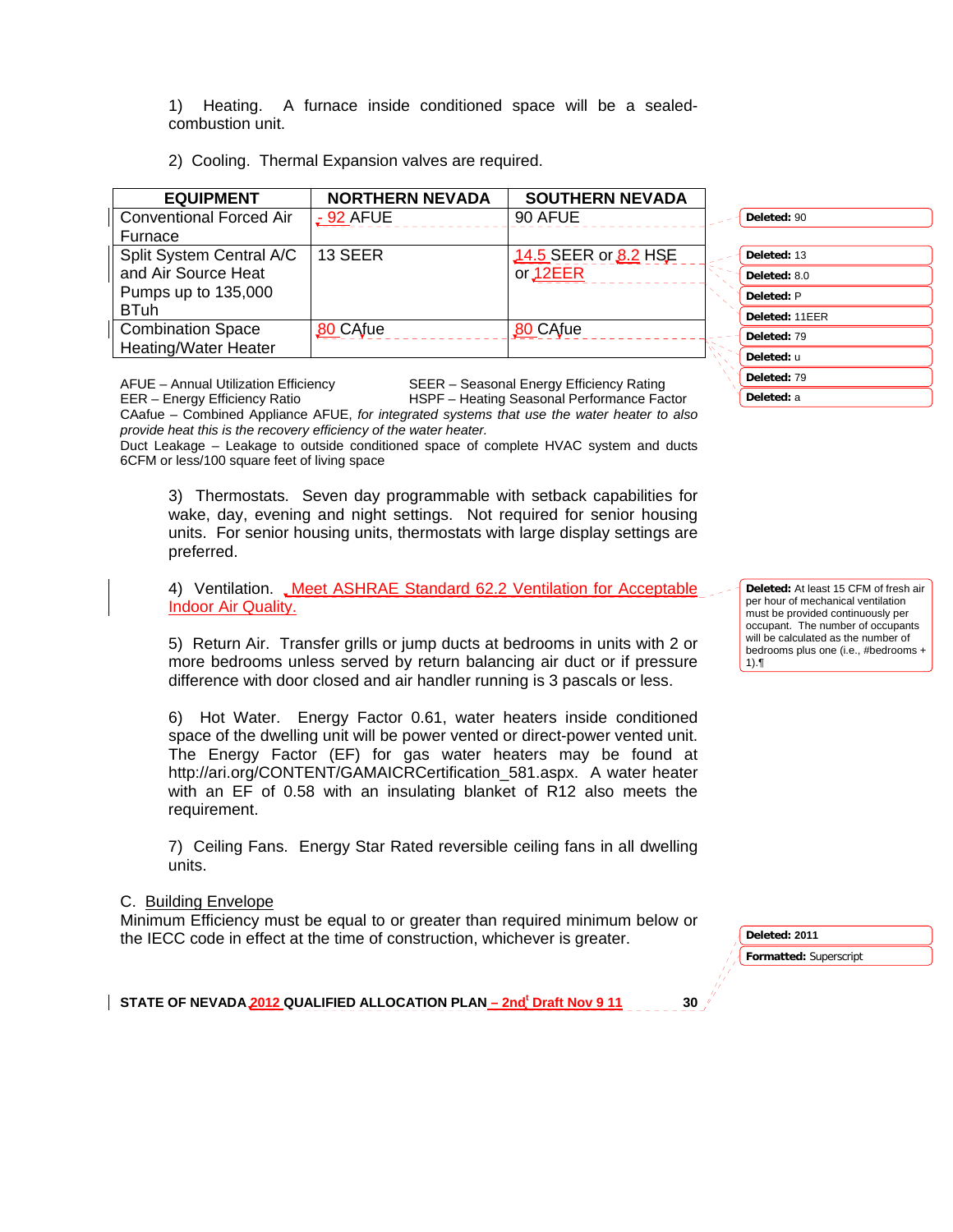| <b>COMPONENT</b>                | <b>NORTHERN NEVADA,</b><br><b>LAKE TAHOE AND RURAL</b><br><b>NEVADA</b> | <b>SOUTHERN</b><br><b>NEVADA</b>  |                                                    |
|---------------------------------|-------------------------------------------------------------------------|-----------------------------------|----------------------------------------------------|
| Attic/Ceiling                   | R38                                                                     | R30                               |                                                    |
| Walls                           | R22//R24 in Lake Tahoe                                                  | R <sub>15</sub>                   | Deleted: R29/R21                                   |
| <b>Band Joists</b>              | R22/R24 in Lake Tahoe                                                   | R <sub>15</sub>                   | Deleted: R19/R21                                   |
| <b>Floors Over Crawl Spaces</b> | R <sub>30</sub>                                                         | R <sub>15</sub>                   |                                                    |
| <b>Slab Foundations</b>         | R <sub>10</sub> Perimeter Insulation                                    | N/A                               |                                                    |
| Windows                         | <b>Energy Star Qualified</b>                                            | U Factor 0.35<br><b>SHGC 0.30</b> | Deleted: U-Factor 0.31¶<br><b>SHGC 0.35</b>        |
| Air Infiltration                | Meet the Energy Star v. 2.5                                             | <b>Meet the Energy</b>            | Deleted: 0.35 average natural air<br>changes/hour. |
|                                 | air infiltration requirement.                                           | Star v. 2.5 air<br>infiltration   | Deleted: 0.35 average natural air<br>changes/hour. |
|                                 | Complete the Energy Star<br>Thermal Bypass Inspection                   | requirement.                      |                                                    |
|                                 | List                                                                    | Complete the                      | Deleted:                                           |
|                                 |                                                                         | <b>Energy Star</b>                |                                                    |
|                                 |                                                                         | <b>Thermal Bypass</b>             |                                                    |
|                                 |                                                                         | <b>Inspection List</b>            |                                                    |

1) Lights. Light Fixtures shall be Energy Star Qualified (light fixtures placed in unconditioned spaces must be airtight (i.e., ICAT fixtures).

- 2) Appliances. The below must be Energy Star labeled.
	- a. Refrigerators
	- b. Dishwashers
	- c. Clothes Washers
- 3) Hot Water Conservation.
	- a. Showerheads. Use 2.5 gallons per minute or less.
	- b. Faucets. Use 2.0 gallons per minutes or less.

4) Quality Assurance. Must meet Energy Star Version 2.5 quality installation requirements. During project construction, each unit type (i.e., floor plan and location in building) will be inspected and tested as a quality assurance measure until two consecutive units of this model type meet testing requirements. At this point, testing on this unit type can be reduced to a sampling rate of 1 in 7, or 15%.

### D. Mechanical Systems. Test all systems for proper installation and operation.

- 1) Heating. Proper installation will be verified.
- 2) Cooling. Thermostatic Expansion Valve verified (if installed).

**Deleted:** 2010

**Formatted:** Superscript **Deleted: 2011**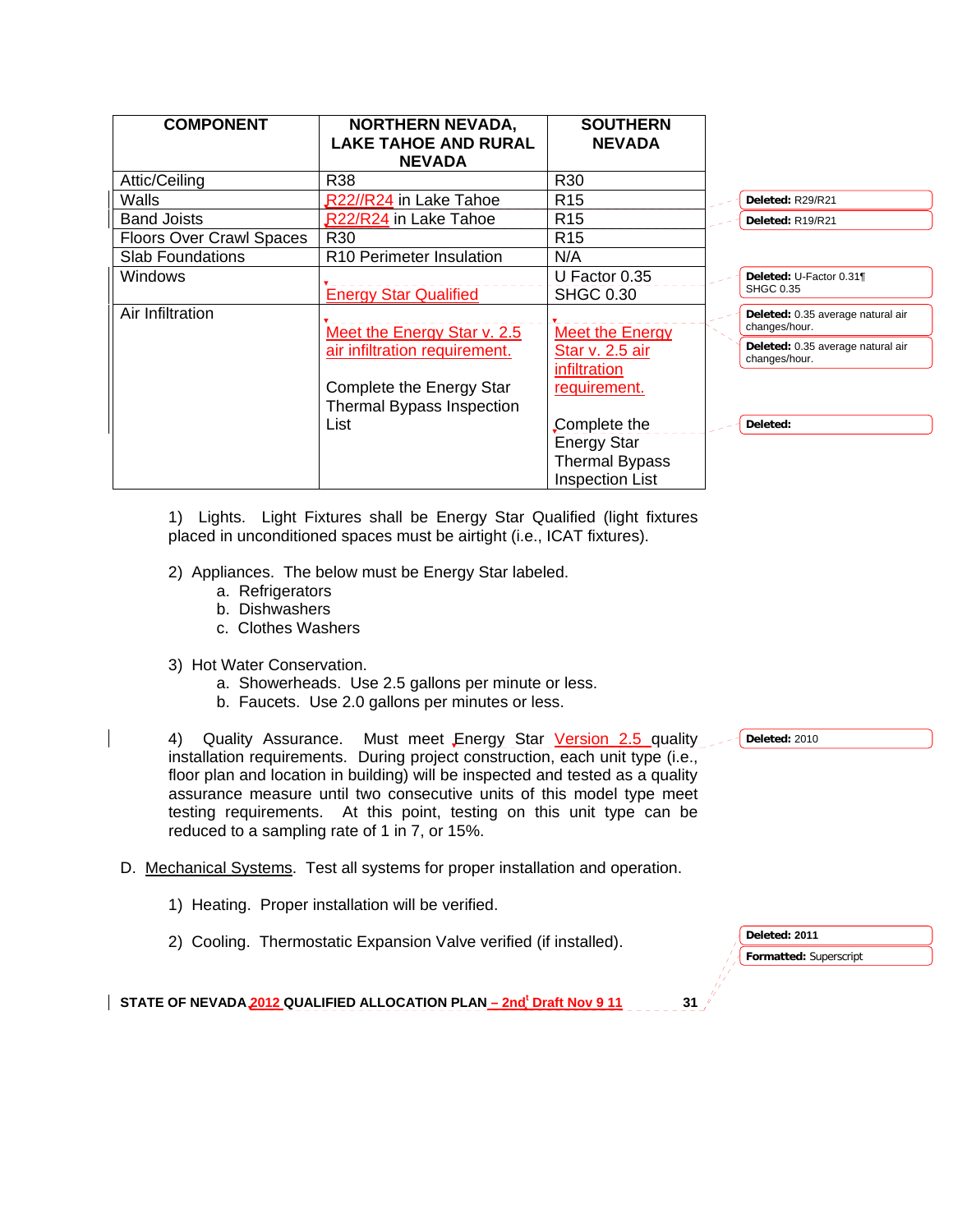- 3) Duct Leakage. Verified by pressure testing.
- 3) Thermostats. Verified by inspection.
- 4) Ventilation. Verified by testing and inspection.
- 5) Return Air Balancing. Verified by inspection.
- 6) Hot Water. Verified by inspection.

#### E. Building Envelope

1) Complete the Energy Star checklists, including Thermal Bypass Inspection Checklist.

2) Ensure the insulation is at required levels, is installed properly and consistently.

3) Document NFRC rating on windows for required U-value and SHGC.

4) Ensure that Low E coatings on windows are installed on the correct surface.

5) Verified by Inspection during Construction: Attics, Walls, Band joists, Crawl Space and Foundations, Slab Foundations, Windows.

- 6) Verified by Post Construction by Pressure Test: Infiltration.
- 7) Verified by Inspection Post Construction
	- a. Appliances (i.e., Refrigerators, Dishwashers, Clothes Washers).
	- b. Hot Water Conservation (i.e., Showerheads and Faucets).

Information relating to the safety, healthy, comfortable operation and maintenance of the building and systems that provide control over space conditioning, hot water energy use to be provided to occupants. The Division encourages architects, engineers, and contractors to contact **Barbara Collins, ERHA West, NHD Consultant**, if you have any questions. She can be reached at **888.818.3746**.

F. Energy Efficiency Requirements – (New Construction)

1) Energy Efficiency Standard. The project must have an overall energy efficiency rating equivalent to EPA's Energy Star Home Program Version 2.5 level of efficiency.

> **Formatted:** Superscript **Deleted: 2011**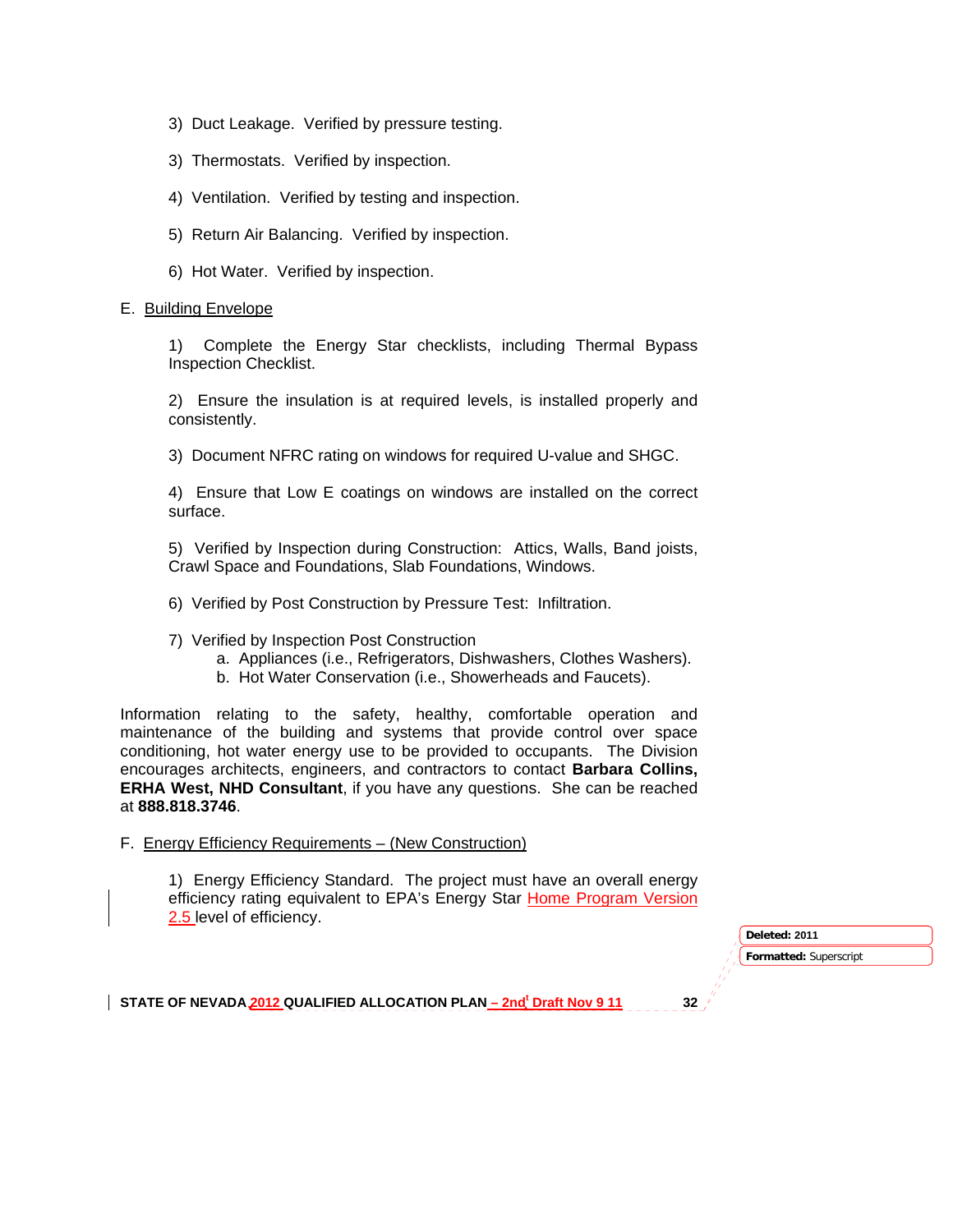2) Pre-Construction Energy Analysis. All projects must undergo preconstruction energy analysis. The pre-construction energy analysis will be completed using building plans and specifications. The information required to complete the pre-construction energy analysis is referenced in Appendix C, Required Energy Analysis Forms. *The pre-construction energy analysis must be completed within 90 days of reservation unless a written extension is provided by NHD staff. Otherwise, the reservation will be terminated.* 

3) To complete the pre-construction energy analysis the Project Sponsor must contact the Division to request/schedule the required energy analysis. The Division will contract with a qualified energy analysis company to perform a pre-construction energy analysis of the proposed project. The cost of the pre-construction energy audit will be **\$1000**  payable with the submission of the energy analysis worksheet. The costs of the Interim and final energy analysis will be **\$250.00** per unit with a minimum 15% of the project being subject to the energy analysis and includes per diem charges of the testing contractor. Travel expenses are in addition to these fees. The costs of the pre-construction and post energy analysis fees will be paid separately with the application fees Listed in Section 46, Fees.

The output from the pre-construction energy analysis *must* include the Division's Summary of Energy Saving Recommendations form that lists the most cost-effective energy saving measures for achieving the prescribed energy efficiency standard. A copy of the list of recommended energy saving measures *must* be provided to the Division. *Installation of the recommended energy saving measures is the responsibility of the Project Sponsor and will be monitored by the Division.* 

4) Interim Energy Analysis and Inspections During Project Construction. The Division will perform interim energy analysis and inspections of a selected sample of residential units during project construction. Sample testing may vary based upon testing analysis.

The Project Sponsor is required to provide the Division with reasonable access to perform interim energy analysis and inspections. The interim energy analysis and inspections will be performed: (1) after ceiling and wall insulation is installed and prior to installing drywall and, (2) after building duct systems are installed and prior to enclosing the duct work. *The Division will conduct energy analysis and inspection within 10 days of receiving notice from the Project Sponsor of the project readiness.*

The interim energy analysis and inspections performed by the Division or designate may include (individual testing requirements may vary by project): **Deleted: 2011** 

**Formatted:** Superscript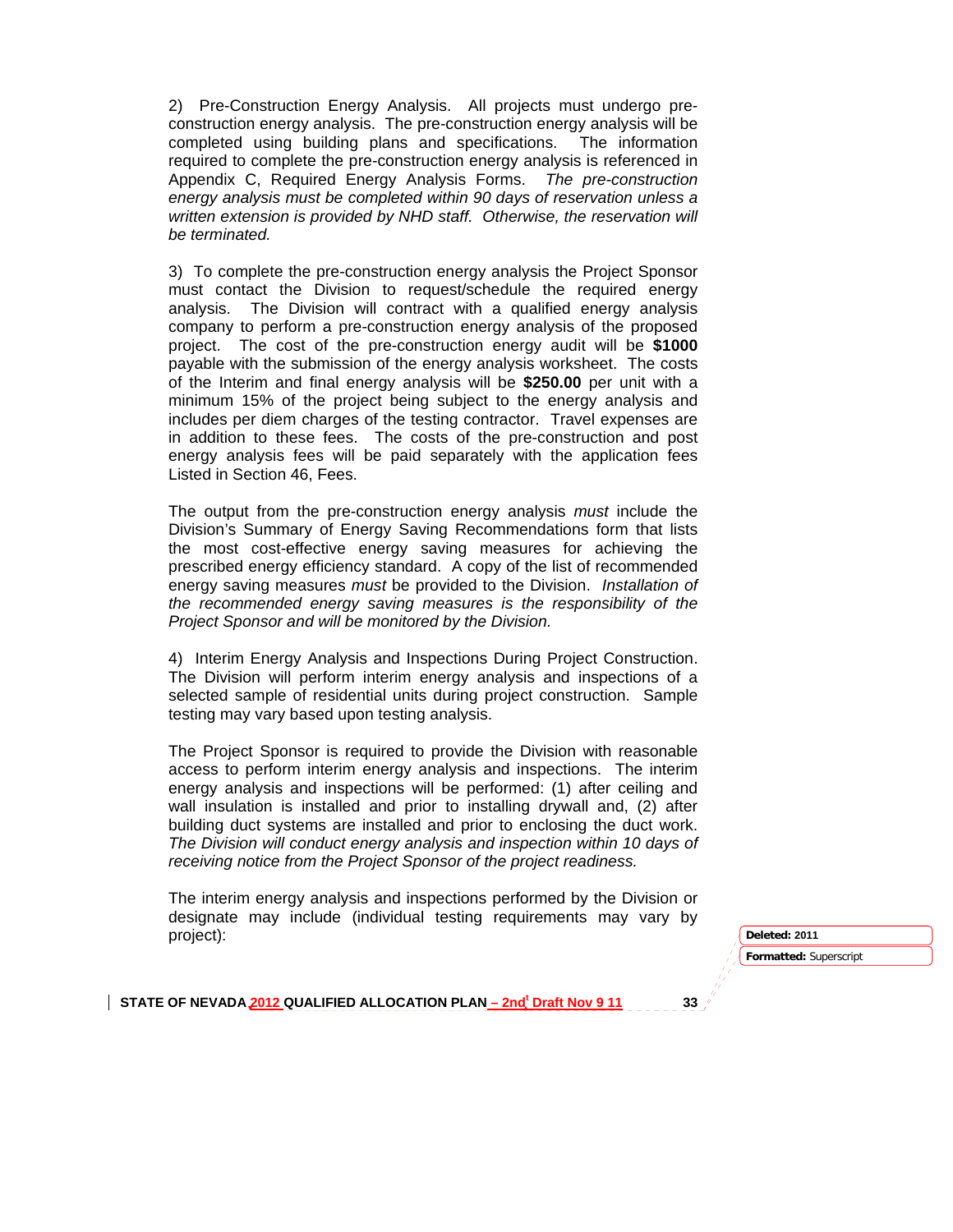- a. Physical inspection of ceiling, wall and floor insulations.
- b. Duct-Blaster tests to measure air leakage of duct systems.

5) Final Energy Analysis and Inspections. The Division will perform a final energy analysis of the project at the completion of project construction to determine whether or not the project achieves the energy efficiency standard and requirements specified in this section. A final energy analysis will be performed in proximity to project completion.

The final energy analysis and inspections performed by the Division will include:

a. Energy analysis to determine the overall energy efficiency of the project and inspections of ceiling, wall and floor insulations;

b. Blower-Door test to determine unit air leakage within residential units; and

c. Physical inspection of buildings and units to determine whether the energy efficiency measures identified in the pre-construction energy analysis have been installed.

6) Remediation. In cases where the Division's post-construction energy analysis determine that the energy efficiency is less than the required energy efficiency standard prescribed in this section, the Project Sponsor will be provided an opportunity to make improvements and enhancements to achieve the energy efficiency standard. The Project Sponsor will be required to pay any additional costs associated with the additional consultant time, travel and/or testing that is necessary.

#### C. Energy Efficiency Requirements – (Acquisition/Rehabilitation)

1) Energy Efficiency Standard. The project must have an overall energy efficiency level that is equivalent to 10% above the 2004 International Energy Conservation Code as determined by a REM-Rate analysis or an equivalent energy use analysis.

2) Pre-Rehabilitation Energy Analysis. All projects must undergo preconstruction energy analysis. The pre-construction energy analysis will be completed on the existing building. The information required to complete the pre-construction energy analysis is referenced in Appendix C, Required Energy Analysis Forms. In addition, Project Sponsors undertaking acquisition/rehabilitation projects must provide a list of planned energy conservation expenses by component as part of the Capital Needs Assessment. The format for itemizing planned expenses

> **Formatted:** Superscript **Deleted: 2011**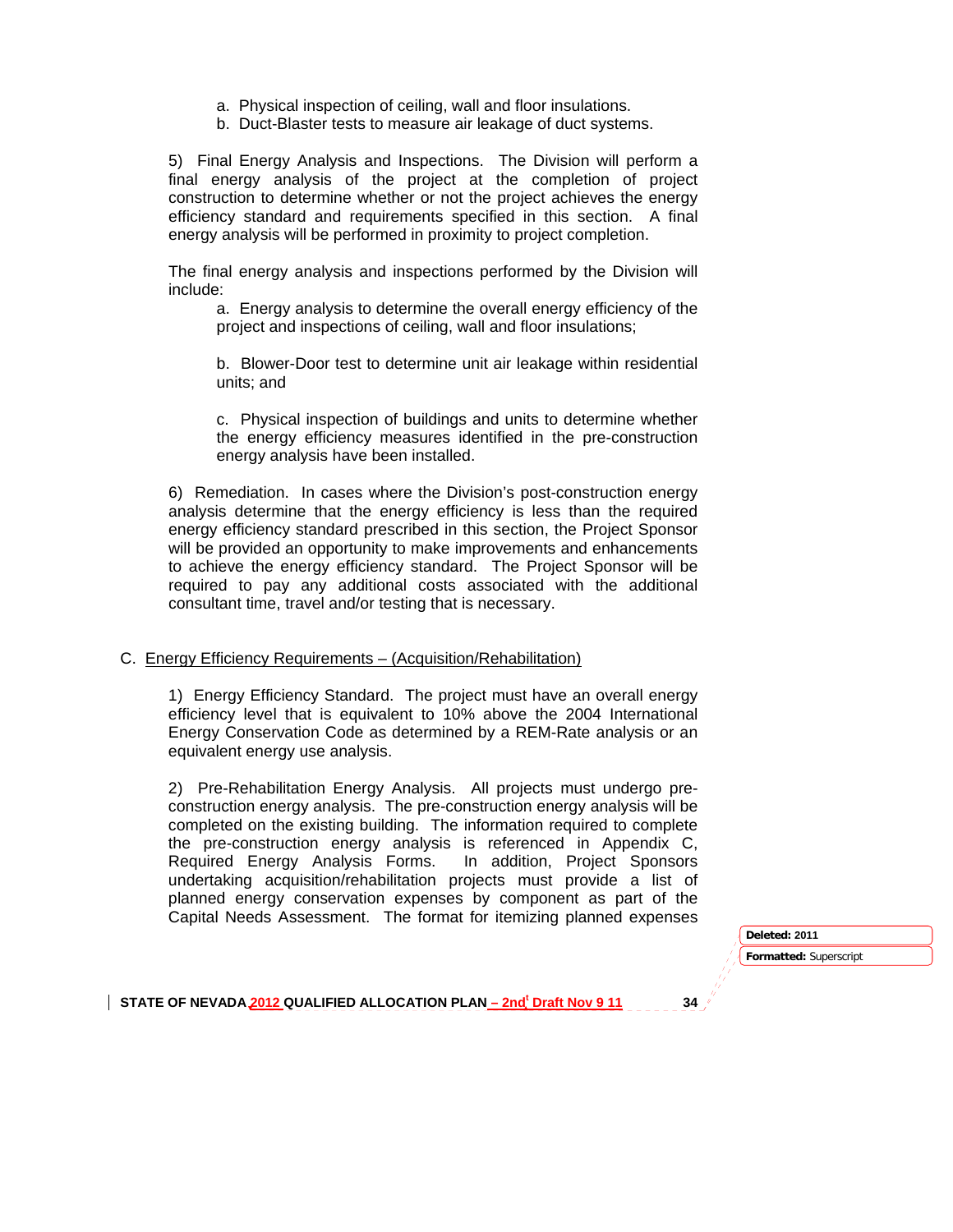by component category is in Appendix A, Planned Expenses by Component Category.

The pre-construction energy analysis must be completed immediately, upon notification of Tax Credit reservation. The pre-construction energy analysis will give consideration to recent (less than five years old), appliance and mechanical systems installations.

To complete the pre-construction energy analysis, the Project Sponsor must contact the Division to request/schedule the required energy analysis. The Division will contract with a qualified residential energy analysis company to perform a pre-construction energy analysis of the proposed project. The cost of the pre-construction energy audit will be **\$1000** payable with the submission of the energy analysis worksheet. The costs of the Interim and final energy analysis will be **\$250.00** per unit with a minimum 15% of the project being subject to the energy analysis and includes per diem charges of the testing contractor. Travel expenses are in addition to these fees. The costs of the pre-construction and post energy analysis fees will be paid separately with the application fees Listed in Section 46, Fees.

The output from the pre-construction energy analysis *must* include the Division's Summary of Energy Saving recommendations form listing the most cost-effective energy saving measures for achieving the required efficiency level. *Installation of the energy saving measures listed on the form is mandatory for rehabilitation projects.* A copy of the Division's Summary of Energy Saving recommendations form with the recommended energy saving measures *must* be provided to the Division. Installation of the energy saving measures is the responsibility of the Project Sponsor and will be monitored by the Division.

3) Interim Energy Analysis and Inspection During Project Rehabilitation. The Division will perform interim energy analysis and inspections of a selected sample of residential units during project construction. Sample testing will not be less than 15% of proposed units and will include samples of unit types (i.e., number of bedrooms) and individual buildings in the proposed project.

The Project Sponsor is required to provide the Division with reasonable access to perform interim energy analysis and inspections. The interim energy analysis and inspections will be performed: (1) after ceiling and wall insulation is installed and prior to installing drywall and, (2) after building duct systems are installed and prior to enclosing the duct work. *The Division will conduct energy analysis and inspection within 10 days of receiving notice from the Project Sponsor of the project readiness.* 

> **Formatted:** Superscript **Deleted: 2011**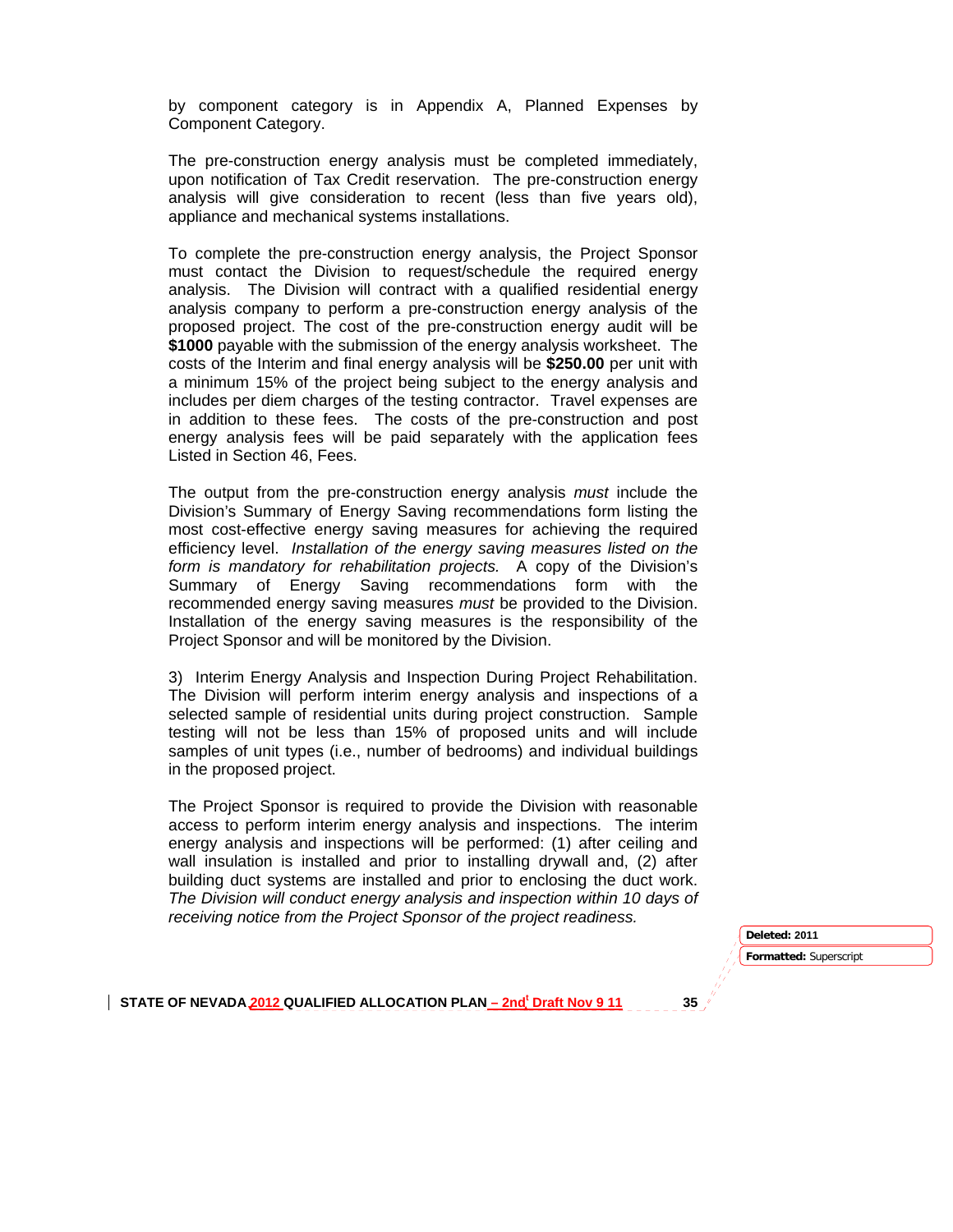The interim energy analysis and inspections performed by the Division or designate may include (individual testing requirements may vary by project):

- a. Physical inspection of ceiling, wall and floor insulations.
- b. Duct-Blaster tests to measure air leakage of duct systems.

5) Final Energy Analysis and Inspections. The Division will perform a final energy analysis of the project at the completion of project construction to determine whether or not the project achieves the energy efficiency standard and requirements specified in this section. A final energy analysis will be performed 60 days prior to project completion.

The final energy analysis and inspections performed by the Division will include:

a. Energy analysis to determine the overall energy efficiency of the project and inspections of ceiling, wall and floor insulations;

b. Blower-Door test to determine unit air leakage within residential units; and

c. Physical inspection of buildings and units to determine whether the energy efficiency measures identified in the pre-construction energy analysis have been installed.

5) Remediation. In cases where the Division's post-construction energy analysis determine that the energy efficiency is less than the required energy efficiency standard prescribed in this section, the Project Sponsor will be provided an opportunity to make improvements and enhancements to achieve the energy efficiency standard. The Project Sponsor will be required to pay any additional costs associated with the additional consultant time, travel and/or testing that is necessary.

### **SECTION 15 MANDATORY FAIR HOUSING, ACCESSIBILITY AND GENERAL USE REQUIREMENTS**

The project *must* comply with federal fair housing laws, regulations and design requirements for handicapped accessibility including standards specified by the American with Disabilities Act (ADA) and Section 504 where applicable. The Project Sponsor is responsible for ensuring that the completed project meets all federal fair housing law, regulations and design requirements. Additionally, the General Use Requirement 1.42.9 must be met to be eligible for Tax Credits. An IRS Private Letter Ruling may be required by the Division for projects that target a specific segment of the population to ensure compliance with the General Use Requirement.

> **Formatted:** Superscript **Deleted: 2011**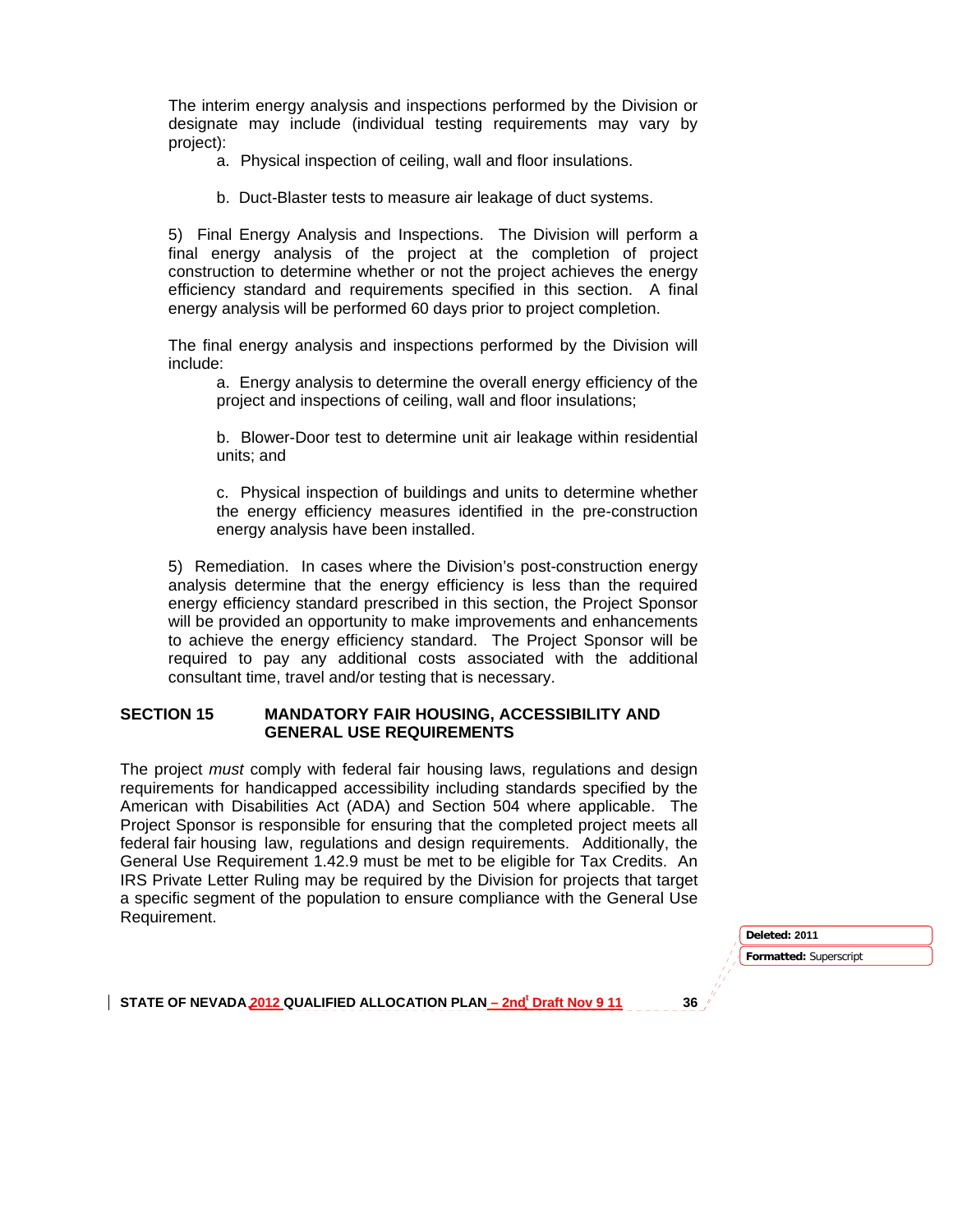### A. Recommended Fair Housing Accessibility Training

The Division will recommend Fair Housing Accessibility training for Project Sponsors in Nevada on compliance with federal accessibility requirements. The Division requires that appropriate representatives of the project development team attend the training provided on accessible design standards. Appropriate representatives include persons integrally involved in the design and construction of the project (e.g., architects, engineers, and contractors). A statement that a professional seminar was attended or CPE credits was attained should be a part of the application.

### **SECTION 16 PROJECT AMENITY REQUIREMENTS**

A. Amenities for Projects Serving Individuals and Families with Children. For new construction projects with 40 or more units the following is required:

1) New Construction Projects with 40 or More Units

a. Community areas with a minimum of 500 sq. ft. to combine a 32 inch color TV, entertainment system (stereo, DVD, VHS and PlayStation or similar type product), set of sofas or sofa/loveseat, two lounge chairs, end or coffee tables, carpeting and/or ceramic tile, and facilities to prepare and serve food that includes a counter area, Energy Star refrigerator, microwave oven, sink, garbage disposal, with resilient and/or ceramic tile floor.

b. Washer and dryer hookup in each unit and or on-site laundry facilities with a minimum of one washer and dryer for every 10 units of housing. Washing machines must be Energy Star rated.

c. Equipped playground that includes a Powerscape, GameTime, or equivalent play set, a tot lot in a softball aggregate, or equivalent site of at least 500 sq. ft.

2) New Construction Projects with less than 40 Units. Equipped playground that includes a Powerscape, GameTime or equivalent play set, a tot lot in softball aggregate, or equivalent site of 500 sq. ft. or more.

#### B. Project Amenities for Senior Housing

1) Community areas with a minimum of 500 sq. ft. to combine a 32-inch color TV, entertainment system (stereo, DVD, or VHS system), set of sofas or sofa/loveseat, two lounge chairs, end or coffee tables, carpeting and/or ceramic tile, and facilities to prepare and serve food that includes a counter area, Energy Star refrigerator, microwave oven, sink, garbage disposal, with resilient and/or ceramic tile floor.

> **Formatted:** Superscript **Deleted: 2011**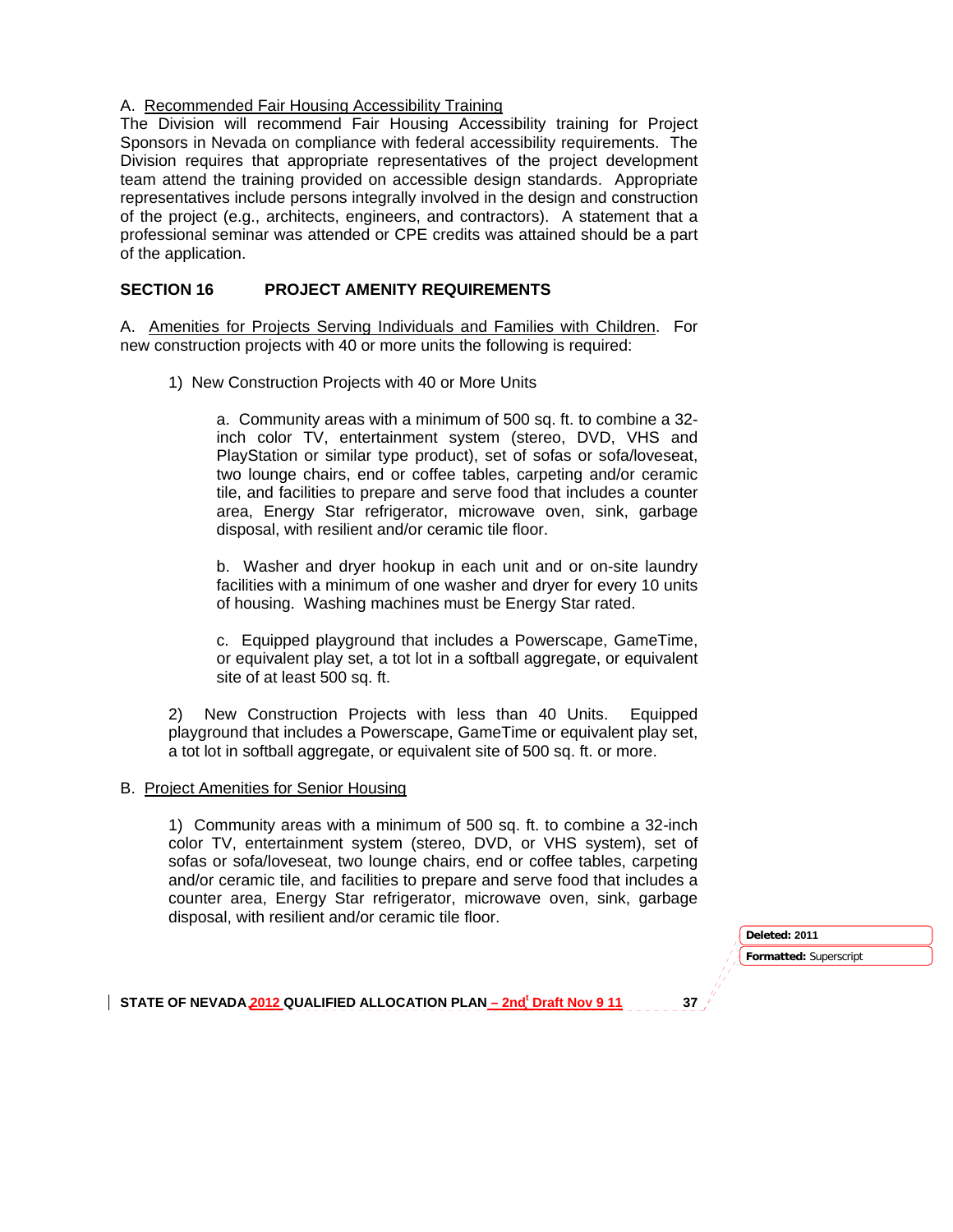2) Washer and dryer hookup in each unit and or on-site laundry facilities with a minimum of one washer and dryer for every 10 units of housing. Washing machines must be Energy Star rated.

3) Handrails and related hardware (handrails, grab bars, and lever handled hardware for doors) compliant with the Fair Housing Act and ADA.

- 4) Elevator (if more than one floor).
- C. Project Amenities for Tenant Ownership

1) Minimum of two-bedroom units with an average of 1,200 sq ft. of residential per unit excluding garages, outdoor patios, etc., but not less than 1,000 sq. ft. of residential area or minimum allowed per local zoning.

2) Minimum of 5,000 sq. ft. lot or the minimum allowed per the zoning.

- 3) Washer and dryer hookup in each unit.
- 4) Minimum of one car attached garage.

# E. Project Amenities for All Other Housing

1) Community area(s) with a minimum of 500 sq. ft. The design and amenities in the community area should be suited to project type. For assisted living and special needs housing projects, the community area should be appropriate to the delivery of supportive services provided to residents. For mixed income projects, the community area and amenities should be similar to those provided to family and elderly housing.

2) Laundry facility on site – one washer and one dryer for every 10 units of housing. Washing machines must be Energy Star rated.

# REGARDLESS OF PROJECT TYPE:

Project Amenities for Acquisition/Rehabilitation/Conversion/Change of Use

1) Acquisition/Rehabilitation Projects with 40 or more Units

Community area(s) with a minimum of 500 sq. ft. The design and amenities in the community area should be suited to the project

**Deleted:** D. Project Amenities for Acquisition/Rehabilitation/Conversion/ Change of Use¶ ¶

**Formatted:** Indent: Left: 0"

**Deleted:** ¶

1) Acquisition/Rehabilitation Projects with 40 or more Units¶ ¶

a. Community area(s) with a minimum of 500 sq. ft. The design and amenities in the community area should be suited to the project type. For rehabilitation projects serving special needs populations, the community area should be appropriate to the supportive service provided to residents. For rehabilitation projects serving individuals, families with children and senior populations, the community area and amenities should be similar to those provided to family and senior housing.¶ ¶

b. Laundry facilities on site in a common area – one washer and one dryer for every 10 units of housing. Washing machines must be Energy Star rated.¶

#### **Deleted: 2011**

**Formatted:** Superscript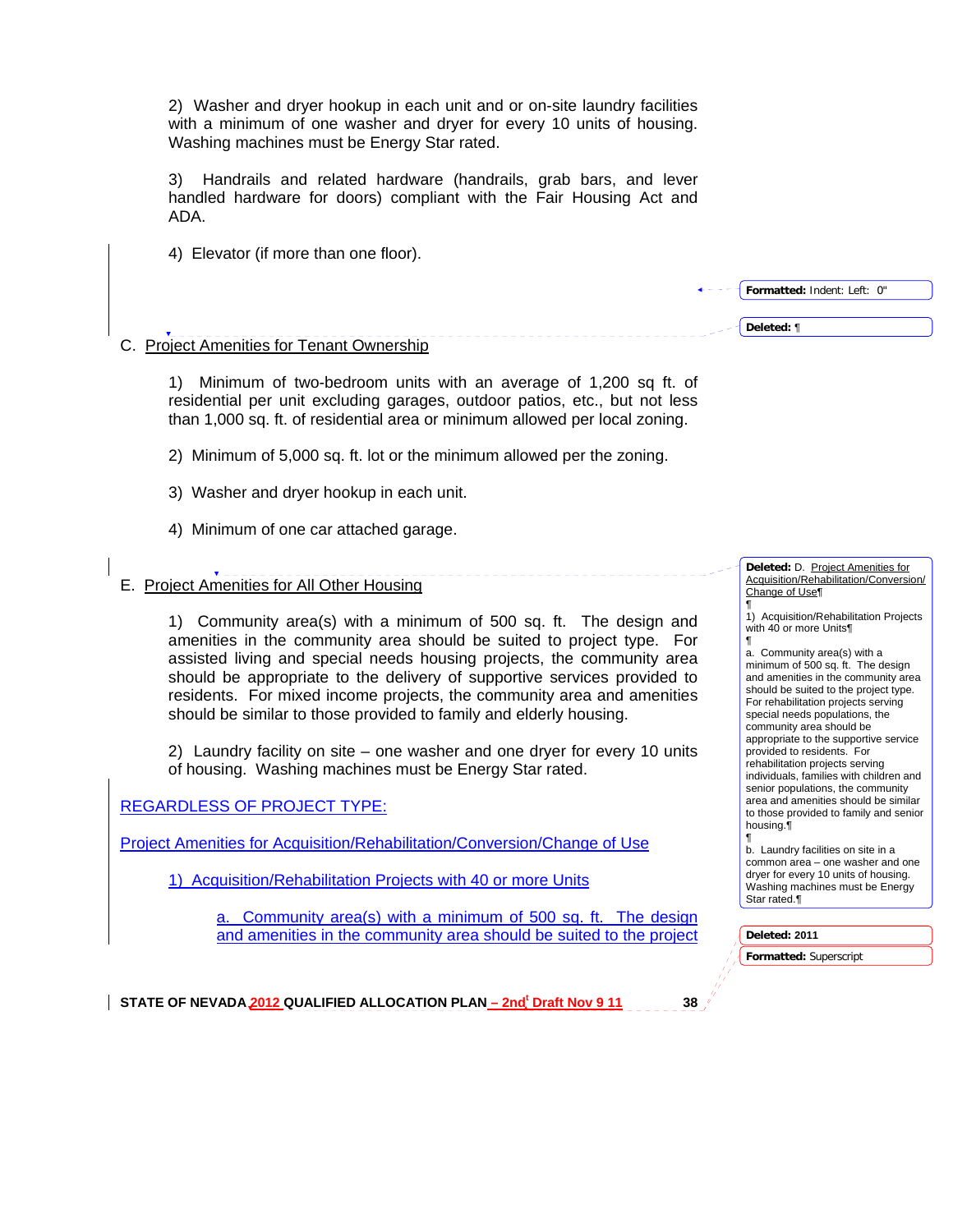type. For rehabilitation projects serving special needs populations, the community area should be appropriate to the supportive service provided to residents. For rehabilitation projects serving individuals, families with children and senior populations, the community area and amenities should be similar to those provided to family and senior housing.

b. Laundry facilities on site in a common area – one washer and one dryer for every 10 units of housing. Washing machines must be Energy Star rated.

STATE OF NEVADA 2012 QUALIFIED ALLOCATION PLAN <u>– 2nd<sup>t</sup> Draft Nov 9 11</u> 39 **Formatted:** Superscript **Deleted: 2011**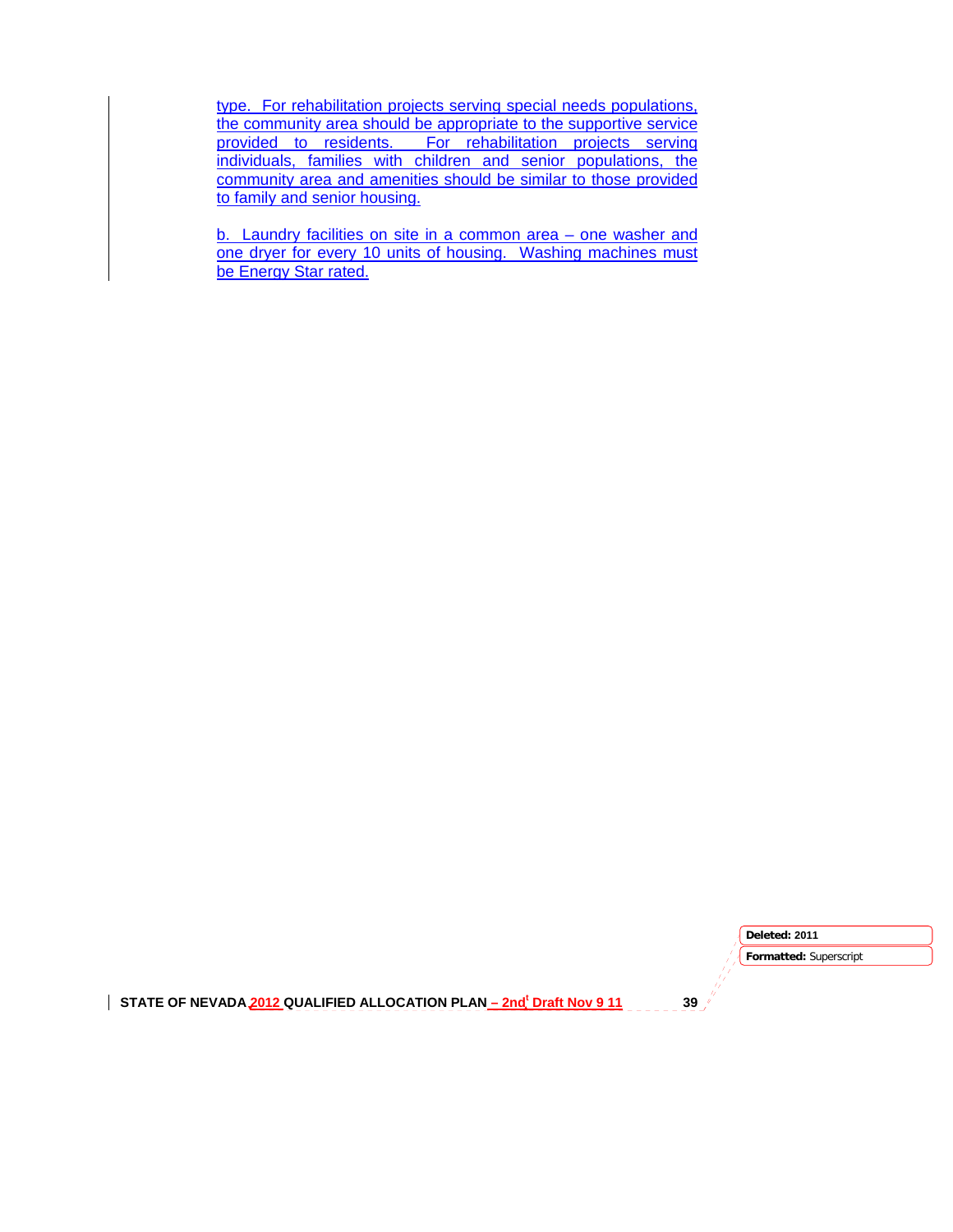# **PROJECT SCORING**

### **SECTION 17 SCORING CATEGORIES**

Each application will be scored based upon the three scoring categories:

(1) Standard Scoring Factors; (2) Project Type Factors; (3) Special Scoring Factors. The scoring point values will be based upon representations of the back-up documentation provided. Back-up documentation for scoring factors must be contained in the appropriate scoring section, except as otherwise identified in the QAP for the scoring points for the lowest developer and contractor fees, and justify the level of points requested. If there is not sufficient documentation for each preference point request the preference point request will be denied. Back-up documentation for preference points cannot be submitted after the application deadline. Staff may request clarification prior to awarding points.

If representations made on the application cannot be tested, or cost certified at the time of completion or issuance of the 8609, the Administrator may reduce or withdraw the Tax Credit award/allocation and place the Project Sponsor on the debarred list.

NHD's 2011 Application for Tax Credits contains a self-scoring worksheet that must be submitted with the application. The maximum points for which a project application is eligible is variable dependent upon considerations such as for example, project type or if the applicant is Nevada based. The maximum number of eligible points is. Few if any projects will receive this score. In completing the self-scoring worksheet, most applicants will have a near-complete picture of their score at the time the application is submitted. Some points are awarded based upon comparison to other submitted applications and the scoring of these points is done by staff after the application deadline.

After the Division calculates the point totals of each application, projects will be ranked within each set-aside and geographic sub-account. Applicants applying for Tax Credits under more than one account will be ranked under each account.

### **SECTION 18 STANDARD SCORING FACTORS**

Standard Scoring Factors reflect the Division's housing development priorities for 2012. All applications will be independently scored for each of the Standard Scoring Factors.

**Deleted: 134**

**Deleted:** 2011 **Deleted:** 10

**Formatted:** Superscript **Deleted: 2011**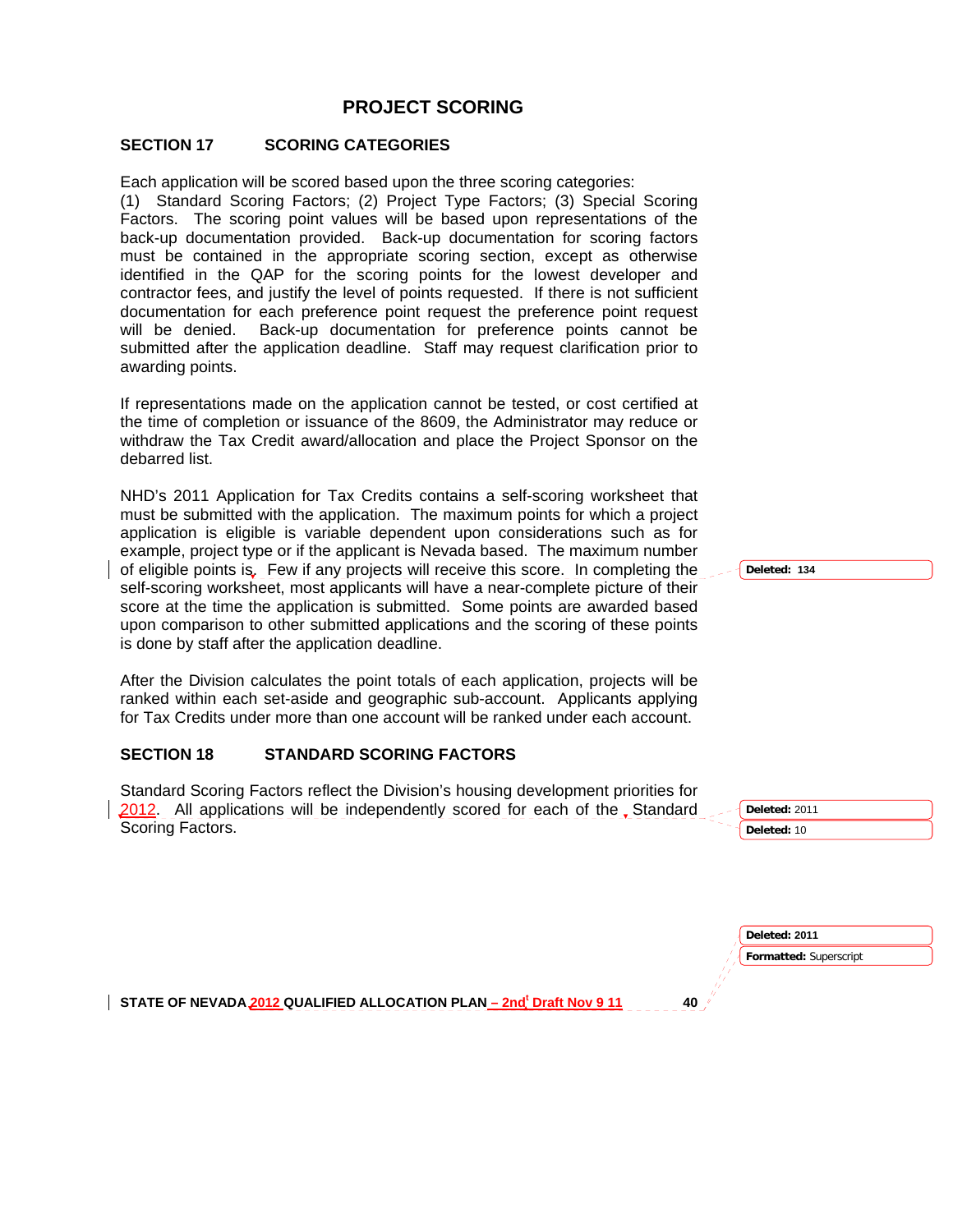## **SECTION 19 PROJECT LOCATION**

Three preference points will be awarded if the project meets any of the following project location criteria:

| <b>RATING FACTORS</b>                                                    | <b>POINTS</b> |
|--------------------------------------------------------------------------|---------------|
| A. Project is located in a non-CDBD eligible Census tract                |               |
| B. Project involves the acquisition and rehabilitation of housing and is |               |
| in an area covered by a state or local revitalization plan/strategy      |               |
| targeting the rehabilitation of existing housing                         |               |
| C. Property involves the acquisition and rehabilitation of an at-risk    |               |
| property listed in the National Housing Trust Publication                |               |
| <b>MAXIMUM LOCATION POINTS</b>                                           | 3             |

### **SECTION 20 PROJECT READINESS**

A maximum of 10 points will be awarded for achieving the following project development milestones. Documentation must be submitted to verify their completion of each milestone to the satisfaction of the Division:

| <b>RATING FACTORS</b>                                                                                                                                                                                    | <b>POINTS</b> |
|----------------------------------------------------------------------------------------------------------------------------------------------------------------------------------------------------------|---------------|
| A. Ownership of land is secured and vested in the Partnership entity<br>with a clear title and not as an option (costs associated with the land<br>purchase may still be included in the project budget) | 5             |
| B. Clear title to the land vested in the Project Sponsor or affiliated<br>partner's name                                                                                                                 |               |
| C. Signed long-term lease at time of application                                                                                                                                                         | 3             |
| D. Plan/Permits "Permit Ready" requires letter from local building<br>department stating plans are approved pending fee                                                                                  | 5             |
| E. Minimum two year commitment for Medicaid and/or Service<br>Vouchers for assisted living secured                                                                                                       | 3             |
| <b>MAXIMUM PROJECT READINESS POINTS</b>                                                                                                                                                                  | 10            |

### **SECTION 21 ADDITIONAL PROJECT AMENITIES**

A maximum of 25 points will be awarded for the following projects and tenant amenities. All shared amenities among development phases or adjacent/nearby project are eligible for equal to ½ the point value listed.

| <b>RATING FACTORS</b>                                                 | <b>POINTS</b> |
|-----------------------------------------------------------------------|---------------|
| <b>Project Amenities - Development Has:</b>                           |               |
| A. Elevators (does not apply to Senior Housing projects with 2 or     |               |
| more floors, Special Needs Project, and Tenant Ownership Projects).   |               |
| B. Picnic area equipped with a minimum of three charcoal or gas       |               |
| barbeque units and three 6' picnic tables with benches on separate    | 3             |
| concrete slabs no less than 200 sq. ft. evenly distributed throughout |               |

3 **Deleted: 2011** 

**Formatted:** Superscript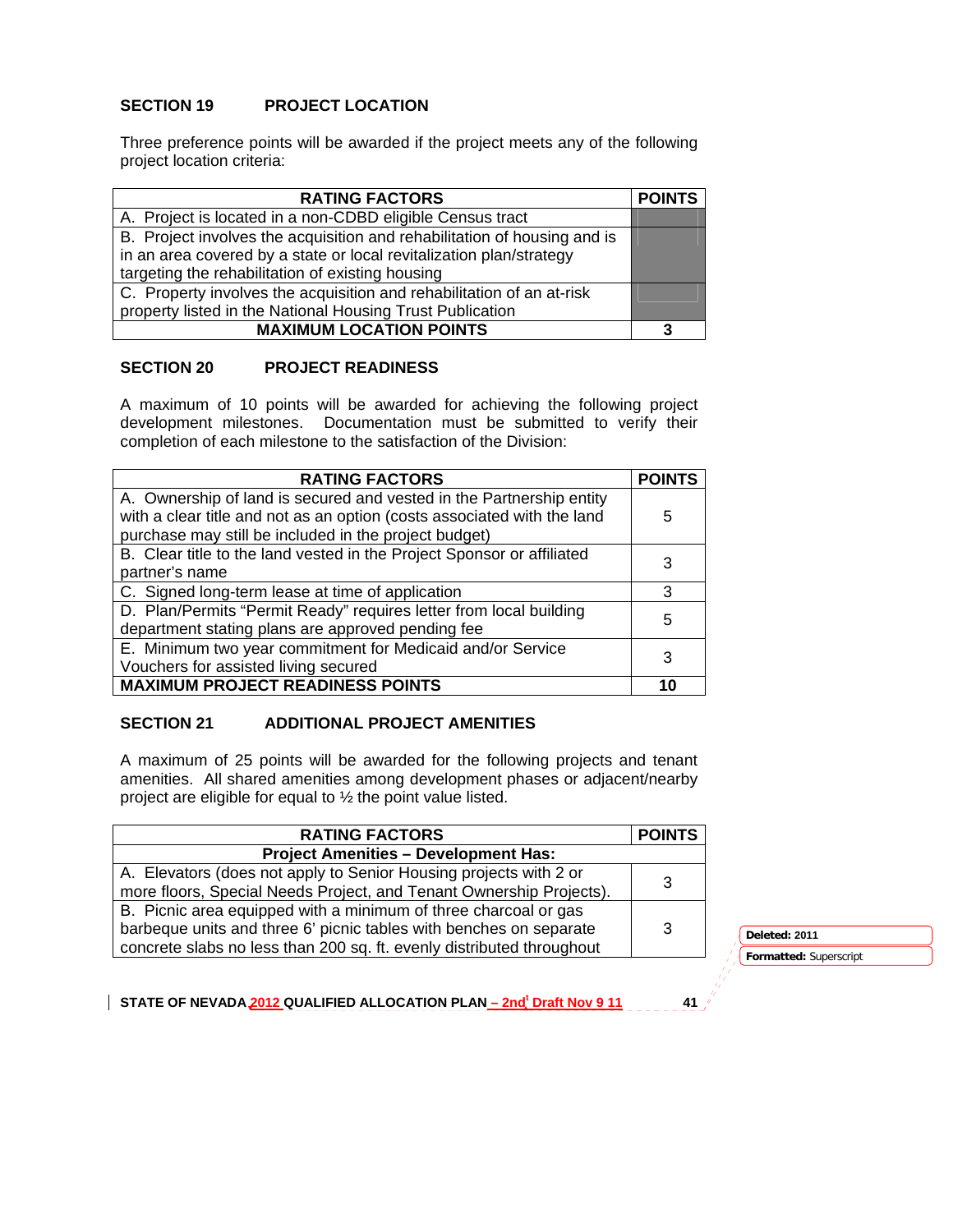| the project (does not apply to Tenant Ownership Projects), no                                 |                |               |
|-----------------------------------------------------------------------------------------------|----------------|---------------|
| additional points for covers or canopies.                                                     |                |               |
| C. Swimming or lap pools (does not apply to Tenant Ownership                                  | 3              |               |
| Projects).                                                                                    |                |               |
| D. Solar hot water heating for swimming pools.                                                | $\overline{2}$ |               |
| E. Kiddy pool that purifies and recycles water at a minimum four spray                        |                |               |
| positions. Each position must have individual timer for water spray, a                        |                |               |
| 20 x 20 concrete area with drain, minimum five-foot high rod iron fence                       | 3              |               |
| with gate that locks. The 20x20 concrete area shall have a Cool Deck                          |                |               |
| type of surface. The water must recycle. (Applies to Family Rental                            |                |               |
| and Tenant Ownership projects only).                                                          |                |               |
| F. 500 sq. ft. community building in project under 50 units.                                  | 3              |               |
| G. In-ground spa that is a minimum of eight ft. in diameter with seven                        | 3              |               |
| jets, booster pump, blower, 20-minutes time and 300,000 Btu heater.                           |                |               |
| H. Equipped weight/exercise room that is a minimum 200 sq. ft. and                            |                |               |
| has at least three exercise machines (does not apply to Tenant                                | 2              |               |
| Ownership Projects).<br>I. Computer/study room with full Internet access that is a minimum of |                |               |
| 100 sq. ft. and is equipped with at least one computer for every 20                           |                |               |
| units (computers specification must meet or exceed 1.8 GHzv Intel                             |                |               |
| Pentium 4 Processor, 128 MB. DDR SDRAM. 20 GB Hard Drive, 15-                                 | $\overline{2}$ |               |
| in. Monitor, 32 MB Graphics Card, 48X Max CD ROM, Microsoft                                   |                |               |
| Windows).                                                                                     |                |               |
| J. Exterior lighting with fluorescent dusk-to-dawn fixture of High                            |                |               |
| Pressure Sodium illuminating walking paths to entrances to residential                        | $\overline{2}$ |               |
| units.                                                                                        |                |               |
| K. Library and/or reading room supplied with books.                                           | $\mathbf{1}$   |               |
| L. On-site salon equipped with washer sinks, hair dryers, beauty chair,                       |                |               |
| mirrors, manicure station, supply cabinets, and additional seating.                           | $\overline{2}$ |               |
| M. Recreation area with at least one of the items listed: Shuffle                             |                |               |
| Board, Horseshoe Pits, Sand Volleyball Court, Pool Table or Grand                             | 2              |               |
| Piano                                                                                         |                |               |
| N. Business center equipped with a fax and copier machine in project                          | $\overline{2}$ |               |
| with under 50 units.                                                                          |                |               |
| O. Wellness room equipped with a medical grade exam table and                                 |                |               |
| secure medical cabinets to insure no equipment or medications would                           | $\overline{2}$ |               |
| be subject to inventory reduction.                                                            |                |               |
| <b>Tenant Unit Amenities - Each Unit Has:</b>                                                 |                |               |
| P. Picnic area equipped with one charcoal or gas unit and 6' picnic                           |                |               |
| table with benches on 64 sq. ft. concrete slab or in patio area (applies                      | 3              |               |
| to Tenant Ownership Projects only).                                                           |                |               |
| Q. Air conditioning (applicable only outside of Clark County)                                 | 3              |               |
| R. Hard surface throughout unit (e.g., ceramic tile or bamboo flooring;                       | $\overline{2}$ |               |
| vinyl flooring is subject to NHD staff approval).                                             |                |               |
| S. Covered patio area on concrete slab with roof that is a minimum of                         | $\overline{2}$ | Deleted: 2011 |
| 64 sq. ft. (applies to Tenant Ownership Projects only) or                                     |                | Formatted: Su |

**Formatted:** Superscript<br> **42**<br> **42**<br> **42**<br> **44**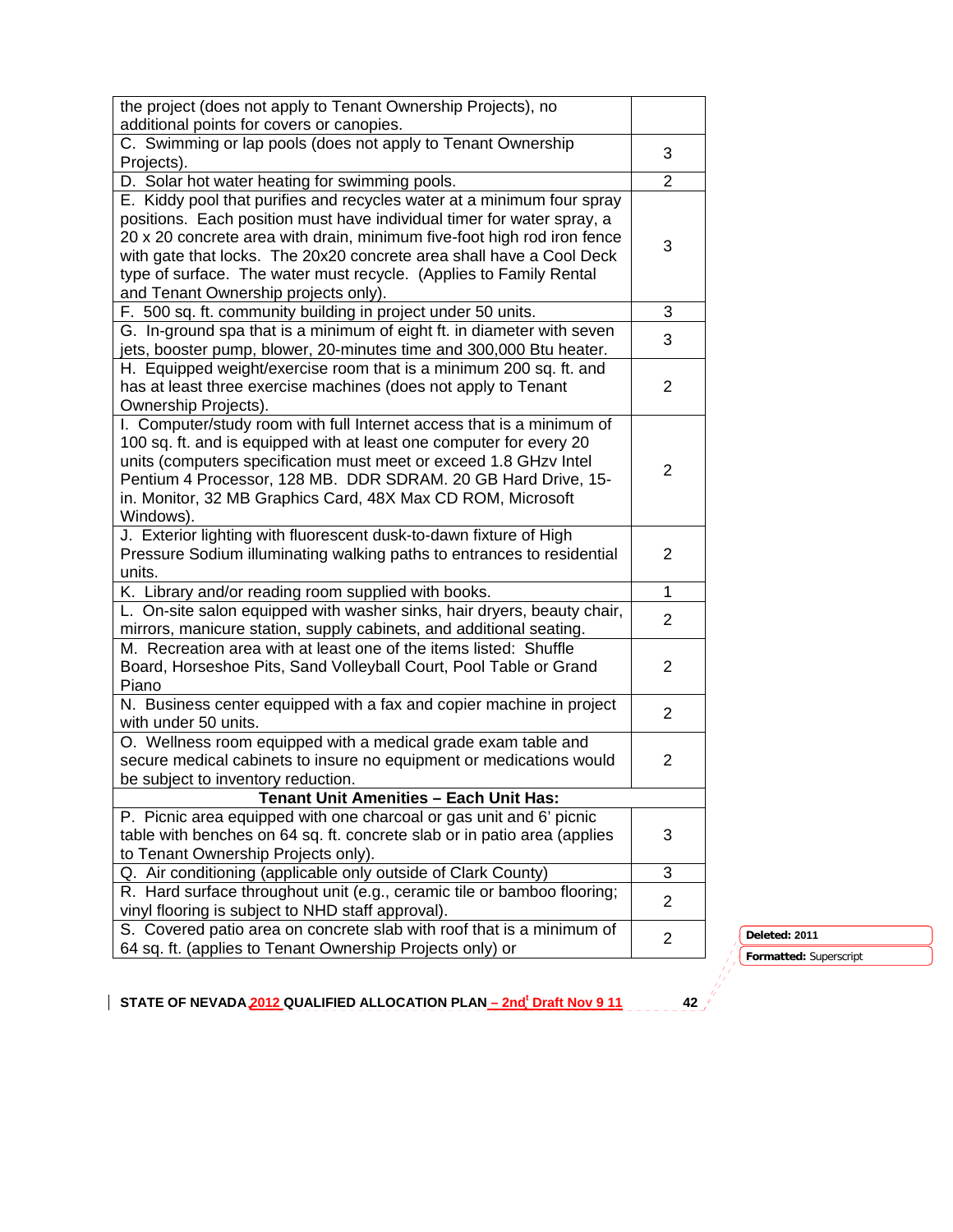| Patio or balcony area that is a minimum of 48 sq. ft. (applies to all   |                |
|-------------------------------------------------------------------------|----------------|
| other project types).                                                   |                |
| T. Attached two-car garage (applies to Tenant Ownership Projects        | 3              |
| only) or Covered parking spaces (applies to all other project types).   |                |
| U. Enclosed exterior wood-framed storage structure that is a minimum    | $\mathcal{P}$  |
| of 24 sq. ft. floor.                                                    |                |
| V. Infrastructure and hook-up for broad-band internet connection in all | 2              |
| units.                                                                  |                |
| W. Washer/dryer hook ups in projects with under 50 units.               |                |
| X. Washer/dryers provided in each unit.                                 | $\mathcal{P}$  |
| Y. Free individual internet in each unit.                               | $\mathfrak{p}$ |
| Z. Ceiling fans, including a minimum of one fan in the living room and  |                |
| one fan in the master bedroom.                                          |                |
| AA. Security doors on front and back entrances (applies to Tenant       |                |
| Ownership Projects only).                                               |                |
| BB. Covered front porch (applies to Tenant Ownership Projects only).    | 1              |
| <b>MAXIMUM AMENITIES POINTS</b>                                         | 25             |

## **SECTION 22 NEVADA BASED APPLICANT**

Up to 10 points will be awarded to projects if the Project Sponsor is based in Nevada. To be deemed as based in Nevada, a Project Sponsor that is a natural person must be a resident of Nevada. If the Project Sponsor is a limited partnership, at least one of the general partners must meet the criteria below:

| <b>RATING FACTORS</b>                                                       | <b>POINTS</b> |
|-----------------------------------------------------------------------------|---------------|
| Theshold Requirement: Applicant is organized as a corporation,              |               |
| partnership or other principal of the entity for the last 12 months         |               |
| pursuant to the laws of Nevada.                                             |               |
| A. Applicant maintains an office in Nevada from which a general             |               |
| partner, managing partner, or principal officer of the applicant,           |               |
| including a president, or chief financial office or chief operating officer |               |
| conducts business.                                                          |               |
| B. Applicant maintains sufficient staff at an in-state office to ensure     |               |
| that a member of the general public may visit the office to                 |               |
| substantively discuss matters relating to the project with one of the       | 3             |
| persons identified in (A.) above as well as the project representative      |               |
| identified within the application.                                          |               |
| <b>MAXIMUM NEVADA BASED APPLICANT POINTS</b>                                | 10            |

**Deleted: 2011** 

**Formatted:** Superscript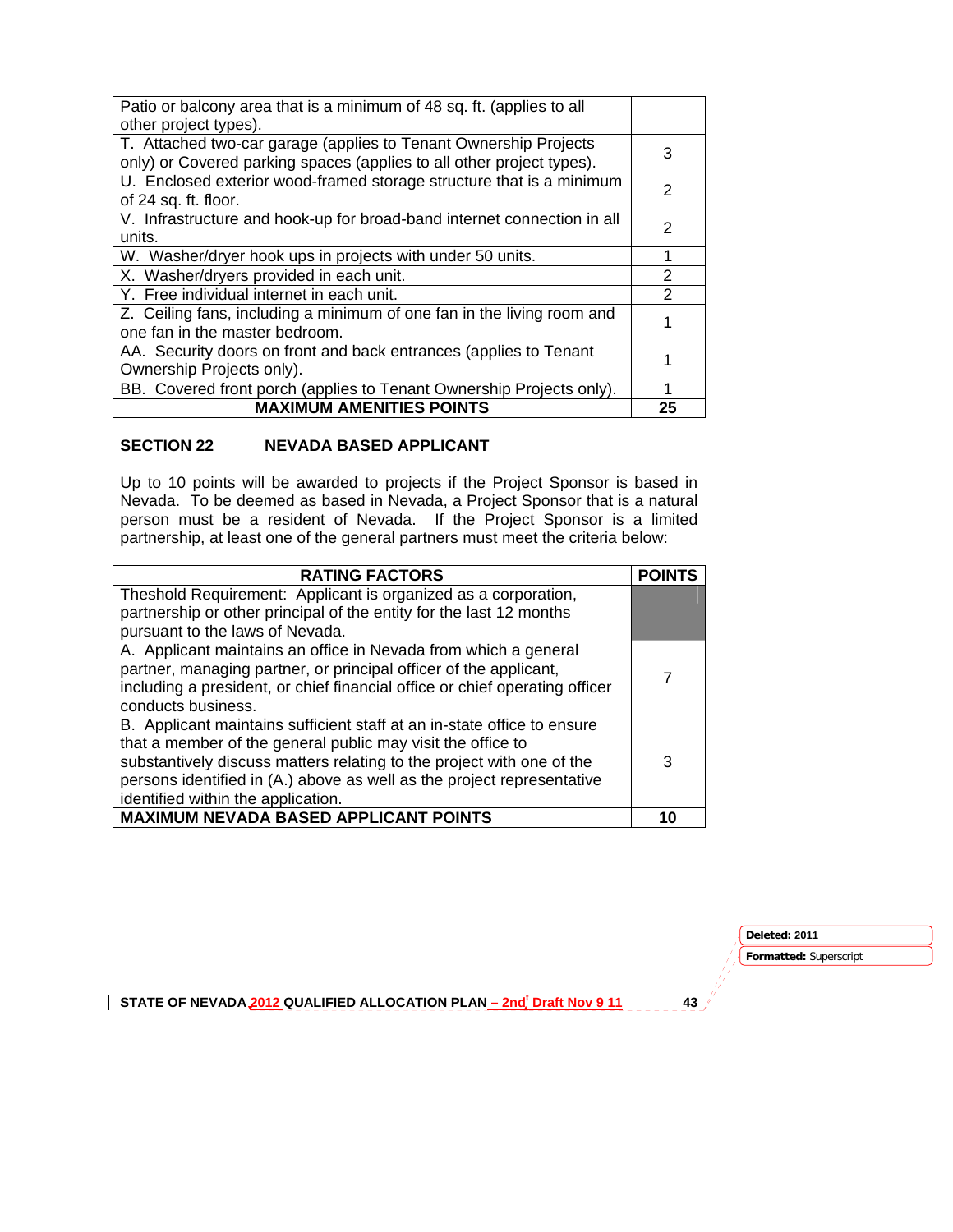### **SECTION 23 NEVADA BASED PROJECTS BY AN OUT OF STATE BASED APPLICANT**

A maximum of five points will be awarded to out of state applicants if the following criteria are met:

| <b>RATING FACTORS</b>                                                                                                                                                                                                        | <b>POINTS</b> |
|------------------------------------------------------------------------------------------------------------------------------------------------------------------------------------------------------------------------------|---------------|
| <b>Threshold Requirements:</b>                                                                                                                                                                                               |               |
| • The Project Sponsor has successfully developed projects in<br>Nevada within the past 10 years;                                                                                                                             |               |
| • The Project Sponsor is in good standing with all Division<br>projects under the Tax Exempt Bond, HOME, Low Income<br>Housing Trust Fund, and/or LIHTC programs;<br>• The applicant does not have any unresolved compliance |               |
| findings on multi-family project in Nevada.                                                                                                                                                                                  |               |
| A. One point will be given for each successful project in Nevada up to                                                                                                                                                       |               |
| the maximum of 5 points.                                                                                                                                                                                                     |               |
| <b>MAXIMUM OUT OF STATE POINTS</b>                                                                                                                                                                                           |               |

## **SECTION 24 AFFORDABILITY PERIOD**

A maximum of four points will be awarded to applicants that extent the period of affordability beyond the required 30 years. Applications will receive on preference point for each additional 5-year period of affordability, not to exceed 50 years.

| <b>RATING FACTOR</b>                                  | <b>POINTS</b> |
|-------------------------------------------------------|---------------|
| One point for each 5 years of extended affordability. |               |
| <b>MAXIMUM AFFORDABILITY PERIOD POINTS</b>            | Δ             |

# **SECTION 25 WATER EFFICIENCY OF LANDSCAPE DESIGN**

Five points will be awarded to projects that have at least 75% desert and/or xeriscaped landscaping. The Project Sponsor must submit verification from an *architect or landscape architect* that the project satisfies the rating factor.

| <b>RATING FACTOR</b>                      | <b>POINTS</b> |
|-------------------------------------------|---------------|
| 75% desert and/or xeriscaped landscaping. |               |
| <b>MAXIMUM LANDSCAPING DESIGN POINTS</b>  |               |

**Deleted: 2011** 

**Formatted:** Superscript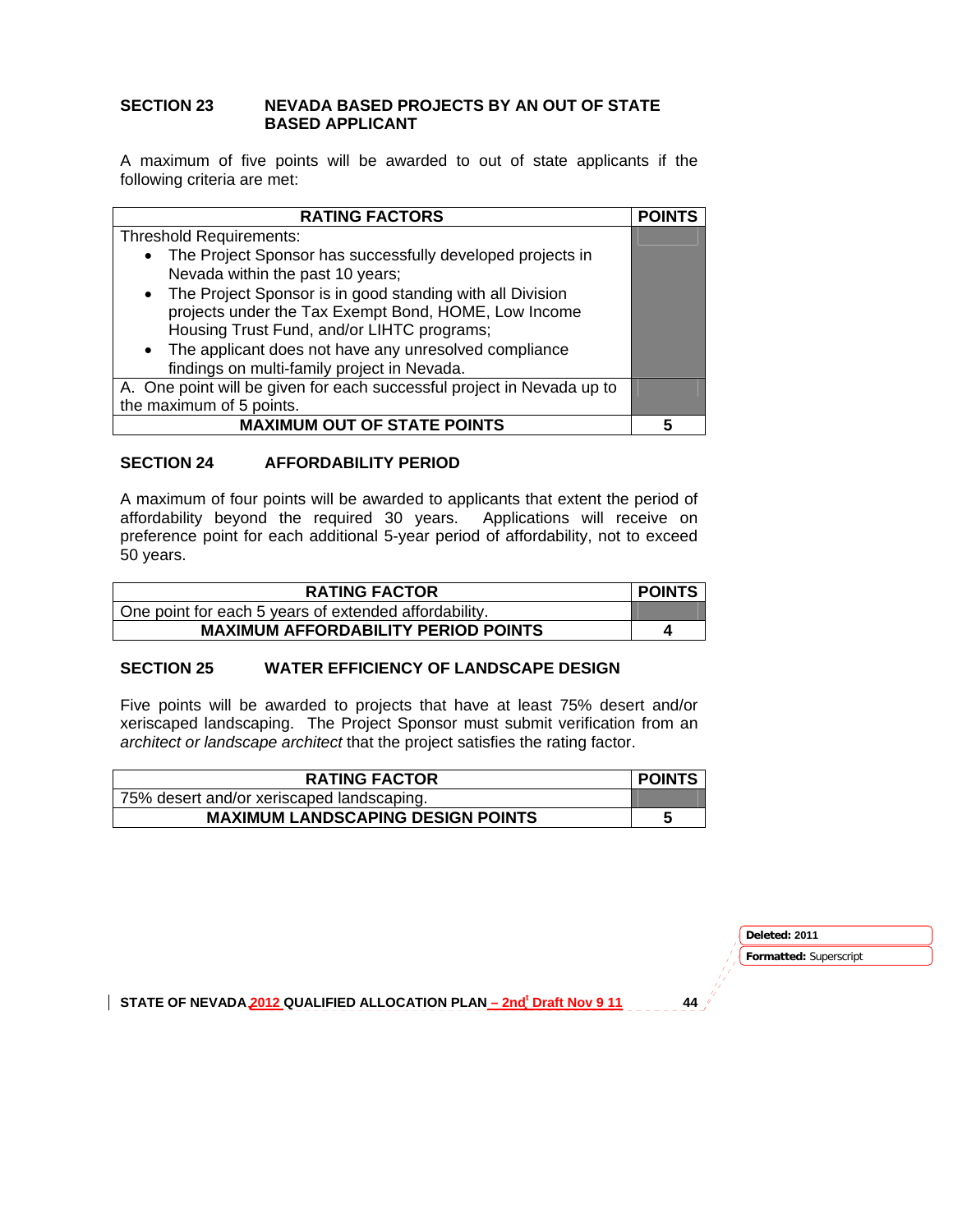# **SECTION 26 HISTORIC CHARACTER**

| <b>RATING FACTOR</b>                                                                                                                                                                                                                                                                                                                                                |   |
|---------------------------------------------------------------------------------------------------------------------------------------------------------------------------------------------------------------------------------------------------------------------------------------------------------------------------------------------------------------------|---|
| Project contributes to the historic preservation, documentation and/or<br>use of cultural resources as determined by the Nevada State Historic<br>Preservation Office (SHPO) including, but not limited to, adapting<br>and/or renovating properties listed on the National or State Historic<br>Registry. Must submit a letter from the SHPO indicating the above. |   |
| <b>MAXIMUM HISTORIC CHARACTER POINTS</b>                                                                                                                                                                                                                                                                                                                            | 3 |

## **SECTION 27 SMART DESIGN**

A maximum of 14 points will be awarded for Smart Design.

| <b>RATING FACTORS</b>                                                                                                                                                                                                                                                                                                                                                                                                                                     | <b>POINTS</b> |                        |
|-----------------------------------------------------------------------------------------------------------------------------------------------------------------------------------------------------------------------------------------------------------------------------------------------------------------------------------------------------------------------------------------------------------------------------------------------------------|---------------|------------------------|
| A. Site Location - Up to five points will be awarded.                                                                                                                                                                                                                                                                                                                                                                                                     |               |                        |
| 1) The site is within $\frac{1}{4}$ mile of at least three of the following: grocery,<br>pharmacy, bank, school, day care, parks, community centers, medical<br>facilities, library, place of worship, post office (proximity to day care<br>facilities is not applicable for Senior Housing projects).                                                                                                                                                   | 2             |                        |
| 2) The site is within 1/4 mile of pedestrian/bicycle paths.                                                                                                                                                                                                                                                                                                                                                                                               | 1             |                        |
| 3) The site is within $\frac{1}{4}$ mile of a local transit route or school bus stop<br>(school bus stop is not applicable for Senior Housing projects).                                                                                                                                                                                                                                                                                                  | 1             |                        |
| 4) The project's capacity to serve as a stimulus for other development<br>in the vicinity or to provide a needed residential population that may<br>support nearby local businesses in the area and thus promote a more<br>vibrant neighborhood environment (must submit with the application a<br>letter from the Director of the local jurisdiction's Community<br>Development Department or their equivalent, stating the above and<br>their support). | 1             |                        |
| B. Up to eight points for the installation of renewable energy sources<br>(e.g., photovoltaics, wind power). Applicants must choose either 1 or 2<br>below:                                                                                                                                                                                                                                                                                               |               |                        |
| 1) Projects that offset the project's <i>total estimated electricity</i><br>demand by 5% (four points), greater than 5% up to 10% (six<br>points), greater than 10% to 15% (eight points).                                                                                                                                                                                                                                                                | 8             |                        |
| 2) Project that offset the project's total estimated electricity<br>demand for common areas by 5% (two point), greater than 5%<br>up to 10% (three points), greater than 10% to 15% (four points).                                                                                                                                                                                                                                                        |               |                        |
| Application must contain a report by an electrical engineer detailing the<br>project's projected energy demand and a plan for installing enough<br>renewable energy to produce the energy offset required.                                                                                                                                                                                                                                                |               |                        |
| C. One point for each item used: interior paint with low Volatile                                                                                                                                                                                                                                                                                                                                                                                         | 4             | Deleted: 2011          |
|                                                                                                                                                                                                                                                                                                                                                                                                                                                           |               | Formatted: Superscript |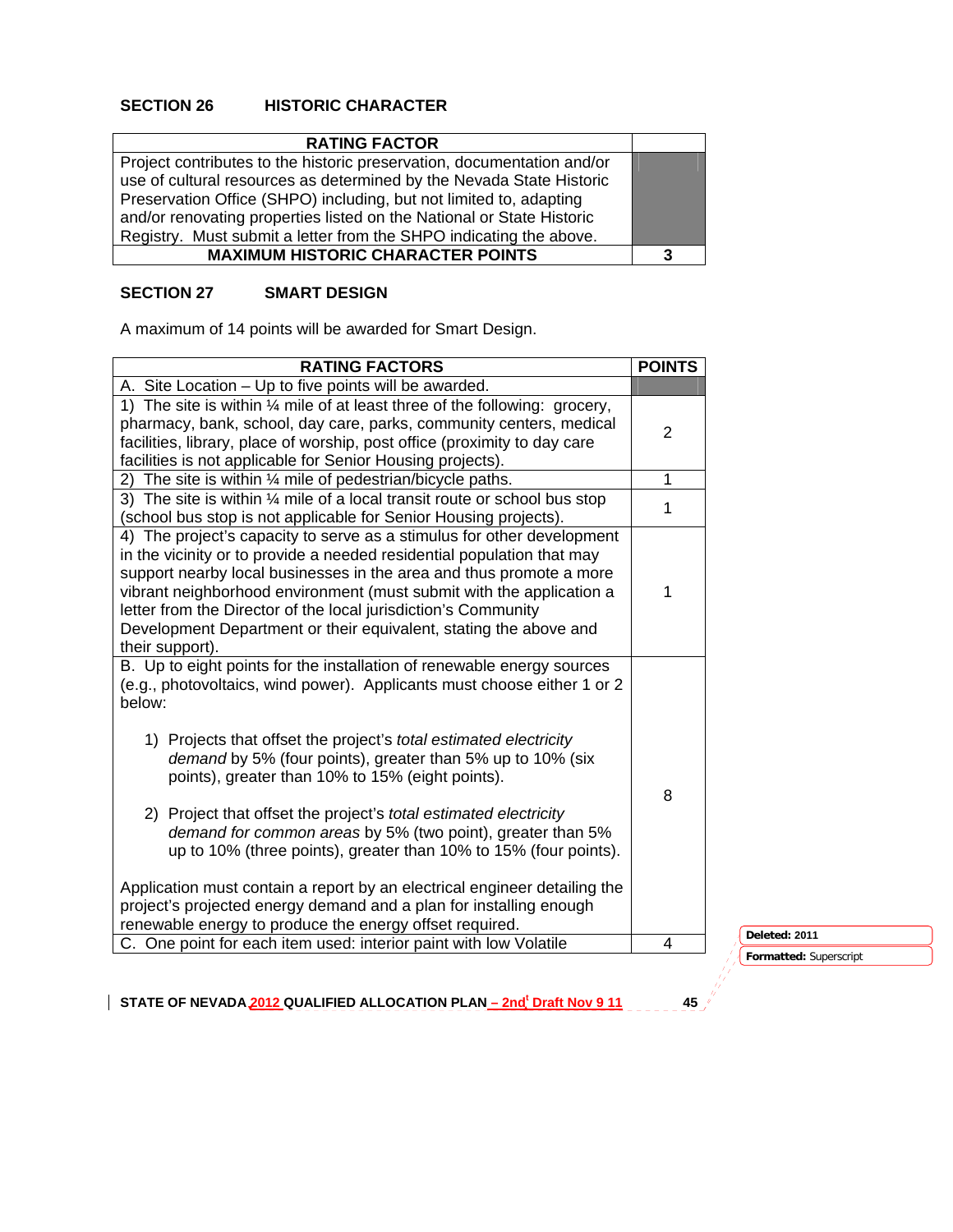| Organic Compounds (VOC); low VOC carpeting, padding; low VOC<br>adhesives; low-urea-formaldehyde-free particle board (VOC and urea-<br>formaldehyde limits to be CARB compliant or are in accordance with<br>International Code Council Green Building Standards for low VOC<br>projects. |    |
|-------------------------------------------------------------------------------------------------------------------------------------------------------------------------------------------------------------------------------------------------------------------------------------------|----|
| D. One point for blow-in/spray fiberglass, cellulose or foam wall<br>insulation.                                                                                                                                                                                                          |    |
| E. Two points for structural insulated panels (SIPs) or insulated<br>concrete forms.                                                                                                                                                                                                      | 2  |
| F. One point for Energy Star qualifying gas tankless, heat pump, solar<br>or gas condensing hot water heaters (must conform to Division Energy<br>Standards and be approved by the Division no later than 30 days prior<br>to application submittal).                                     |    |
| <b>MAXIMUM SMART DESIGN POINTS</b>                                                                                                                                                                                                                                                        | 14 |

# **SECTION 28 SUPERIOR PROJECT/APPLICATION POINTS**

| <b>RATING FACTORS</b>                                                                                                                                                                                                   | <b>POINTS</b>           |                                                                                                                                                                                                              |
|-------------------------------------------------------------------------------------------------------------------------------------------------------------------------------------------------------------------------|-------------------------|--------------------------------------------------------------------------------------------------------------------------------------------------------------------------------------------------------------|
| A. Project, Is anticipated, based on HUD formula of persons per                                                                                                                                                         |                         | Deleted: A. Project with a Market<br>Study that demonstrates the fastest<br>absorption rate within that<br>Geographic Set-Aside.                                                                             |
| bedroom, to serve the highest number of low income persons.<br>(Formula based on 1.5 persons per bedroom x # of bedrooms)<br>One project selected to receive points per geographic/USDA set<br>aside                    | $\nabla = -$            | Deleted: has the highest debt<br>coverage ratio (DCR) compared to<br>other projects within that Geographic<br>Set Aside exceeding the 1.15<br>required DCR on hard debt and<br>shows positive cash flow upon |
| B. Project has the lowest overall cost per unit in comparison to all<br>other projects competing in the Geographic Set-Aside. To calculate                                                                              |                         | stabilization.                                                                                                                                                                                               |
| the lowest cost per unit, the total development cost will be divided by                                                                                                                                                 |                         | Deleted: 2                                                                                                                                                                                                   |
| the total number of units (restricted and market-rate units). One project                                                                                                                                               |                         | Deleted: 1                                                                                                                                                                                                   |
| selected to receive points per geographic/USDA set aside.                                                                                                                                                               |                         | Deleted: B.                                                                                                                                                                                                  |
| C. Project includes a tenant based rental assistance contract<br>(evidence of the TBRA contract must be submitted with<br>application) Awarded to any eligible project                                                  | $\overline{\mathsf{2}}$ | Deleted: 1                                                                                                                                                                                                   |
| D. Project includes the acquisition/rehabilitation of a foreclosed,<br>vacant, or abandoned building, or the reuse/conversion of an<br>existing building. Awarded to any eligible project.                              | $\overline{2}$          |                                                                                                                                                                                                              |
| E. Project includes the preservation of existing LIHTC units. Must<br>demonstrate that the existing rents are at least 20% under<br>comparable market rents for units within the PSA as defined in<br>the market study. |                         |                                                                                                                                                                                                              |
| <b>MAXIMUM SUPERIOR PROJECT/APPLICATION POINTS</b>                                                                                                                                                                      | 7                       | Deleted: 3                                                                                                                                                                                                   |

**SECTION 29 PROJECT TYPE PRIORITIES** 

**Deleted: 2011** 

**Formatted:** Superscript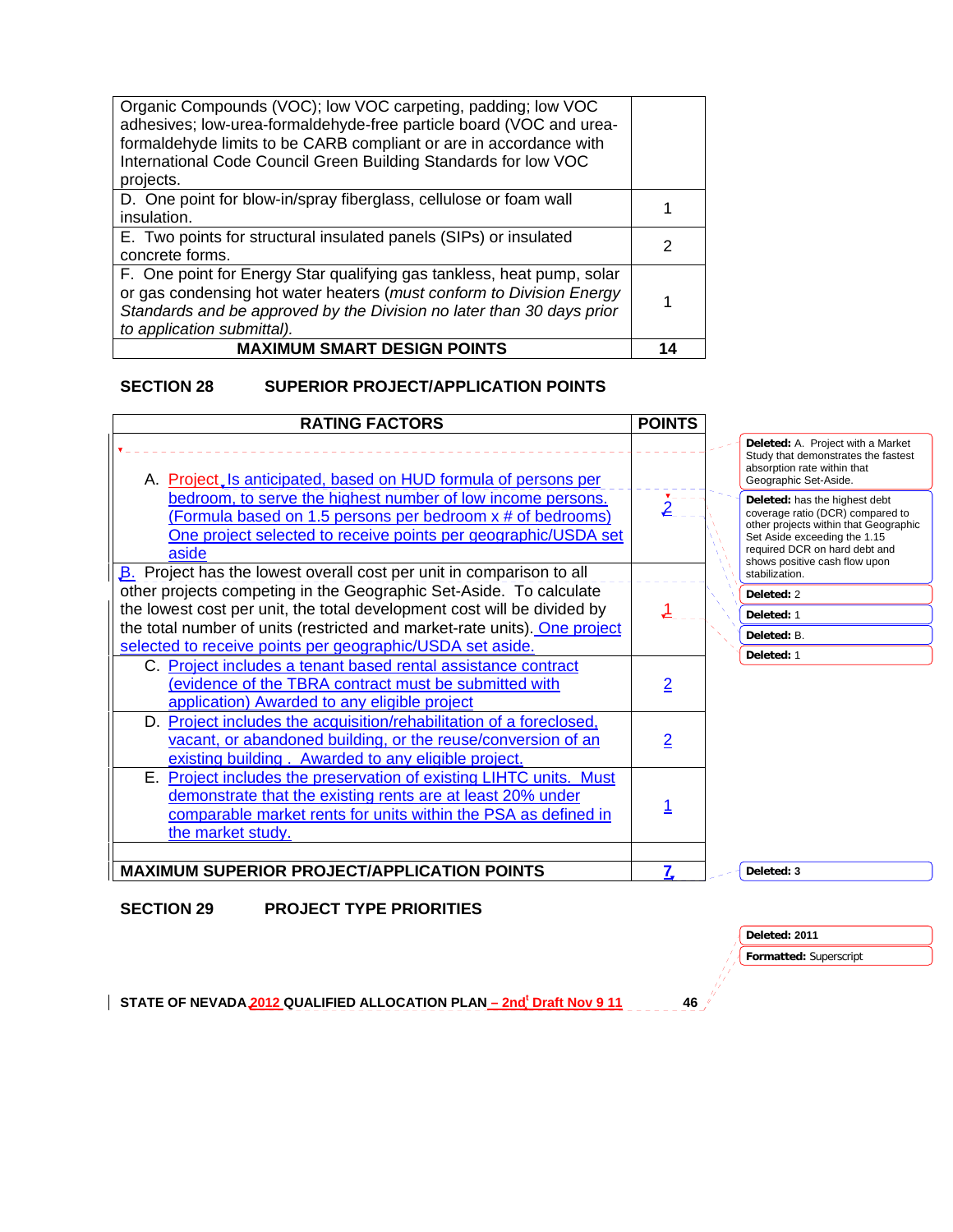The project types in this section reflect the Division's housing priority types for 2011. Applications will be grouped according to project type within each geographic sub-account and compete for the points available for project type. The two highest-scoring projects will be awarded points. The application with the highest score will receive the maximum points available to the project type (10 or 15 points). The application with the second highest score will receive 10 points in the 15 point category and five points in the 10 point category.

#### A. Senior Housing Age 55 and Older

These projects will be ranked based upon the average per unit square footage in the project subject to the following requirements. For new construction, studio and one-bedroom units cannot exceed 650 sq. ft. andno other unit, regardless of the number of bedrooms, can exceed 850 square feet . Additionally, for all projects, at least 10 percent and no greater than 40 percent of the total units in the project may be two-bedroom units.

The square footage is calculated based on indoor, conditioned space. Any references within the QAP to unit square footage is based on indoor, conditioned space.

For example, a Senior Housing project of 50 units with 30 studio apartments, averaging 450 sq. ft. (for a total of 13,500 sq. ft.), 10 one-bedroom apartments averaging 650 sq. ft. (for a total of 6,000 sq. ft.), and 10 two-bedroom apartments averaging 750 sq. ft. (for a total of 7,500 sq. ft.) has an average project unit size of 540 sq. ft. (27,000 sq. ft. cumulative of all units/50 units).

The project with the highest average per unit square footage will receive 10 points, the second highest scoring project will receive five points. If a tie occurs, the tie breaker criteria listed in the Section 38, Tie Breakers, will be used to identify the highest and second highest scoring projects.

#### B. Special Needs Housing Projects

These projects will be ranked based upon the experience of the Project Sponsor/general partner in developing special needs housing and/or delivering the services related to the special need. The Project Sponsor must submit a list of all of the housing units developed in chronological order commencing with the year the first project was placed in to service. The Project Sponsor must have a minimum of three years experience verified by a dated document, such as the articles of incorporation, showing the number of years that the organization has provided the service.

Applications will be ranked on the following factors: (1) the number of months of experience will be weighted by 70%; and (2) the number of housing units developed will be weighted by 30%.

**Deleted:** S **Deleted:** N

**Deleted:** and

**Formatted:** Superscript **Deleted: 2011**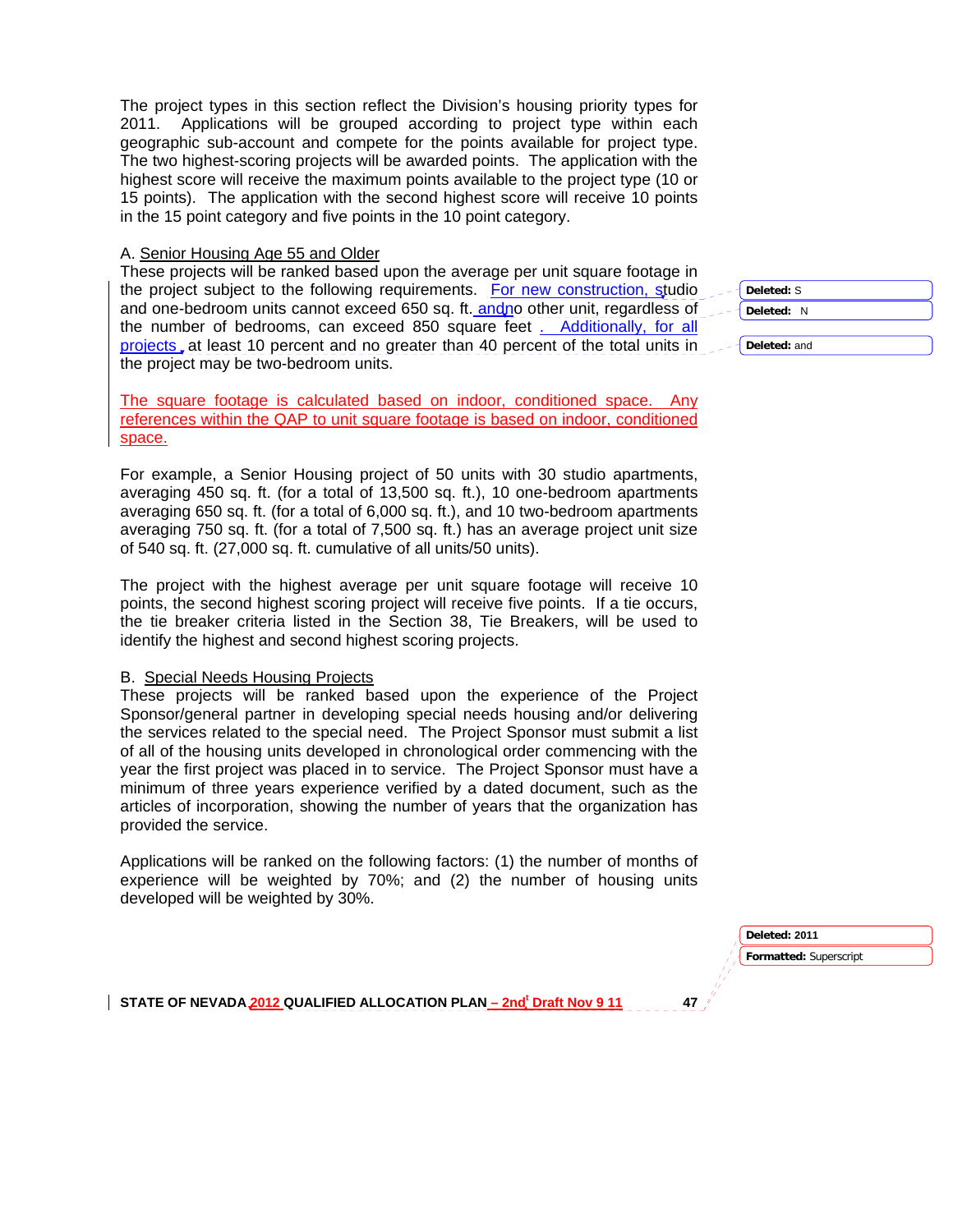In the example below, Applicant One possesses 12 years of experience providing services to homeless individuals and has produced 250 units of transitional housing. Applicant Two possesses seven years of experience providing services to developmentally disabled people and has produced 300 units of housing for the developmentally disabled. The scoring is as follows:

| <b>APPLICANT ONE</b>       | <b>APPLICANT TWO</b>   |
|----------------------------|------------------------|
| 144 months x $.70 = 100.8$ | 84 months x .70 = 58.8 |
| 250 units x .30 = 75       | 300 units x .30 = 90   |
| Total = $175.8$            | Total = $148.8$        |

The highest score as calculated above will receive 10 points; the second highest score will receive five points.

C. *Projects for Individuals/Families with Children and Incomes at or below 45% AMI* will be ranked based on the average residential per unit square footage included in the project. In the event that two or more projects within this project type category have the same square footage, the Division will break the tie by determining which proposal leverages the greatest level of non Tax Credit funding. This will be determined by dividing the total amount of Tax Credits requested by the total project costs. The project with the lowest percentage of Tax Credits to total project cost will be the successful project.

The application with the highest per unit square footage in the project will receive 10 points; the second highest scoring project will receive 5 points.

## D. Mixed Income/Mixed Use Projects

.

1) Mixed Income Projects will be ranked based upon the percentage of market-rate units in the project that exceed the minimum requirement of 10%. The square footage and bedroom size of both the market-rate and restricted units *must* be proportional. Targeting smaller units with fewer bedrooms as Tax Credit units will not be allowed. For example, if a 60 unit project with 30 market rate units (50%) is 30,000 sq. ft. and has 90 bedrooms, the amount of square footage and number of bedrooms should be equal to the square footage and number of bedrooms in the marketrate units.

Restricted units may be confined to specific building(s) in the project as long as the square footage and unit mix is proportional to the market-rate units. However, the buildings must be equally placed within the project and have full access to project amenities. The project with the highest percentage of market-rate units will receive 10 points; the project with the second highest percentage will receive five points.

2) Mixed Use Projects will be ranked on the highest percentage of square footage in the project. In the event that two or more projects within this **Formatted:** Font: Arial

#### **Deleted:** C.

Acquisition/Rehabilitation Projects¶ 1) This project type is Acquisition/Rehabilitation Projects *with* Expiring Section 8/HAPproject based rental assistance contracts for a minimum of 75% of the total units.¶

¶ These projects will be scored based on the highest percentage of units receiving rental assistance times the number of years of the contract. Projects must have a Section 8/HAP contract that expired no more than nine months prior to the adoption of the 2011 QAPcurrent rental assistance contract or be able to demonstrate that the rental assistance contract is currently under renewal and will be renewed prior to carryover. Projects Developers with renewed Section 8/Rental Assistance contracts must clearly show that those rental assistance payments will be extended for a minimum of two years through the local PHA and/or HUD andmust demonstrate via the pro-forma that the project can continue to function for a 15-years as a LIHTC development should the rental assistance payments stop after that time.¶ ¶

For example, a project with 100% of the units under an HAP contract for 2 years will be scored simply as followed:  $1.00 \times 2 = 2$ . Per Section 11(G), Acquisition/Rehabilitation for Projects with Expiring Section 8/HAP Contractsproject based rental assistance, all projects in this category must conform to the minimum of \$4040,000 per unit is in rehabilitation expenses that must be reflected in the Capital Needs Assessment.¶

¶ The highest scoring project under this category will receive 15 points; the second highest scoring project will receive 10 points.¶

¶ 2)This project type is Acquisition/Rehabilitation, Rehabilitation Only, Conversion, or Change or Use Projects without rental assistance or with rental assistance for less than 75% of the total units, or projects with rental assistance for more than 75% of the total units investing less than \$30,000 per unit.¶ ¶

 $\overline{121}$ 

Projects competing under this (

**Formatted:** Font: Arial

**Deleted: 2011** 

**Formatted:** Superscript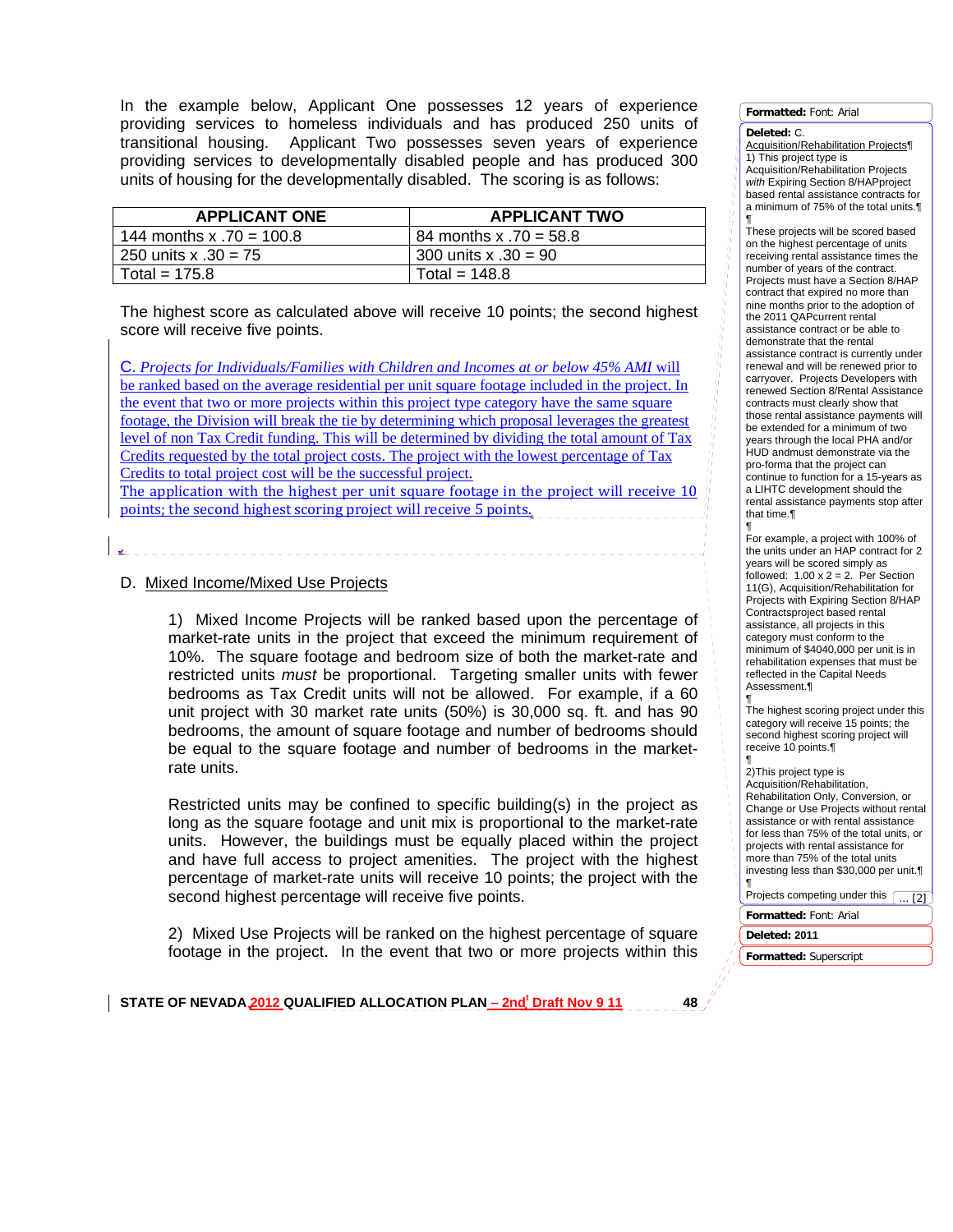project type category have the same percentage, the Division will break the tie by determining which proposal leverages the greatest level on non-Tax Credit funding. This will be determined by dividing the total amount of Tax Credits requested by the total project costs. The project with the lowest percentage of Tax Credits to total project cost will be the successful project. The application with the highest percentage of residential square footage in the project will receive 10 points; the second highest scoring project will receive five points.

### **SECTION 30 SPECIAL SCORING FACTORS**

Special Scoring Factors in Section 31 through 37 reflect additional policy objectives established by the Division. The Division identified a limited number of factors considered essential to targeting the development of low income persons, expanding the level of services available to at-risk households, and providing incentives for keeping project costs down. All applications will be independently scored for each of the seven Special Scoring Factors.

### **SECTION 31 LOW RENT TARGETING**

A maximum of 12 points will be awarded based upon the overall rent targeting in the project. A project's overall rent level is determined by multiplying the percentage of the total units within each rent level(s) by the rent income level percentage.

|                | <b>PROJ</b> |
|----------------|-------------|
| $\blacksquare$ |             |

For example:

|                                      | <b>PROJECT ONE</b> | <b>PROJECT TWO</b>                                                                | <b>PROJECT THREE</b>       |
|--------------------------------------|--------------------|-----------------------------------------------------------------------------------|----------------------------|
| <b>NUMBER OF</b><br><b>UNITS</b>     | 40                 | 40                                                                                | 52                         |
| <b>DISTRIBUTION</b><br>OF UNIT RENTS | All with 40% rents | 15 with 45%<br>rents<br>25 with 35%<br>rents                                      | All with 35%               |
| <b>SCORING</b>                       | 100% x .40         | $37.5\% \times .45 =$<br>.16875 plus<br>$62.5\% \times .35 =$<br>$.21875 = .3875$ | $100\% \times .35 = .3500$ |
| <b>SCORE</b>                         | .4                 | .3875                                                                             | .3500                      |

Special scoring points will be awarded in the amounts specified in the following table.

| <b>RATING FACTORS</b>                                               | <b>POINTS</b> |               |
|---------------------------------------------------------------------|---------------|---------------|
| .30 (100% of units at 30% income rent level or below). Project must | 12            |               |
| submit evidence of project based Section 8 or committed tenant      |               | Deleted: 2011 |

**Formatted:** Superscript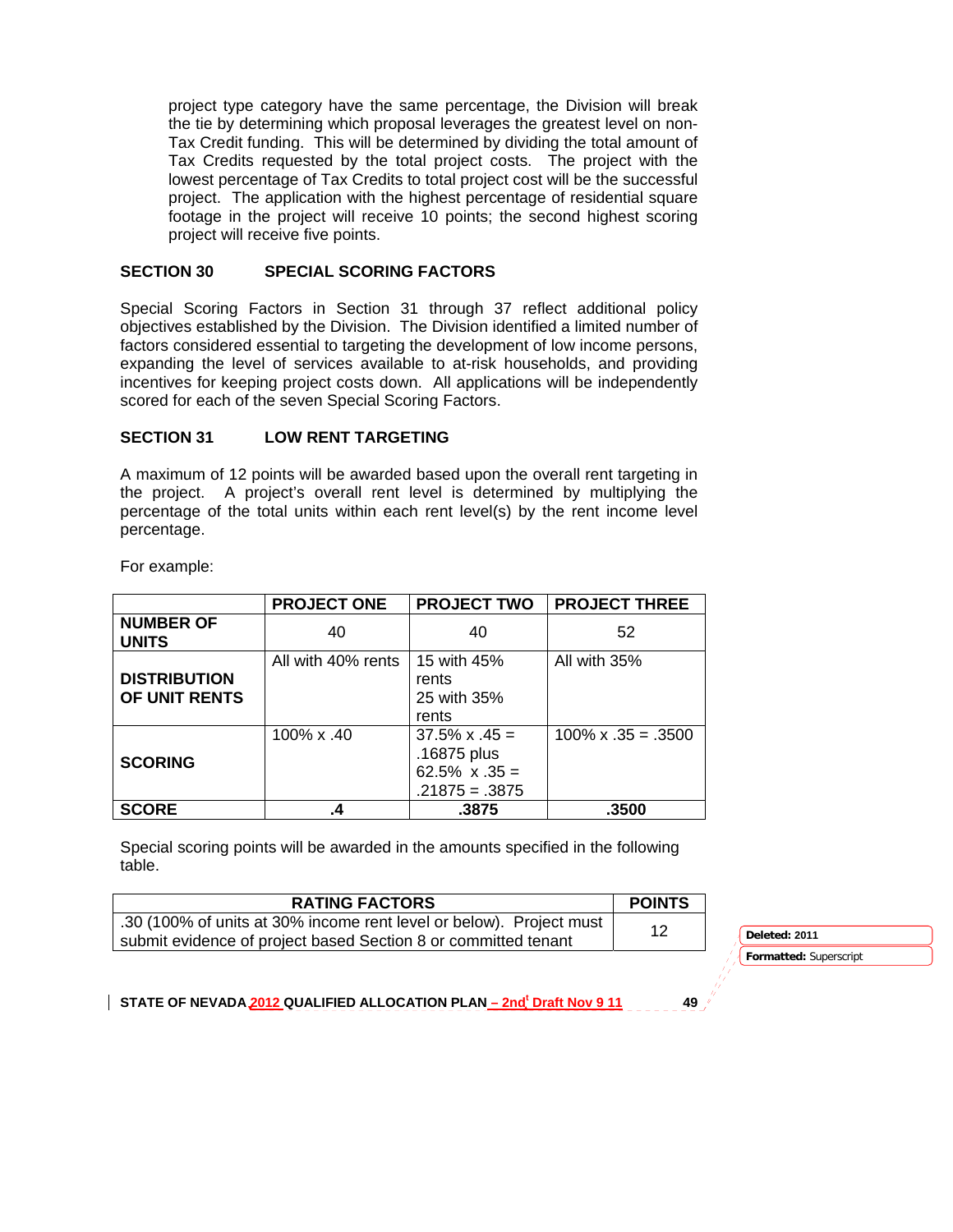| based rental assistance to be eligible for preference points. |    |
|---------------------------------------------------------------|----|
| $> 30$ and $< 35$                                             |    |
| .35 and $< 40$                                                |    |
| .40 and $< 45$                                                |    |
| .45 and $< 50$                                                |    |
| <b>MAXIMUM LOW INCOME TARGETING POINTS</b>                    | 12 |

## **SECTION 32 LOW INCOME TARGETING**

This special scoring factor awards two points to projects that select the option rent-restrict and occupy at least 20% of units to households with incomes at below 50% of AMI for the jurisdiction within which the project is located vers projects that select the option to rent-restrict and occupy at least 40% of units households with incomes at or below 60% of area median income for jurisdiction within which the project is located.

This selection will be reflected in the Division's Declaration of Restricti Covenants recorded against the property. If preference points are claimed low income targeting and the low income targeting requirement cannot be met at least 14 of the first 15 years of the project, the developer will receive negat points as follows on the next application submitted by the developer for LIHTC

- a) Over 1 year noncompliance on low income targeting within the  $1<sup>st</sup>$  f years after placed in service  $-5$  point reduction on subsequent application;
- b) Over 1 year noncompliance on low income targeting in years 6-10 after placed in service – 3 point reduction on subsequent application; and
- c) Over 1 year noncompliance on low income targeting in years 11-15 after placed in service – 1 point reduction on subsequent application.

*Applicant must submit a signed letter indicating this as back-up documentation*  for the preference points. Points will not be awarded for merely selecting to *option on the application.* 

### **SECTION 34 SUPPORTIVE SERVICES**

A maximum of eight points will be awarded based upon the number of supportive services provided to tenants. All supportive services must comply with all local, state and federal laws and regulations that include, but are not limited to licensing, permits, certification, bonding and insurance requirements.

*The Project Sponsor must document how the service will be provided and paid for in order to receive the points for a requested supportive service.* The service must be available to all tenant families for the minimum times stated below.

STATE OF NEVADA 2012 QUALIFIED ALLOCATION PLAN <u>– 2nd<sup>t</sup> Draft Nov 9 11</u> 50

| ı to              | Deleted: threshold                                     |
|-------------------|--------------------------------------------------------|
| ∶ or<br>sus       |                                                        |
| ; to<br>the       | Deleted: threshold                                     |
|                   |                                                        |
| <u>ive</u>        |                                                        |
| $\overline{for}$  |                                                        |
| for<br><u>ive</u> |                                                        |
|                   |                                                        |
| <u>ïve</u> ∙      | Formatted: Indent: Left:<br>0.25"                      |
| <u>ent</u>        | Formatted: Superscript                                 |
| <u>fter</u>       | Formatted: Font: Arial                                 |
| <u>fter</u>       |                                                        |
|                   | Formatted: Font: Arial                                 |
| ion               |                                                        |
| 'his              |                                                        |
|                   | Deleted: SECTION 33 UTILITY<br><b>ALLOWANCE PAID ¶</b> |
|                   | ¶<br>Three points will be awarded to                   |
|                   | projects that opt to pay all utilities                 |

(i.e., water/sewer/gas/electric) thus allowing the projects to charge the maximum Tax Credit rents. *Once selected, this option is irrevocable and must continue for the full 15 year IRS compliance period.* When the subsequent compliance period administered by the Division is attained, the project owner may continue to pay all of the tenant utilities or op to adopt the utility allowances established by the Division at that time.¶

**Deleted: 2011** 

**Formatted:** Superscript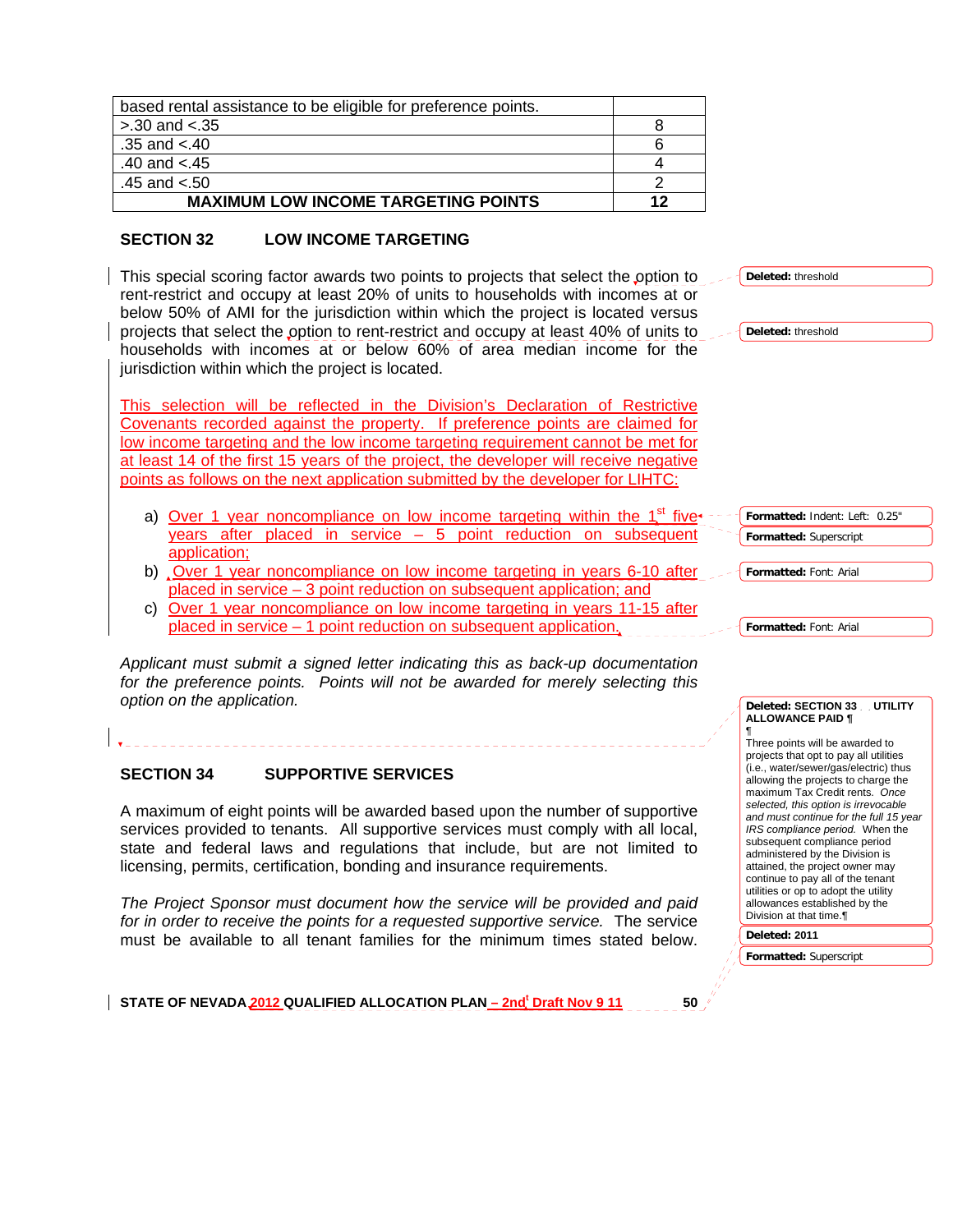There will be no mandatory fees for the basics service. Any fee required will be at the discretion of the Division.

The Project Sponsor must provide the service for the initial IRS 15 year compliance period and must not allow more than a 30-day gap in service provided. The Project Sponsor must notify the Division within 7 days of the termination of service agreements/contracts. The project will be considered out of compliance if there is no new service contract executed by the time the development is audited.

Special scoring points are awarded as described below:

| <b>RATING FACTORS</b>                                                | <b>POINTS</b> |
|----------------------------------------------------------------------|---------------|
| A. Providing one prepared meal on a daily basis available to all     | 2             |
| tenants.                                                             |               |
| B. Transportation services – on-site van service with minimum three- |               |
| day per week operating schedule.                                     |               |
| C. On-site service coordinator for minimum 20 hours per week (on-    |               |
| site office must be provided).                                       |               |
| D. On-site service coordinator for minimum 40 hours per week (on-    |               |
| site office must be provided).                                       | 4             |
| <b>MAXIMUM SUPPORTIVE SERVICES POINTS</b>                            |               |

### **SECTION 35 LOWEST DEVELOPER FEE**

A maximum of five special scoring points will be awarded to applications with developer fees below 15% of the eligible basis. Points will be awarded on the basis of one point for each 1% reduction in developer fee up to a maximum of five points. The developer fee will be calculated based on the figures provided in the budget contained in the main application. Applicants do not have to submit additional back-up. It is the applicant's responsibility to ensure the correct figures are contained within the project budget. Staff will not change scoring due to transposed numbers or incorrect figures in the budget.

The developer fee *must* not exclude 15% of eligible basis of the project excluding the developer's fee. The fee includes profit and overhead of the developer, in addition to fees for consultants/processing agents. The developer fee for projects in Qualified Census Tracts/Difficult to Developer Areas may include the adjusted eligible basis amount. *The cost certification must reflect the developer fee and percentage disclosed within the original application and may not be changed for any reason.* Staff will take the developer fee percentage to two decimal places and will not round up or down.

| 12.0% RATENG® FACTORS         | <b>POINTS</b> |
|-------------------------------|---------------|
| D.<br>1.3e6%than13.1998%      |               |
| 1141.00% otto 1141.9999%<br>в |               |

**Formatted:** Superscript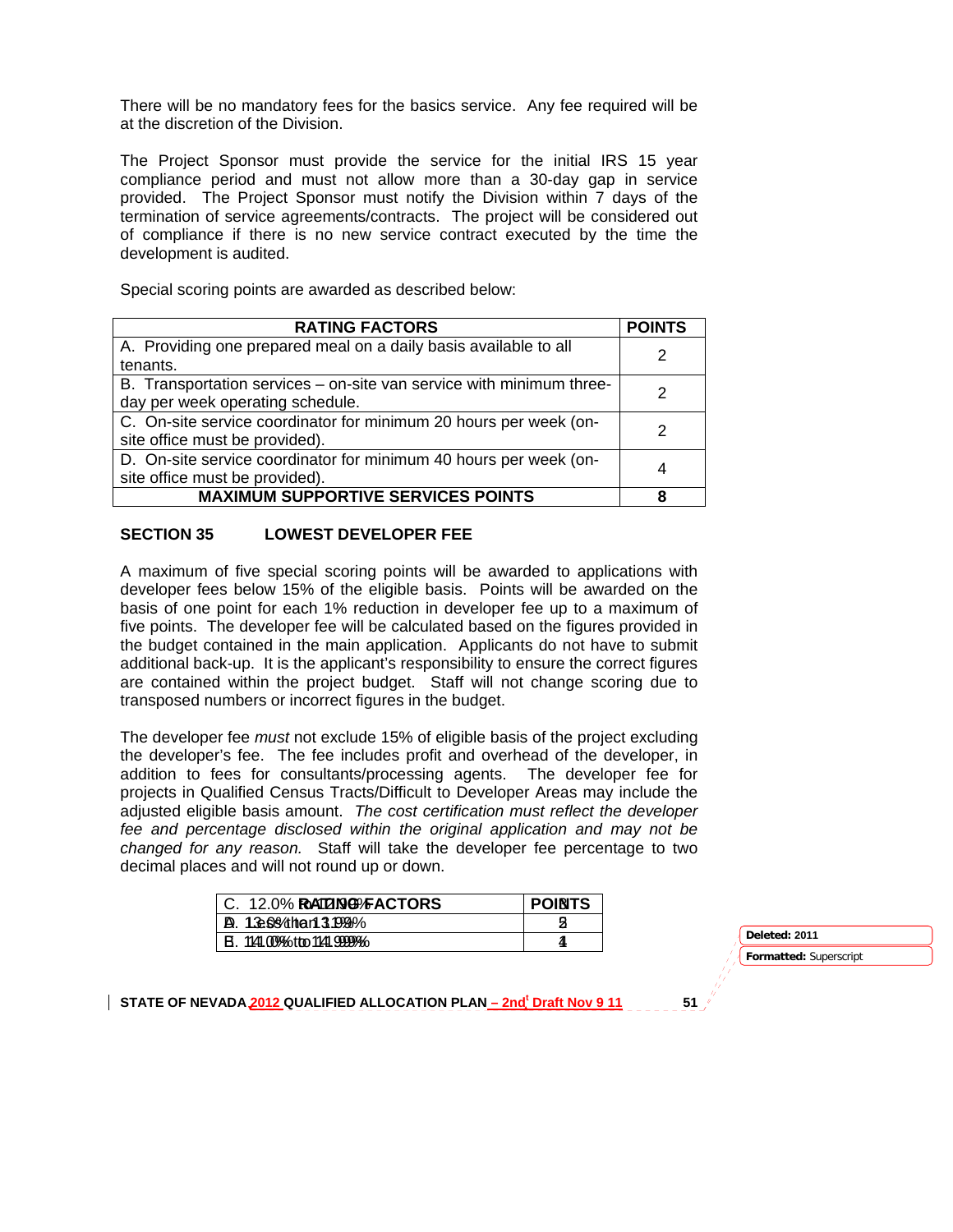### **SECTION 36 LOWEST CONTRACTOR FEE**

A maximum of five special scoring points will be awarded to applications with contractor fees below 14% of the total cost of construction. Points will be awarded on a basis of 1 point for each 1% in reduction in contractor fee up to a maximum of five points. The contractor fee will be calculated based upon the figures provided in the budget contained in the main application. Applicants do not have to submit additional back-up. It is the applicant's responsibility to ensure the correct figures are contained within the project budget. Staff will not change scoring due to transposed or incorrect figures in the budget. Staff will take the calculated contractor fee percentage to two decimal places and will not round up or down.

*The original contractor fee (in percentage terms) must be reflected at the time of application and that percentage must be forwarded only if the project is awarded additional Tax Credits*. Contractor fee including the contractor's profit, overhead and general requirements *must not* exceed 14% of the total cost of construction of the project. Total construction costs are limited to on-site work, off-site improvements, the construction of new structures/accessory buildings, and the rehabilitation of existing structures.

The Division considers contractor fees greater than 14% excessive. Any contractor fee in excess of 14% will be taken out of the Gap Calculation for determination of the final Tax Credit allocation and issuance of IRS Form 8609. Construction of costs will be limited to on-site work, off-site improvements, and the construction of new structures/accessory buildings and/or rehabilitation of existing structures and mandated off-site improvements.

| <b>RATING FACTORS</b> | <b>POINTS</b> |
|-----------------------|---------------|
| A. Less than 10%      |               |
| B. 10.0% to 10.99%    |               |
| C. 11.0% to 11.99%    |               |
| D 12.0% to 12.99%     |               |
| E 13.0% to 13.99%     |               |
| F. 14%                |               |

**Deleted: 2011** 

**Formatted:** Superscript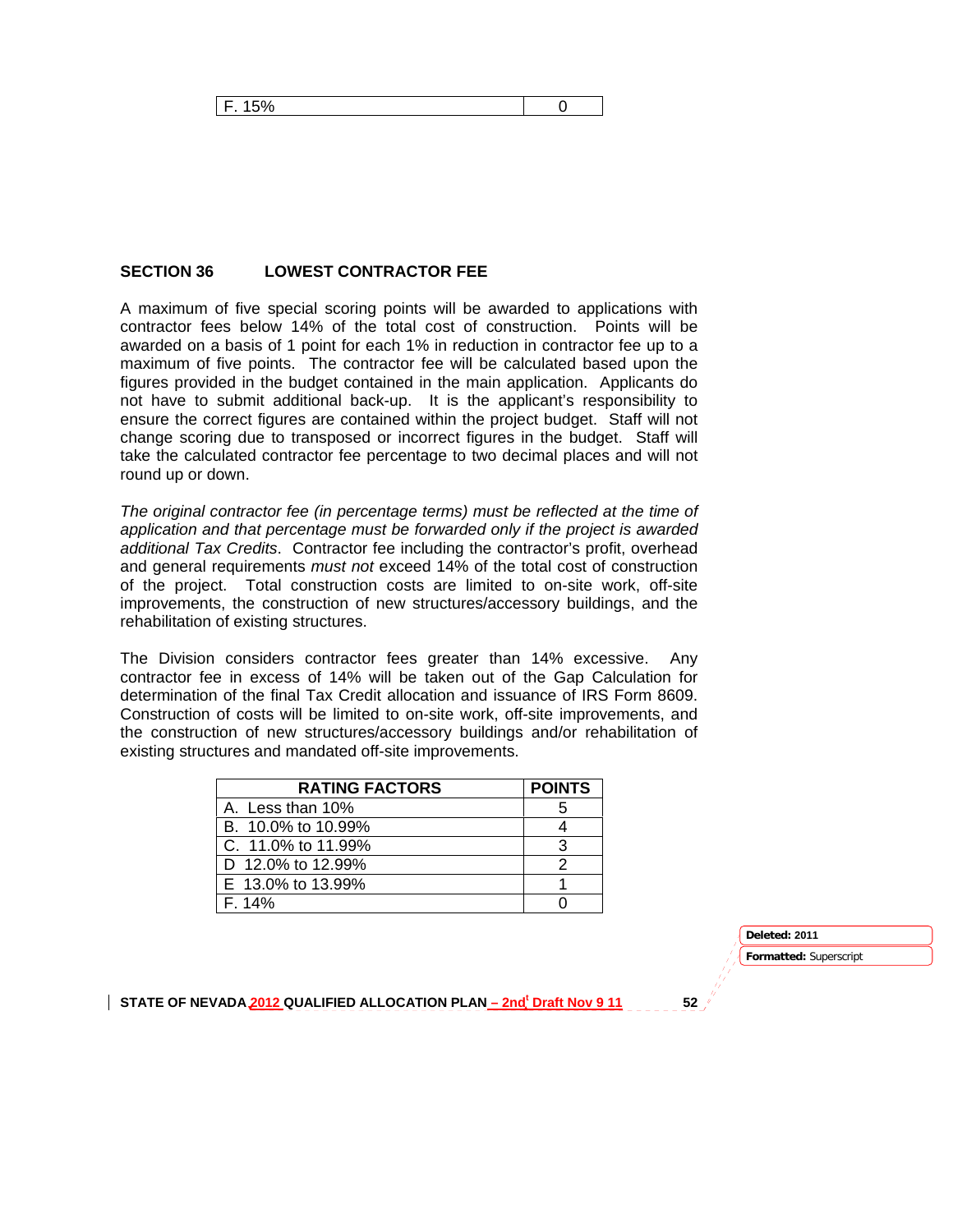### **SECTION 37 AFFORDABLE HOUSING INCENTIVE**

A maximum of  $\beta$  points will be awarded based upon the level of additional resources, funding leveraged by Tax Credits or effective use of conventional financing. The four factors below can be met individually or collectively to receive the special scoring points. Additional contributions may include land donations and funding commitments made by local governments, non-profit organizations and private businesses. Eligibility: only loans or grants from the following sources will qualify for points under this section.

| <b>RATING FACTORS</b>                                                       | <b>POINTS</b> |                                                      |
|-----------------------------------------------------------------------------|---------------|------------------------------------------------------|
| A. A donation of land from any governmental or private                      |               |                                                      |
| source or a parcel of land transferred at a nominal cost from               |               |                                                      |
| a governmental unit or private source of a long-term lease of               |               |                                                      |
| at least 50 years provided to the developer at a nominal or                 | 3             | <b>Deleted: 5/3/1</b>                                |
| discounted costs from a governmental unit (federal, state or                |               |                                                      |
| local).                                                                     |               |                                                      |
| Discounts on land sales,>50.01%                                             |               | <b>Deleted: 100% to 75% claim 5</b>                  |
| B. Combined contributions governmental, non-profit, and/or                  |               | points, 74% to 50%, 3 points, 49% to<br>25% 1 point. |
| private sources. Sources are limited to:                                    |               |                                                      |
| 1) The local PHA                                                            |               |                                                      |
| 2) Community Development Block Grant (CDBG) program                         |               |                                                      |
| funds                                                                       |               |                                                      |
| 3) HUD 202 or 811                                                           |               |                                                      |
| 4) Federal Home Loan Bank Affordable Housing Program                        | 5/3/1         |                                                      |
| (AHP)                                                                       |               |                                                      |
| 5) Established local government housing development funds                   |               |                                                      |
| (i.e., HOME, LIHTF, or RDA)                                                 |               |                                                      |
| 6) Bureau of Indian Affairs                                                 |               |                                                      |
| 7) $3rd$ Party (non-related) and non-mortgage funds or grants.              |               |                                                      |
| >20.01% of total project costs = 5 points, 5.01% to 20.00% of total project |               |                                                      |
| $cost = 3$ points, 5.00% or less of total project cost = 1 point.           |               |                                                      |
| <b>MAXIMUM AFFORABLE HOUSING INVENTIVE POINTS</b>                           |               | Deleted: 10                                          |

Other sources of funding may qualify *provided they are approved in writing in advance* by NHD (approval of a particular source in prior years does not meet this requirement). Adjustments to the purchase price of the land by the seller are not sources of mortgage subsidy. Staff will take percentages to two decimal and will not round up or down.

### **SECTION 38 TIE BREAKERS**

In the event that one or more projects competing for Tax Credits in the same setaside or geographical account receives an identical number of points, the Division will break the tie by determining which proposal leverages the greatest level of non-Tax Credit funding. This will be determined by dividing the total amount of Tax Credits requested by the total project costs. The project with the

**Formatted:** Superscript **Deleted: 2011** 

STATE OF NEVADA 2012 QUALIFIED ALLOCATION PLAN <u>– 2nd<sup>t</sup> Draft Nov 9 11</u> 53

**Deleted:** 10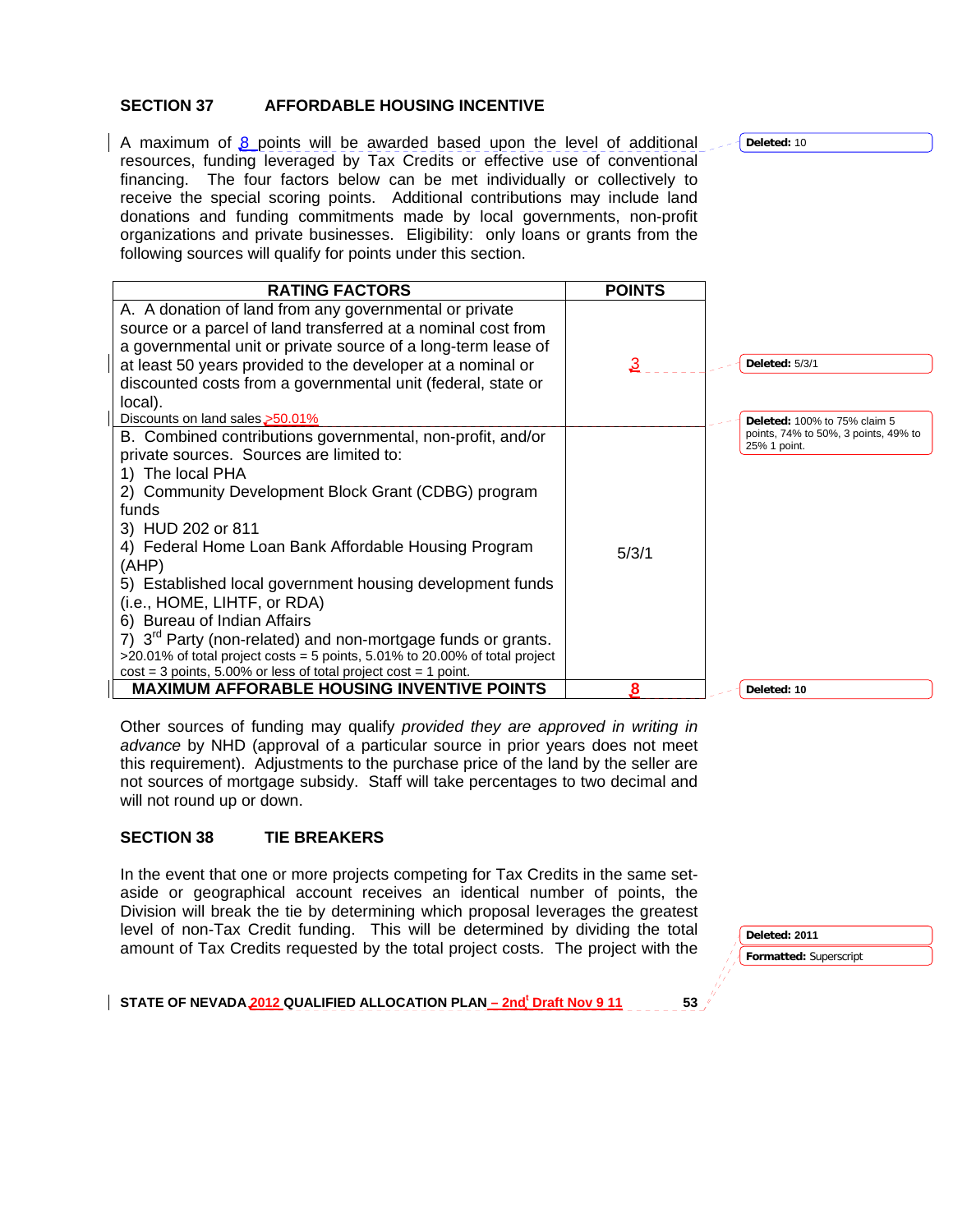lowest percentage of Tax Credits to total project costs will be the successful project. If the above fails to break the tie, the Division will conduct a lottery pursuant to NAC 319.990.

STATE OF NEVADA 2012 QUALIFIED ALLOCATION PLAN <u>– 2nd<sup>t</sup> Draft Nov 9 11</u> 54 **Formatted:** Superscript **Deleted: 2011**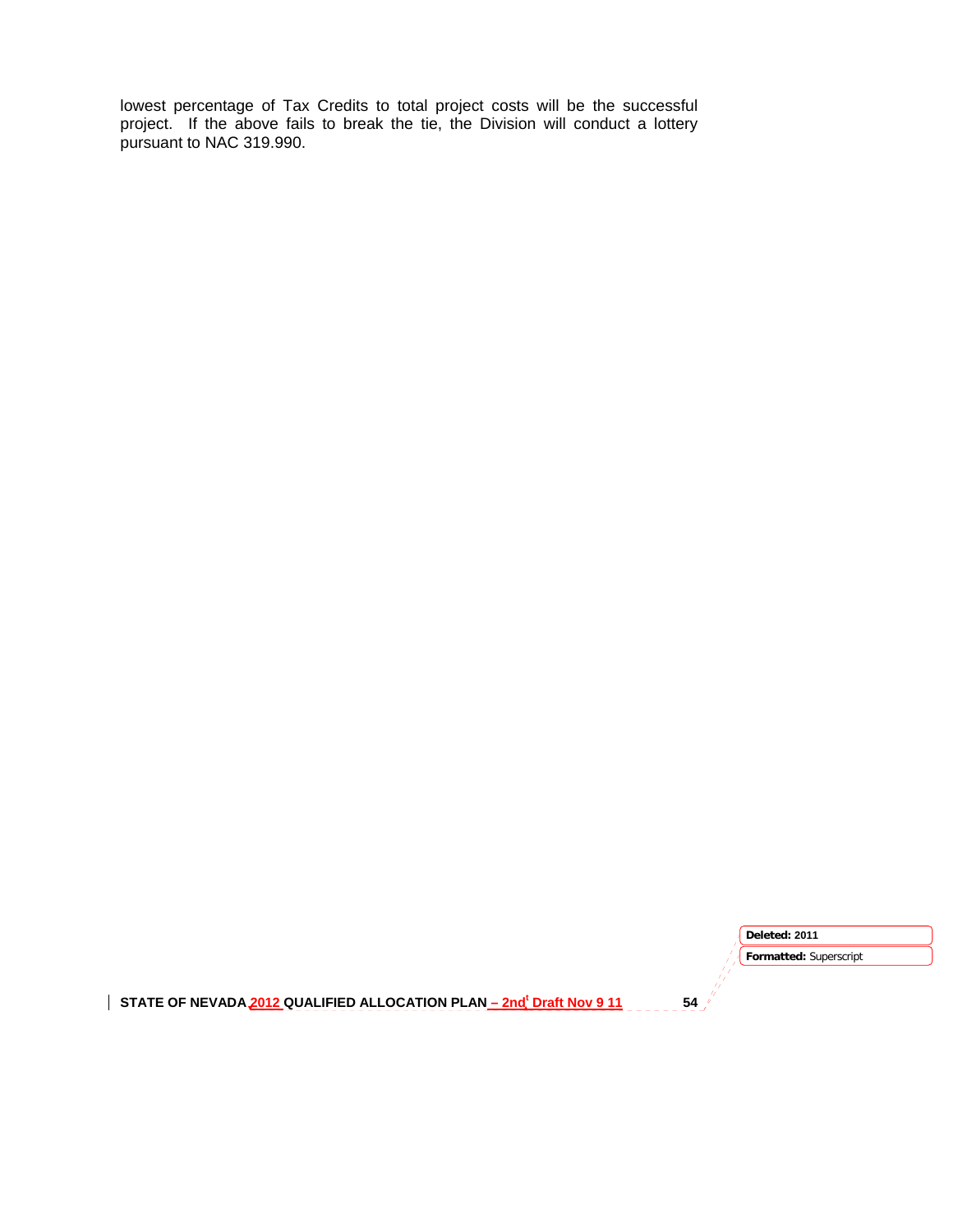# **PROJECT DEVELOPMENT INFORMATION**

### **SECTION 39 MAXIMUM 2011 PER UNIT DEVELOPMENT COST AND COST REASONABLENESS STANDARD**

#### **TO BE UPDATED**

The maximum per unit development cost for projects submitted under the 2011 QAP will be based upon the average cost per unit in a project, calculated by dividing the *total development cost* of the project (including developer fee) by the total number of units in the project (regardless if the units are restricted/nonrestricted). The average cost per unit for the project will be compared to the NHD maximum cost per unit of **\$204,500.** The maximum cost per unit figure is based upon a cost analysis of all new construction projects submitted under the 2010 QAP. Maximum cost per unit is applicable to all project types and setasides.

For projects with more than 50 units (restricted/non-restricted), there will be a one point deduction in the total project score for every **\$5,000** increment exceeding the per unit limit identified above. For projects with 50 units or fewer (restricted/non-restricted), there will be a one point deduction in the total project score for every **\$7,500** increment exceeding the per unit limit shown above.

### **SECTION 40 OPERATING EXPENSES**

Project operating expenses between **\$250.00 and \$325.00** per unit/month are typical for projects in Nevada and considered acceptable by the Division. Applications for project with operating expenses outside this range must include an explanation of why the expenses are higher or lower. The Division reserves the right to adjust Tax Credits on projects with operating expenses greater than the **\$250.00 - \$325.00** range.

## **SECTION 41 ESTIMATION OF UTILITY ALLOWANCE**

At the time of application, the Project Sponsor must estimate the amount of utility allowance applicable to each unit, considering the square footage of the unit and the proposed source of energy in accordance with Treasury Regulations Section 1.42-10. The Project Sponsor assumes the risk that these estimates are reasonable and supportive. At the time the project is placed in service, the Project Sponsor must provide evidence that the utility allowance conforms to the requirements of the Code and Treasury Regulation. Failure to do so will result in forfeiture of the Tax Credits.

The Project Sponsor may provide a survey of actual utilities being paid in the area or use the PHA utility allowance for the area, or with NHD staff approval, use the HUD Utility Model or an alternate method allowable per the Utility Allowance Regulations contained in the Federal Register, Volume 73, No. 146, July 29, 2008. Surveys must: (1) have been conducted within 12 months of the

**Deleted: 225 Deleted: 225**

**Deleted: 2011** 

**Formatted:** Superscript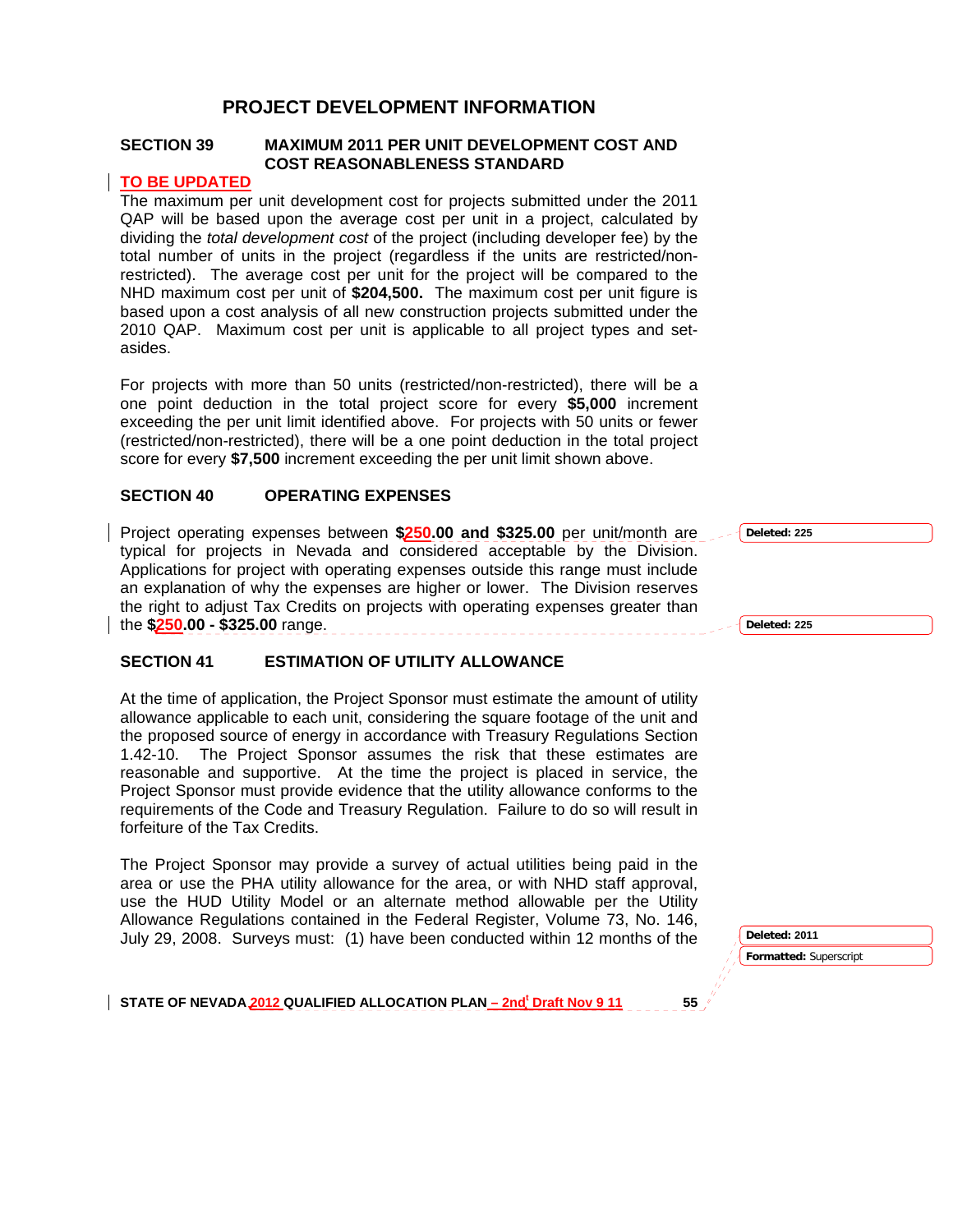application; (2) sampled units must be located within a radius of 50 miles from the proposed project location; (3) sampled units must be similar in size, within 10% based on unit square footage, to those in the project; (4) include a sample size of at least 10 units;(5) the energy source must be the same as proposed for the project; and (6) include the address and square footage of each unit surveyed.

The Project Sponsor of Energy Star projects that have met the 86> REMS measure may request a HERS rated sample of the project. The sample must conform the Division's Energy Requirements guidelines (i.e., 15% of the units must be tested). The Division will require an update to the testing every third year. The utility allowance will not apply to any Section 8 and/or HOME funded units if not allowed by the local funding jurisdiction.

#### **SECTION 42 ADJUSTMENTS TO ELIGIBLE BASIS FOR PROJECTS LOCATED IN QUALIFIED CENSUS TRACT AND DIFFICULT TO DEVELOP AREAS**

Project Sponsors with projects located Qualified Census Tract (QCT) or in a Difficult to Develop Area (DDA) as designated in IRC Section 42(d)(B)(5) are authorized to utilize 130% of eligible basis as a factor in determining the adjusted eligible basis. The determination of whether a project is in a QCT or DDA is made at the time of application. Subsequent changes in federal designations of QCTs or DDAs after the application is approved, will not affect the project. Any changes to QCT and DDA designations subsequently made by HUD that are applicable to the 2011 Tax Credit application period, will be incorporated into the 2011 QAP following publication in the *Federal Register or other appropriate notice*.

| 2011 Qualified Census Tract and Difficult to Develop Areas |                                                 | Deleted: 2010 |
|------------------------------------------------------------|-------------------------------------------------|---------------|
| <b>Metropolitan Qualified Census Tracts</b>                |                                                 |               |
| Las Vegas Metropolitan Area                                | 3.01, 3.02, 4.00, 5.03, 5.04, 5.11, 5.14, 6.00, |               |
|                                                            | 7.00, 8.00, 9.00, 11.00, 15.00, 22.01, 22.04,   |               |
|                                                            | 24.04, 24.05, 24.06, 26.01, 26.03, 27.06,       |               |
|                                                            | 34.25, 38.00, 43.00, 44.00, 46.00, 47.03,       |               |
|                                                            | 47.07, 47.08, 47.09, 47.10, 47.13               |               |
| Reno Sparks Metropolitan Area                              | 1.00, 9.00, 18.00, 19.01, 22.03                 |               |
| Non-Metropolitan Areas                                     | Elko County $-9403.00$                          |               |
|                                                            | Mineral County - 9402.00                        |               |
| <b>Difficult to Develop Areas</b>                          |                                                 |               |
| Metropolitan Areas                                         | Las Vegas/Paradise                              |               |
| Non-Metropolitan Areas                                     | Douglas County, Churchill County,               |               |
|                                                            | Lyon County                                     |               |

As allowed in HERA, the Division will designate additional DDAs and/or projects and/or buildings eligible to 130% of eligible basis as a factor in determining the

**Formatted:** Superscript **Deleted: 2011**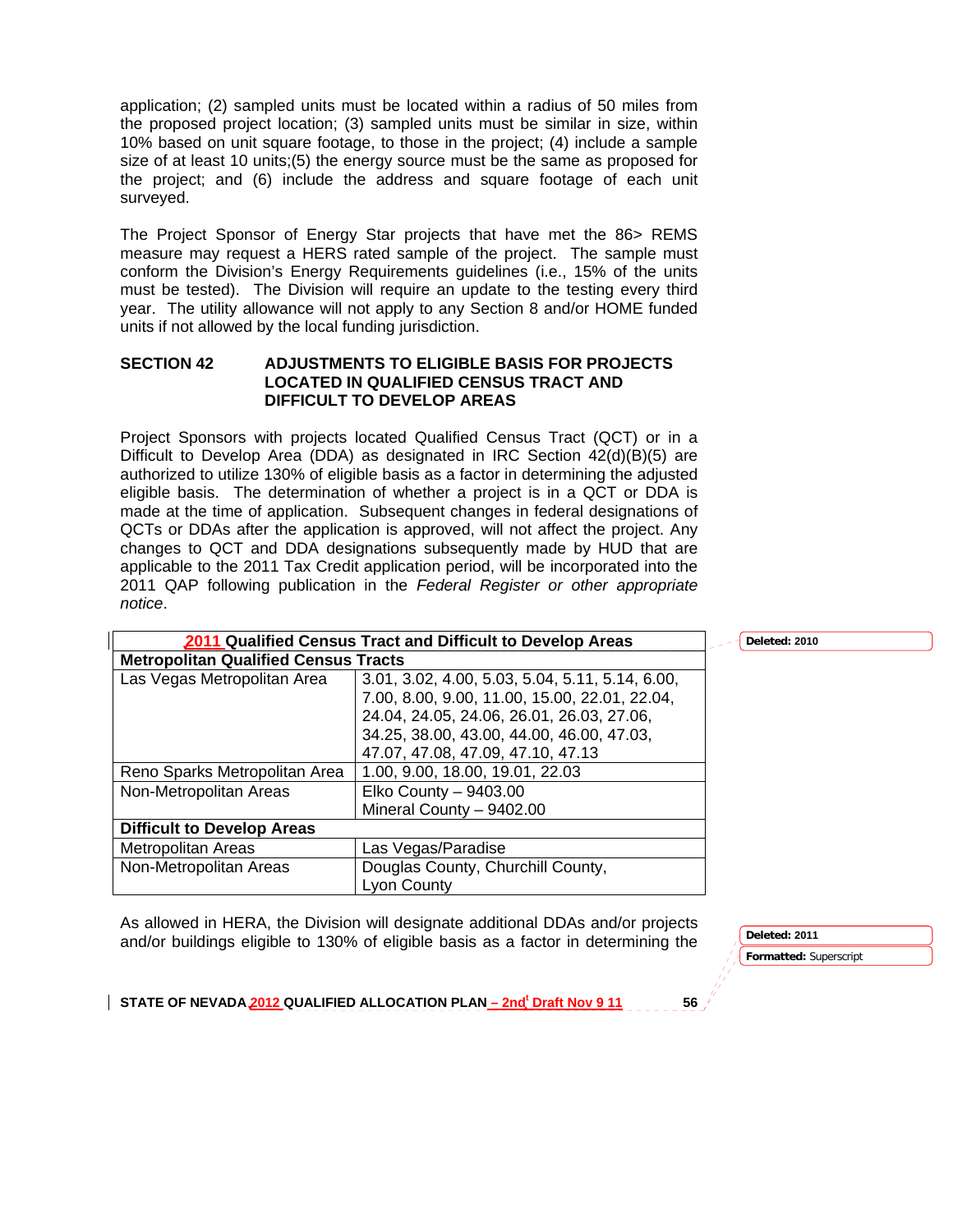eligble basis. Applicants whose projects meet the criteria set forth below *must submit a request to implement the "boost" in their application at least 45 days prior to application deadline*. NHD staff will approve boost requests at least 30 days prior to application deadline. NHD approval does not signify that boost credits will be awarded and only signifies that a project meets one or more of the eligibility criteria to claim the boost included below. The Administrator may retroactively allow for the boost in unique situations.

Staff can authorize up to a 30% boost for projects that have the following project criteria:<sup>11</sup>

1) Demonstrate financial hardship due to changes in Davis Bacon and/or prevailing wage determinations;

2) Provide deep income targeting defined as projects where at least 50% of the total units will be rent restricted and occupied by households with incomes at or below 50% AMI for the jurisdiction within which the project is located and at least 20% of the total units are rent restricted and occupied by households with incomes at or below 40% AMI for the jurisdiction within which the project is located for the entire extended compliance period. Projects requesting a determination under this option must rent restrict and occupy all units as identified in their QAP pro forma and application and cannot open the units to households above the limits stated in their application;

3) Geographic units including, but not limited to, BLM transferred land sites, NHD targeted high foreclosure housing areas (as identified in approved state and local jurisdiction Neighborhood Stabilization Plan amendments);

4) Projects marketed to homeless populations and/or transitional housing with supportive services; and

5) Rural projects not currently in NHD's Tax Credit/bond housing portfolio where the Project Sponsor has invested a minimum of  $$10,000$  per unit in new construction or rehabilitation prior to any funds invested for NHD's energy requirements.

**Deleted:** 8

 $11$  Staff will review all requests for the basis boost and may award a boost of up to 30% based upon NHD's housing priorities, the amount of boost funds requested for the project and from all projects, the amount of Tax Credits available, and project need.

<u> 1989 - Johann Stein, fransk politik (d. 1989)</u>

**Deleted: 2011** 

**Formatted:** Superscript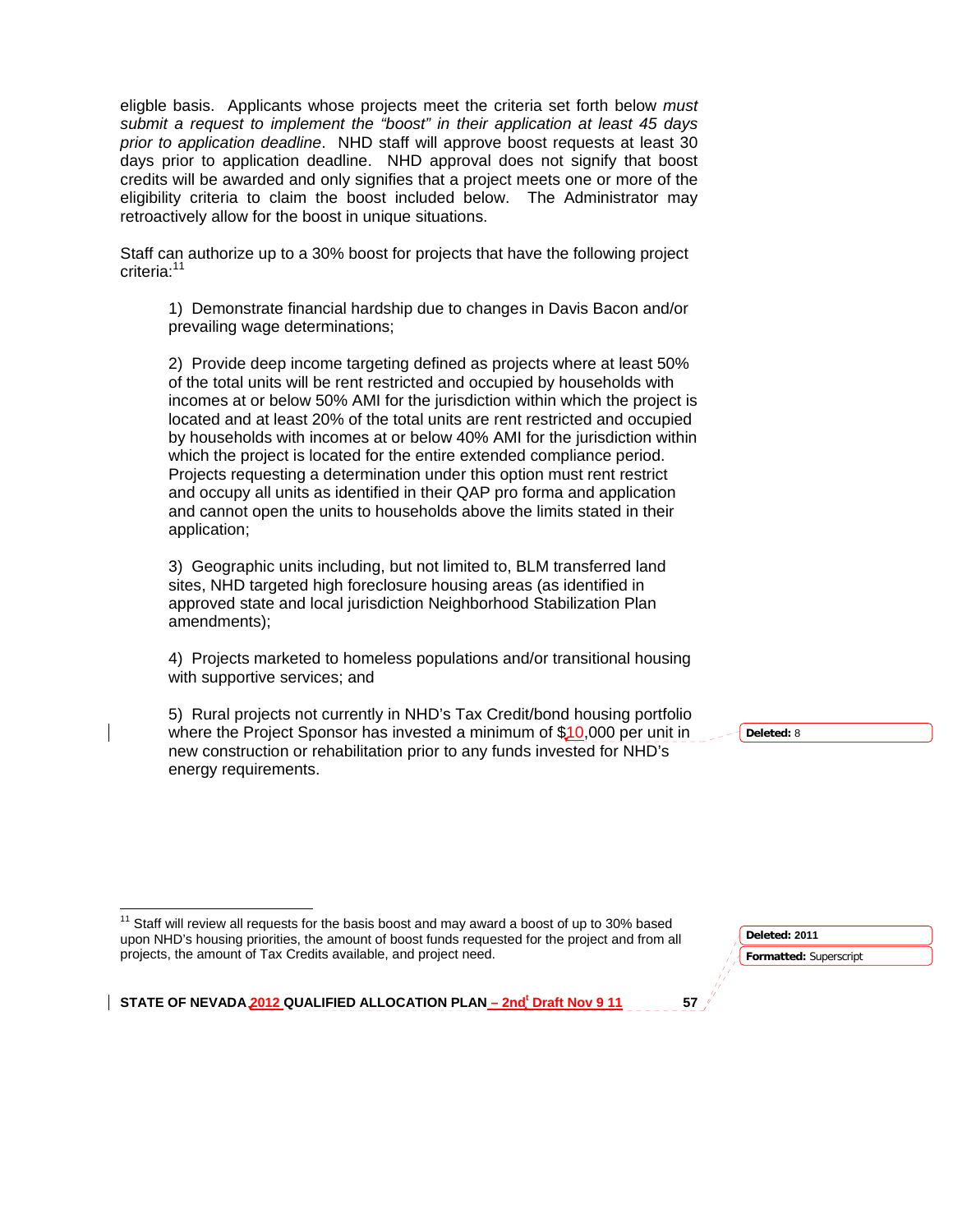### **SECTION 43 MAXIMUM AMOUNT OF TAX CREDITS AWARDED AND POST AWARD PROCESS**

#### A. Project Cap

The Division has elected to limit amount of Tax Credits a project may receive under the 2011 QPA to **\$1,000,000**. Applications for Tax Credits in excess of this amount will be rejected. The Division will accept applications that request Tax Credits for more than one sub-account, as long as the total amount of Tax Credits requested does not exceed the maximum limit.

The Division will cap the total amount of Tax Credits to any one "sponsor" at **\$2,000,000**. The Division will define "sponsor" as a participating entity by reviewing and following the "burdens and benefits" of ownership. This review will encompass a determining how the developer fee is split, who is being paid consulting fees, and who is authorized to make decisions as, or on behalf of, the owner. All entities including, but not limited to, the sponsor, applicant, consultant, developer and general partners, and managing member must disclose the portion of consulting and development fees they are being paid as part of this application.

There is not limit to the number of projects a sponsor can submit *(other than Tax Credit requirements and financial considerations)*. The Division requires the right to award more than **\$1,000,000**, of Tax Credits to projects financed by the Tax Exempt Bond Program, if the program complies with all of the Division's policies, procedures and all state and federal regulations and laws. This section applies to current year projects and does not include additional credit requests.

The Administrator may temporarily increase or lift the stated project and the Project Sponsor caps for all new project submissions and requests for additional Tax Credits to address market downturns and/or other financial situations when such action would assist in keeping the Tax Credit program viable and supporting housing projects that create affordable housing. Any changes to the project, additional credit, and Project Sponsor caps will be noticed simultaneously or separately on the Division's website at least 45 days prior to the application submission deadline.

The Administrator may increase and/or transfer funds between set-asides and geographic apportionments to ensure the ability to fund projects to a high enough level for viability. The Administrator may forward commit all or part of the Tax Credits needed to a project to ensure its viability and to assist in furthering the development of affordable housing throughout the state.

> **Formatted:** Superscript **Deleted: 2011**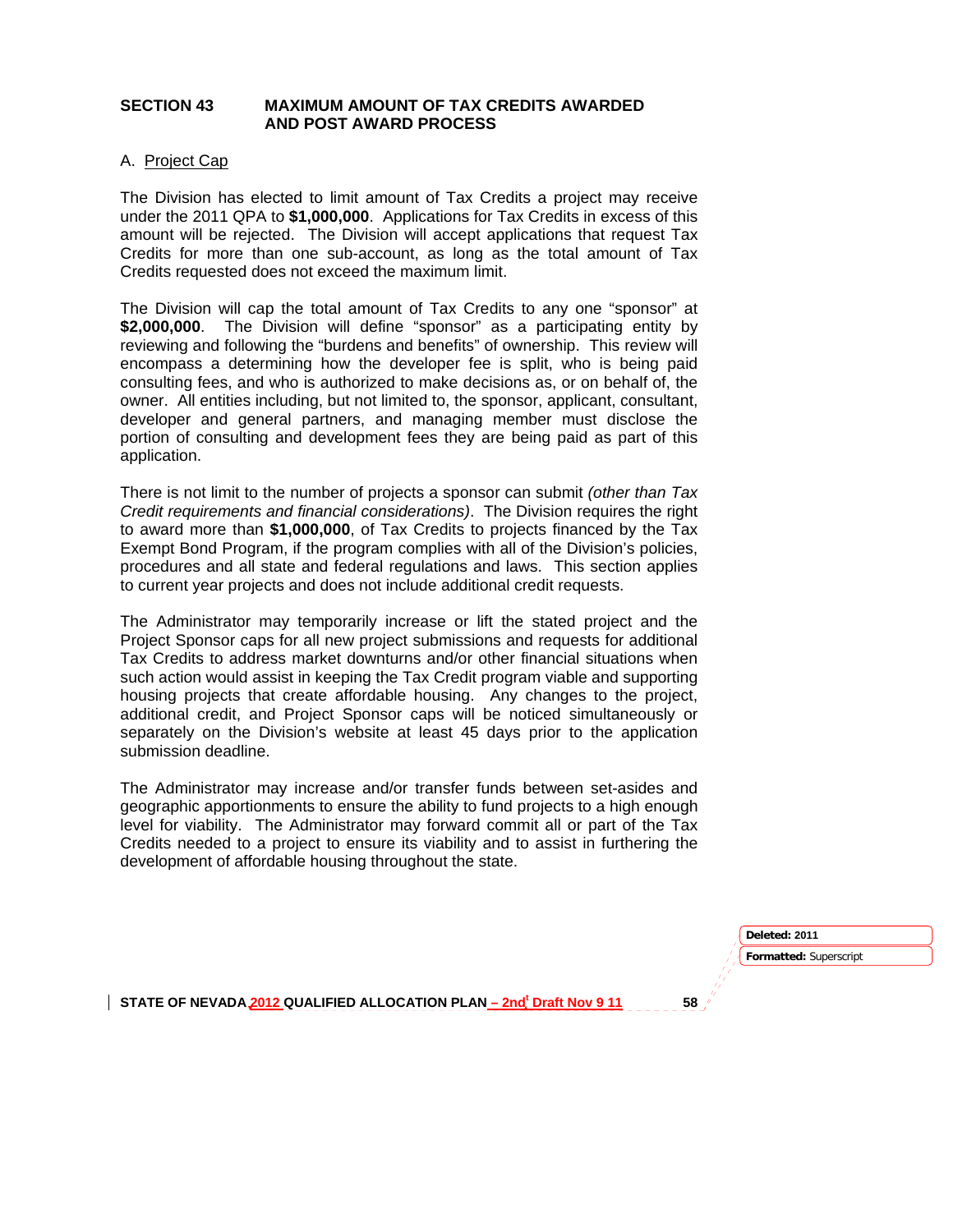#### B. Multiple Project Phases

Projects that are phased in from one Tax Credit plan year to another will not be considered as one project for the purposes of the maximum. For example, if a Project Sponsor receives Tax Credits on a project this year and next year qualifies and is appropriately ranked for an expansion of a new phase of the existing project, the Project Sponsor may received the maximum Tax Credits for the new phase. The Division reserves the right to reject multiple applications if they are determined to be for one project that has been split in order to circumvent the maximum. Please Section 16, Project Amenity Requirements and Section 21, Additional Project Amenities.

#### C. Tax Credit Return

The Project Sponsor may voluntarily return Tax Credit awards *before the notification of the carryover allocation.* For the purposes of this section, the carryover allocation notice for the 2012 projects will be **November**. If the Project Sponsor decides to return the Tax Credits on or before the date specified in this section, the return will be considered voluntary. If a project receives a carryover the allocation and the Project Sponsor returns Tax Credits after the date specified in this section, the return will be considered involuntary. In such cases, the Project Sponsor will be barred from participating in future Tax Credit funding rounds for the remainder of the 2011 Tax Credit year and the subsequent Tax Credit year.

#### D. Conditional Reservation

The Division reserves the right to award conditional reservations to projects that have outstanding issues as identified by staff, at the time of reservation. This includes, but is not limited to, outstanding legal issues currently under review, related vacancy issues at nearby properties that may negatively impact the viability of the Tax Credit project, or other matters. Reservations are also subject to final underwriting in the Division's Tax Credit analysis Application Orientation Design (AOD) program and may be amended as a result of that underwriting.

Any project receiving a conditional reservation must cure all conditions by the carryover deadline or any other deadline noted in the reservation letter or the reservation will be cancelled. The Administrator may extend this deadline for extenuating circumstances.

### **SECTION 44 FINAL TAX ALLOCATION OF TAX CREDITS**

Once all of the buildings in the project are placed in service, the Project Sponsor may request the final allocation and IRS form(s) 8609. The following information needs to be completed to receive the IRS form(s) 8609:

> **Formatted:** Superscript **Deleted: 2011**

STATE OF NEVADA 2012 QUALIFIED ALLOCATION PLAN <u>– 2nd<sup>t</sup> Draft Nov 9 11</u> 59

**Deleted:** 2011 **Deleted: 4, 2011**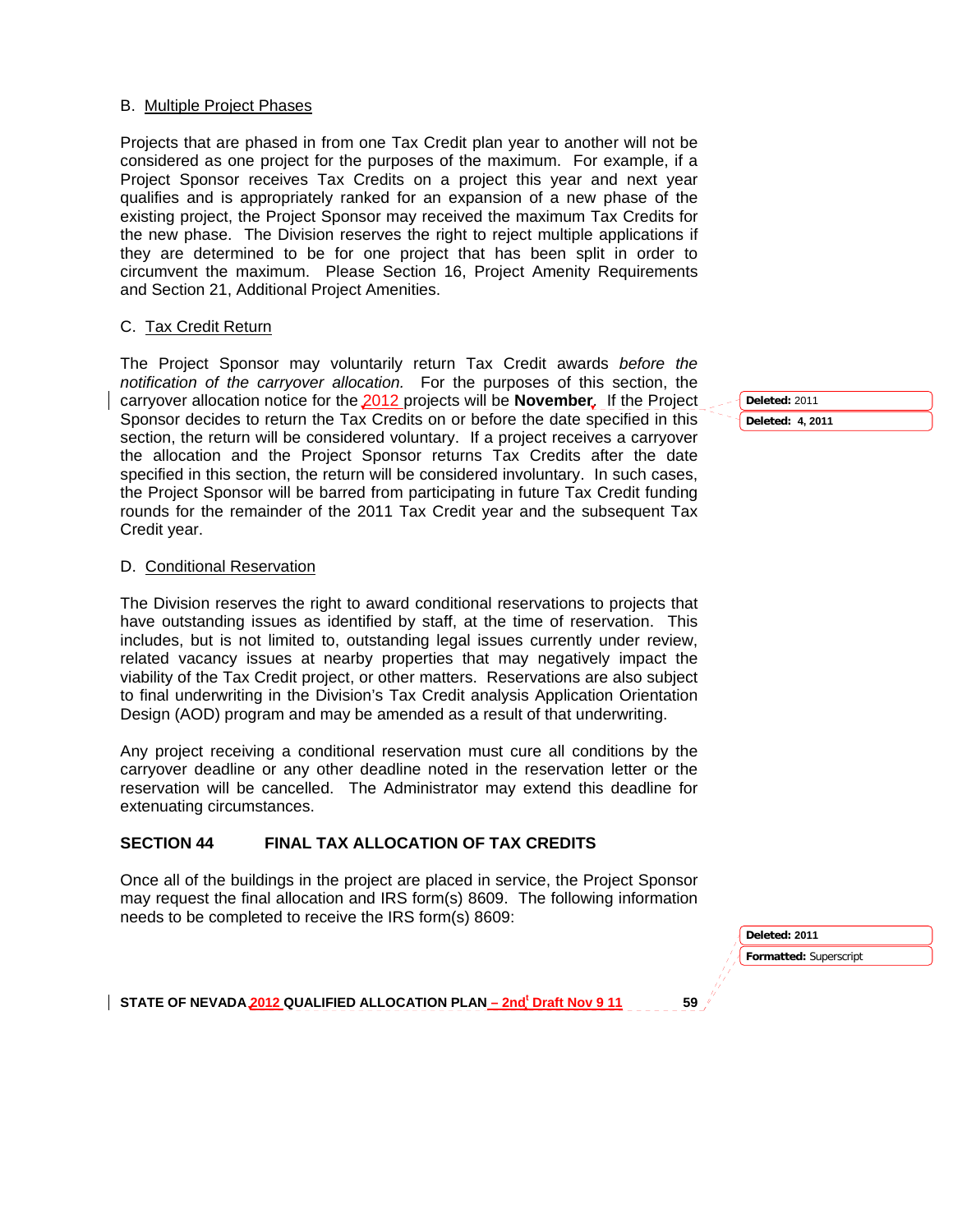1) Final application with all source/uses/budget information updated.

2) CPA certification of costs. *The Division will consider the initial CPA Certification of Costs as the true and correct document for the issuance of IRS form 8609*.

3) Final energy analysis, inspection and payment. *The final energy analysis and inspection must show that all of the energy saving measures identified in the pre-energy analysis have been installed*.

4) Pre-8609 inspection by the Division. *The inspection will include a review of proposed unit mix and amenities in the application and completeness of construction*.

5) Comply with Section 48, Lease-Up Requirement, and timely curing of identified non-compliance.

6) Letter certifying permanent financing is in place.

7) Letter acknowledging project has met ADA and Fair Housing accessibility design standards.

8) The CPA cost breakdown must be submitted in a manner that is consistent with data input to the AOD. Forms will be attached to the Final Allocation Application.

9) Tax Credit reduction due to unmet representations as stated in Section 14, Mandatory Energy Conservation Requirements. The reduction in credit will be based upon the percentage of scoring that is not met when final testing or certification of the project is complete (e.g., scoring stated 2 points for tankless hot water heater and triple pane low E windows, 2 points on a total point scoring of 130 points; 2 points equals 1.5% of 130 points. Tax Credit Allocation \$750,000 1.5% of \$750,000 is \$11,250 of Tax Credits or a reduction of \$11,250 of Tax Credits.

### **SECTION 45 TAX CREDIT MONITORING**

As of July 1, 2001, all compliance monitoring will require habitability inspection as per Treasury Regulation 1.42.5. The Division has adopted the Uniform Physical Condition Standards established by HUD as the applicable standard for conducting physical inspections and determining compliance with IRS habitability requirements.

A. Project Physical Conditions Standards

The project *must* provide decent, safe and sanitary housing for low-income **persons as set forth in applicable federal and state statutes and regulations <b>Deleted:** 2011

**Formatted:** Superscript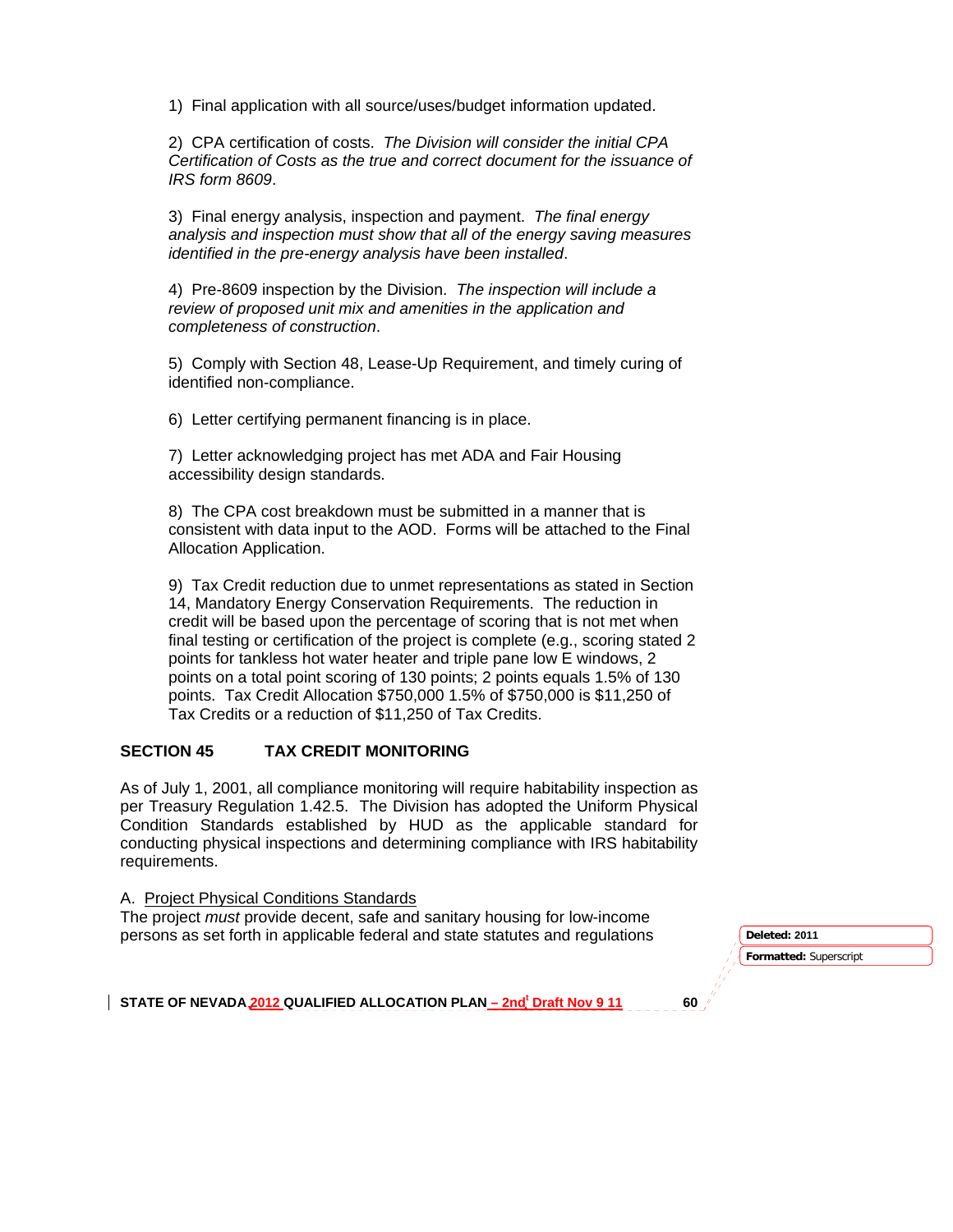during the compliance period. Effective July 1, 2004 the Division uses the UPCS, published by HUD to determine whether the LIHTC projects remain suitable for occupancy. HUD's UPCS (24 CFR 5.703) can be accessed at www.hudclips.org.

### **SECTION 46 FEES**

All fees paid to the Division are non-refundable.

#### A. Application Fee

The application fee is \$2,500 for both Tax Credit and 4% Bond projects. Bond projects are required to pay this fee upon submission of their application for the 4% credits and 8609s. This fee is in addition to the Cost of Issuance fee(s).

#### B. Reservation Fee

A reservation fee equal to 9.5% of the Tax Credits reservation amount is payable at the time the Division reserves the Tax Credits for the project. Non-profits that are not joint-venturing or in partnership with a for-profit Project Sponsor have the option of paying 4.75% no later than six months after the date of reservation. This fee also applies to Bond projects requesting 4% credits. This fee is in addition to the Cost of Issuance fee(s). The reservation fee is due upon receipt of the reservation letter and must be paid within 14 days of the date of the reservation letter.

#### C. Carryover Fee

An administrative fee of \$2,500 will be charged for each carryover letter issued by NHD. The Project Sponsor's federal tax identification number must be supplied at the time the carryover commitment is requested.

#### D. Compliance Monitoring Fee

An annual fee of \$35.00 for each low-income unit will be charged during the compliance period. The first annual Compliance Monitoring Fee is due and payable when the project is placed in service. Thereafter, annual Compliance Monitoring Fees must be paid on or before January 31 of each year for the remaining compliance period including any extended use period. The Division reserves the right to adjust monitoring fees as necessary on a project-by-project basis to cover the cost and expense of monitoring compliance.

#### E. Compliance Training Fee

A fee of \$75.00 per person will now be required to attend the Division's annual Tax Credit Compliance Training. The one-day training session, usually conducted in March, April, or May of each year, is held in Las Vegas and Carson City/Reno. Attendance is mandatory for all on-site property managers. Notice of the annual training sessions will be announced once a date and site are determined. Additional training cost will vary by training subject and will be posted on the website. **Deleted: 2011** 

**Formatted:** Superscript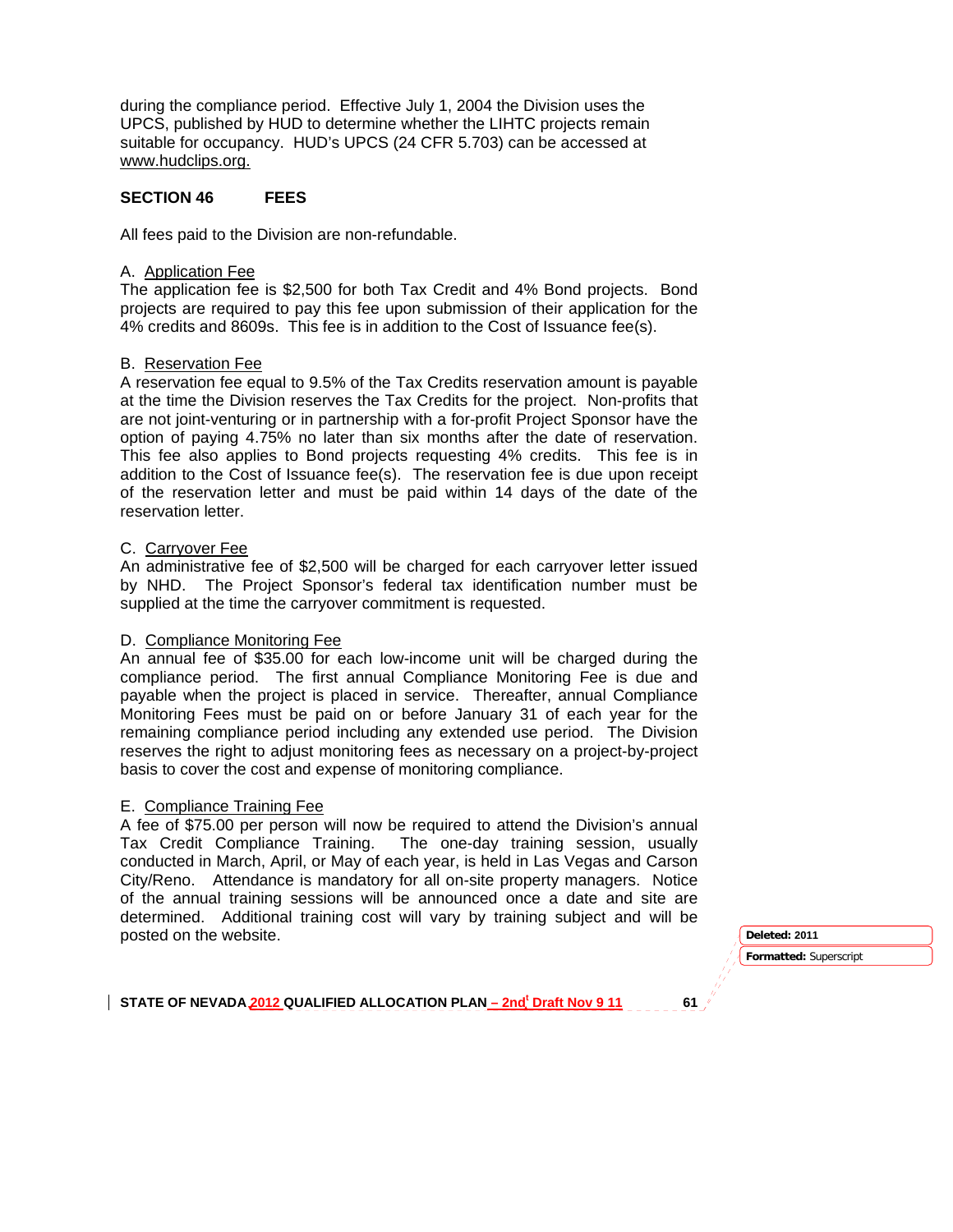### F. Compliance Monitoring Fee for Second Audit

If a property receives an audit in which the property is substantially out of compliance and Division staff must re-monitor files after corrections are submitted or re-inspect units, there will be an additional audit fee equal to the per unit monitoring fee for each unit/file that requires a second audit.

### G. Legal Fees

If the Project Sponsors requests a change in scoring or decision that requires the Division to obtain legal advice, the Project Sponsor will be billed for the legal service at a rate of \$300.00 per hour. Legal fees must be paid for any time legal spends reviewing an item. A cost estimate will be provided for the Project Sponsor's approval and a 50% deposit will be required to initiate the legal review. Legal review will not be undertaken without receipt of the deposit and, if the Project Sponsor chooses not to have the legal review, the points will not be rescored.

## H. Energy Analysis Fees

The 2011 QAP requires Project Sponsors to comply with the Division's Energy Efficiency Requirements. Sponsors are required to meet pre- and post construction energy analysis for new construction or rehabilitation projects.

The energy analysis is contracted by NHD with an independent certified energyauditing contractor. The Project Sponsor will reimburse the Division the costs of the energy analysis at a rate of **\$1000** for pre-construction analysis and **\$250.00** a unit with a minimum of 15% of the project being subject to the energy analysis for construction and post construction audits. The energy analysis fee will be assessed mileage and per diem charges at the state rate. If additional testing is required, fees will be due at the time of the re-testing. The \$1000 fee is due at time of energy analysis submission. The \$250.00 per unit 15% fee is due when testing is completed and must be paid before issuance of the 8609 form.

# **SECTION 47 DEBARRED LIST**

The Administrator will have the option to reject applications for Tax Credits for the following reasons if the Project Sponsor/equity partner/management company:

1) is included on the HUD Debarred List;

2) defaulted or failed to Complete Funding or Construction on a Tax-Exempt Bond Issue;

3) defaulted and/or failed to comply with a HOME and/or LIHTF;

**Formatted:** Superscript **Deleted: 2011**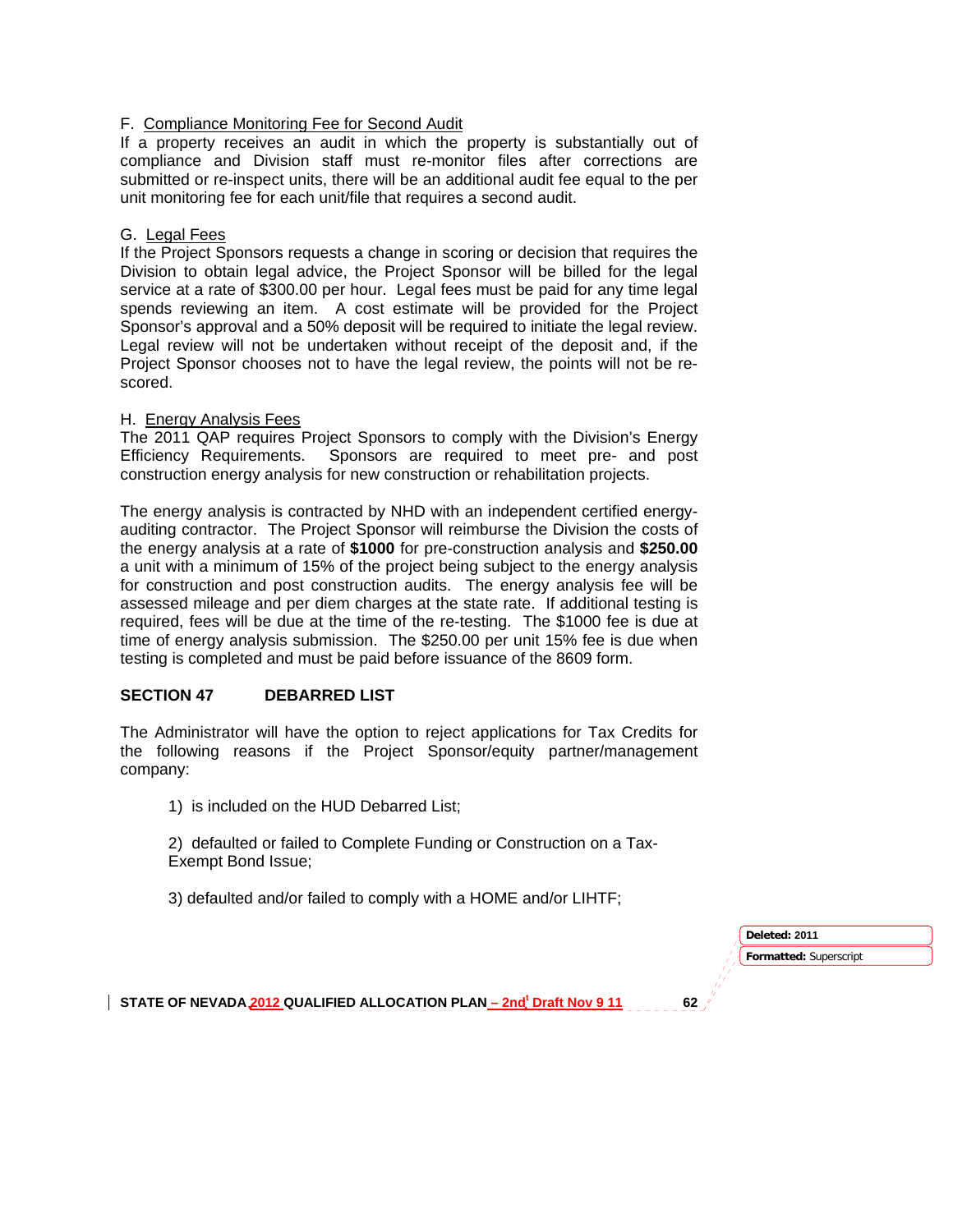4) defaulted or failed to comply with terms and conditions including mandatory 15-year and extended compliance on Bond or Tax Credit Project that receives a Tax Credit reservation or allocation by the Division and/or

5) any party that fails to pay any mandated charges will be added to the Debarred List.

### **SECTION 48 LEASE-UP REQUIREMENT**

Effective July 1, 2002 all Project Sponsors will be required to contact the Division once the first building in the project is issued a Certificate of Occupancy and prior to any lease-up. The Division will provide an orientation to Project Sponsors and on-site property managers regarding the long-term compliance of the property with Section 42. The Division will review the state's Tax Credit Compliance Manual with the project management and discuss the Division's compliance requirements and project management responsibilities. This orientation is mandatory. Failure to contact the Division as specified above will result in a delay of the Division's issuance of IRS form(s) 8609.

### **SECTION 49 ANNUAL INCOME RE-CERTIFICATION**

Under HERA, the Project Sponsor of a 100% low income project is exempt from the recertification requirements under IRS regulation 1.42-5(b)(1)(vi) and (vii) and 1.42-5(c)(1)(iii) and is *not* required under those sections to:

1) keep records that show an annual income re-certification of all the lowincome tenants in the building who have previously had their annual income verified, documented and certified;

- 2) maintain third-party documentation to support that re-certification; or
- 3) certify to the Division that is has received this information.

In lieu of recertification after year two of tenancy, *Project Sponsors must ensure that all tenants annually complete a form of certification as prescribed by NHD.* The Alternate Certificate must be dated and signed by the tenant(s) and the Project Sponsor's on-site representative and the Project Sponsor must maintain a current Alternate Certification in each tenant file. The Division will review this documentation during the annual compliance reviews. Project Sponsors of 100% low-income properties are still required by NHD to perform a complete income recertification upon first anniversary of tenancy. Projects that have less than 100% low-income units *must* still perform a complete annual income recertification.

| Deleted: 2011          |  |
|------------------------|--|
| Formatted: Superscript |  |
|                        |  |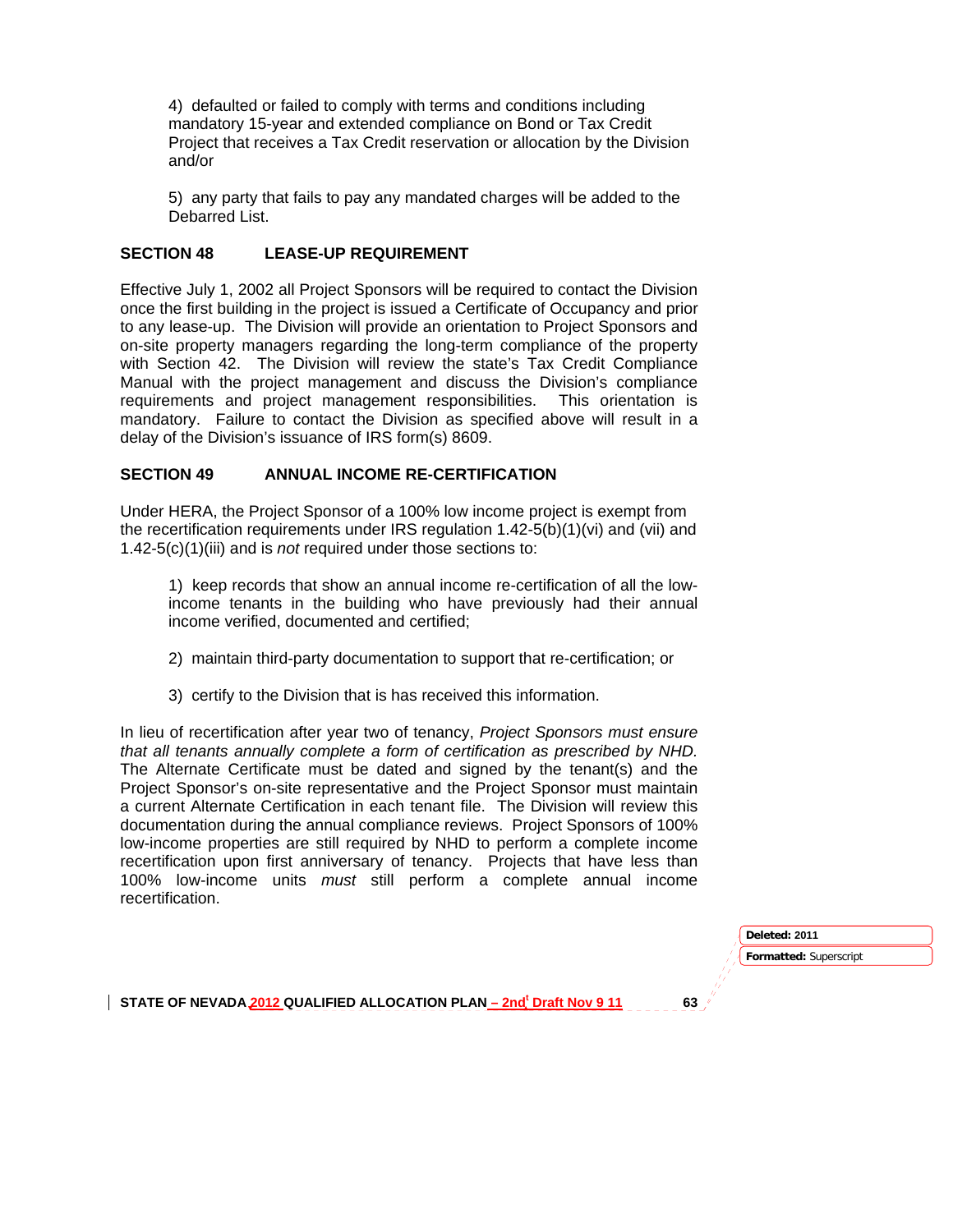NHD regulations concerning tenant annual recertification may be updated from time to time with at least 15 days notice form NHD to comply with regulations or facilitate the reporting of data. Additionally, NHD reserves the right to require annual tenant income recertification at properties where gross negligence or noncompliance has been found. Relaxation of Tax Credit annual tenant income recertification does not supersede requirements for income recertification under other federal programs such as HOME.

### **SECTION 50 TAX EXEMPT BOND PROGRAM**

To receive 4% Tax Credits on a Tax Exempt Project, Project Sponsors must comply with the following:

1) Final allocation application *(at a cost of \$2,500 and payment of 9.5% of the Tax Credit Award) with updated sources/uses/budget information*.

2) CPA of certification costs. *The Division will consider the initial CPA Certification of Costs as the true and correct document for issuance of IRS Form 8609*.

3) Final energy analysis and inspection. The final energy analysis and inspection for new construction must have a REM Index Rating of 86 or higher. The final energy analysis/inspection for rehabilitation projects must show that all of the energy saving identified in the pre-energy analysis have been properly installed.

4) Pre-8609 inspection by the Division. The inspection will include a review of proposed unit mix and amenities in the application and completeness and construction.

5) Comply with Section 48, Lease-Up Requirement and timely curing of identified non-compliance.

6) Letter certifying permanent financing is in place.

7) Letter acknowledging project has met ADA design standards.

8) The project must be in compliance with the Bond Regulatory Agreement.

9) Comply with Section 42 50% test.

10) The project must meet Section 11, Eligible Project Categories requirements as outlined in the QAP.

> **Formatted:** Superscript **Deleted: 2011**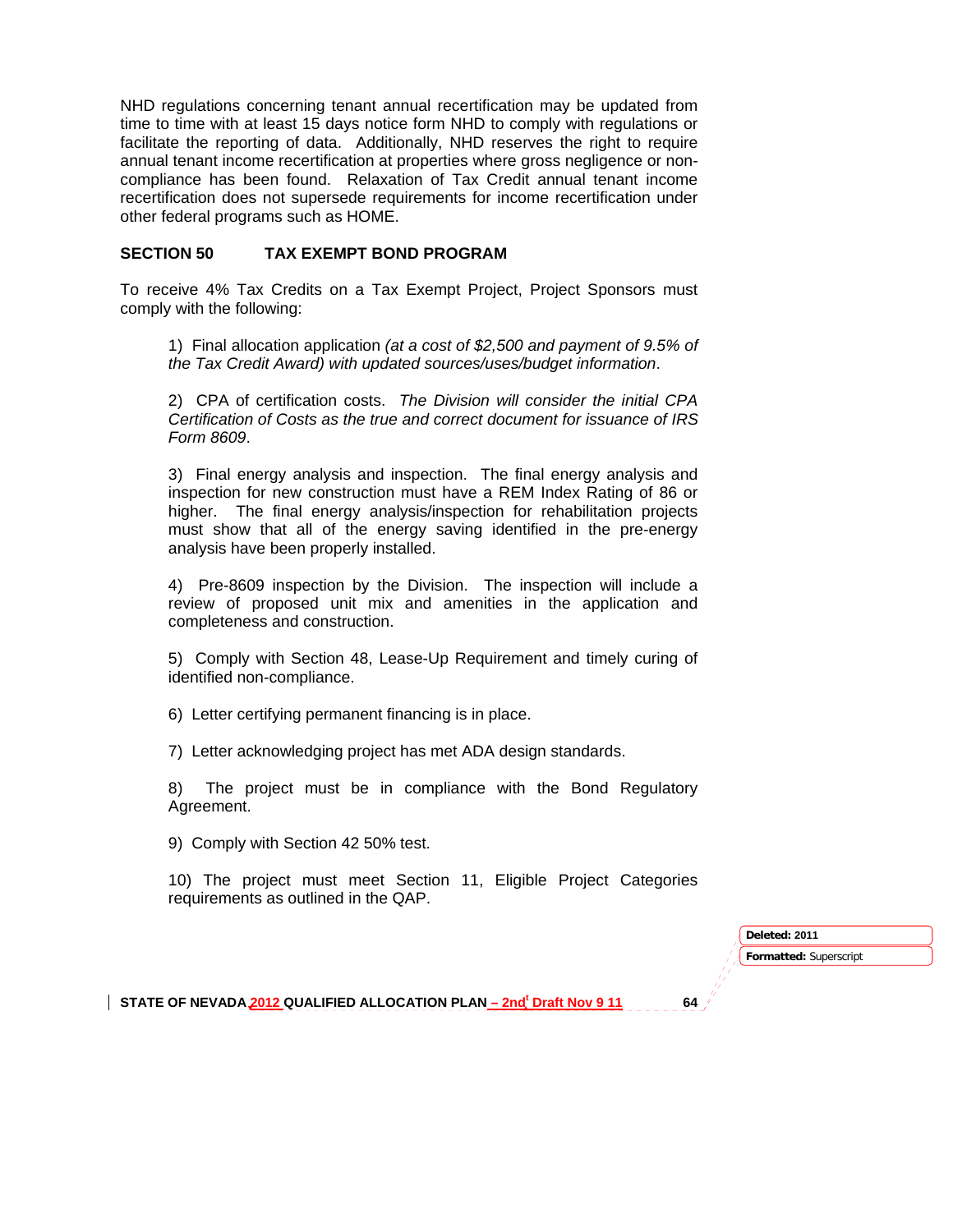11) The CPA cost breakdown must be submitted in a manner that is consistent with data input to the AOD system. Forms will be attached to the Final Allocation Application.

12) The allowable developer fee for Tax Exempt Bond Financed project may not exceed 15% of the Total Project Cost including the land.

13) 4% Tax Credits are applicable only to NHD multi-family revenue bond projects that have received a Section 42m letter from the Division's Chief Financial Officer.

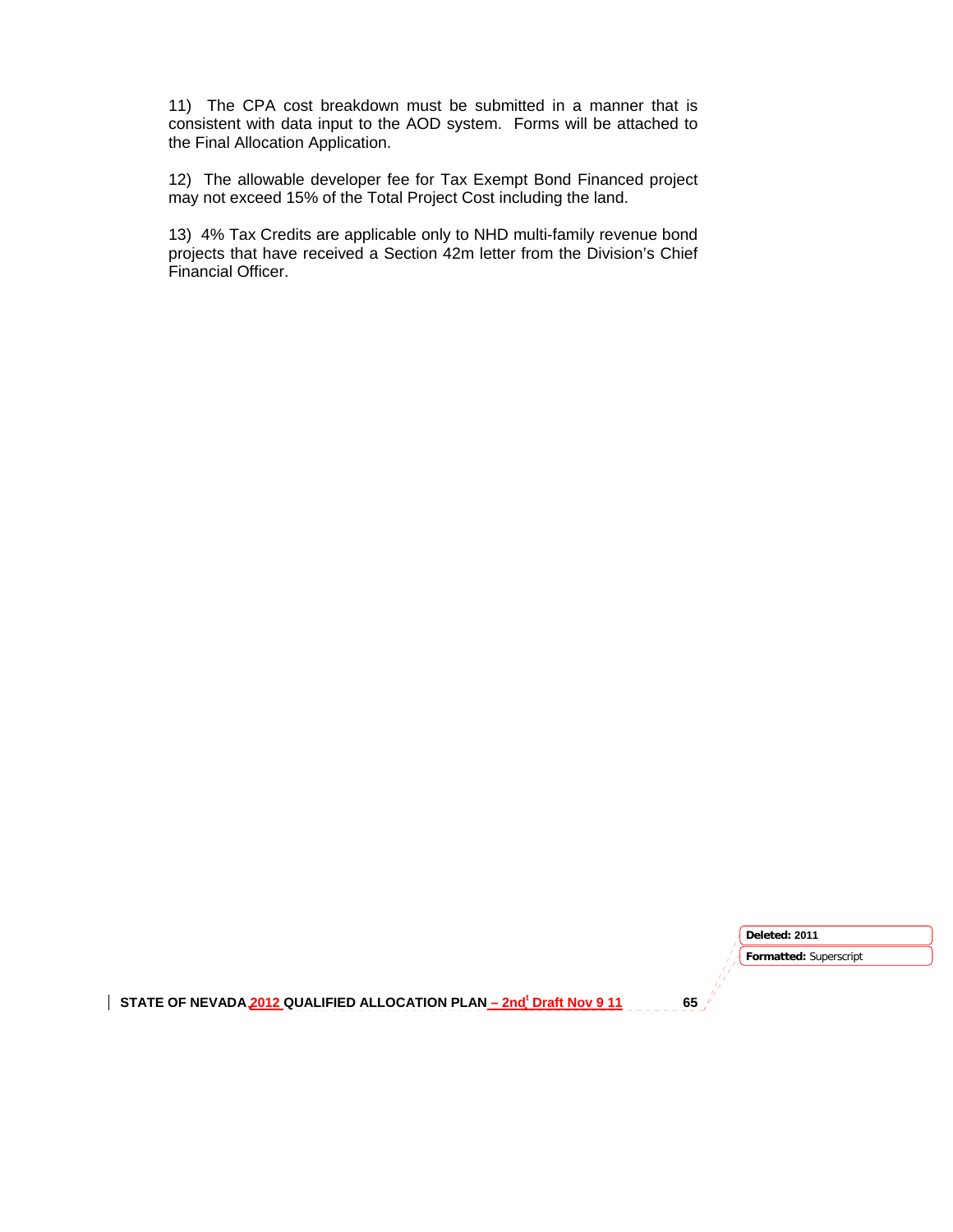# **PUBLIC COMMENT PROCESS**

### **SECTION 51 PUBLIC COMMENT, DISTRIBUTION AND APPROVAL OF THE QAP**

### **UPDATED WITH DATES FOR THE 2012 PUBLIC HEARINGS**

A first draft of the 2012 QAP was made available for public review and comment on September 23, 2011. In accordance with the Regulations, the Division scheduled and held public hearings on the draft 2012 QAP on October 24, 2011 at 1 p.m. at the NHD offices in Carson City and Las Vegas. Other public meeting locations were in Elko at the, and in Reno at. All public meetings were held concurrently and linked by video conference. Public comment on the first draft 2012 QAP can be submitted in writing or electronically via the contact information in the following Section 52. Verbal comments will be received at the hearing. Comments are due by the date of the public hearing on October 24, 2011.

**Following, a second draft of the QAP was released on for public review and comment. A final public hearing of the QAP was held on in conjunction with a meeting of the state's Advisory Committee on Housing. The meeting was held at the NHD Carson City and Las Vegas offices that were linked by video conference. The comment period for the second QAP draft closed a.** 

The 2012 QAP was adopted by the Administrator on.

The State's Advisory Committee on Housing meeting is tentatively set for November 15, 2011 at 1:15 p.m. at 1535 Old Hot Springs Road, #50, Carson City and video conference to the Division's southern Nevada office at 7220 Bermuda, Las Vegas.

Interested parties should check the Division's website at www.nvhousing.state.nv.us for updated information on the 2012 QAP and public hearing locations, dates, and times.

| Deleted: 2011                                                                                |  |  |
|----------------------------------------------------------------------------------------------|--|--|
| Deleted: September 24, 2010.                                                                 |  |  |
| Deleted: 2011                                                                                |  |  |
| Deleted: October 26, 2010                                                                    |  |  |
| <b>Deleted:</b> campus of the Great Basin<br>College                                         |  |  |
| Deleted: the Truckee Meadows<br><b>Community College Redfield High</b><br><b>Tech Center</b> |  |  |
|                                                                                              |  |  |

#### **Deleted: ¶**

| F                            |  |
|------------------------------|--|
| <b>Formatted: Font: Bold</b> |  |
| <b>Formatted: Font: Bold</b> |  |
| <b>Formatted: Font: Bold</b> |  |
| Deleted: November 10         |  |
| Deleted: November 16, 2010   |  |
| <b>Formatted: Font: Bold</b> |  |
| Deleted: November 19, 2010   |  |
| <b>Formatted: Font: Bold</b> |  |
| Deleted: 2011                |  |
| Deleted: December 7, 2010    |  |

**Deleted: 2011** 

**Formatted:** Superscript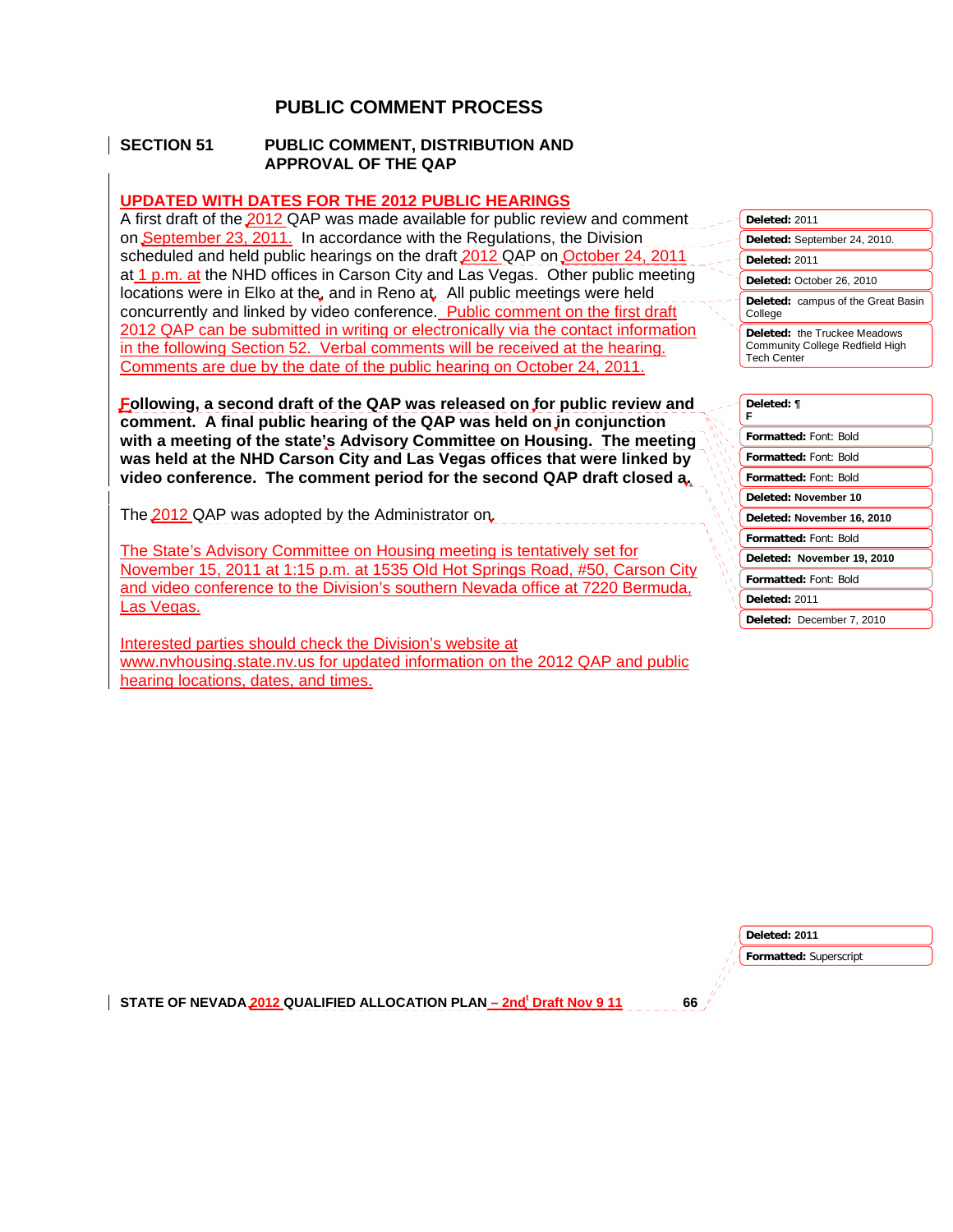# **CONTACT INFORMATION**

## **SECTION 52 NEVADA HOUSING DIVISION OFFICES**

## A. Carson City

NHD's Carson City office is located at: 1535 Old Hot Springs Road, Suite 50, Carson City, Nevada 89706. The Carson City LIHTC contact person is: Hilary Lopez, Ph.D., Chief of Federal Programs. Dr. Lopez can be contacted at 775.687.2003 or hlopez@housing.nv.gov. The facsimile number is 775.687.4040.

### B. Las Vegas

NHD's Las Vegas office is located at 7220 Bermuda Road, Suite B, Las Vegas, Nevada 89119. The Las Vegas LIHTC contact person is Mark Licea, Federal Programs Supervisor. Mr. Licea can be contacted at 775.486.7220, Extension 226 or mlicea@housing.nv.gov. The facsimile number is 702.486.7226.

> **Formatted:** Superscript **Deleted: 2011**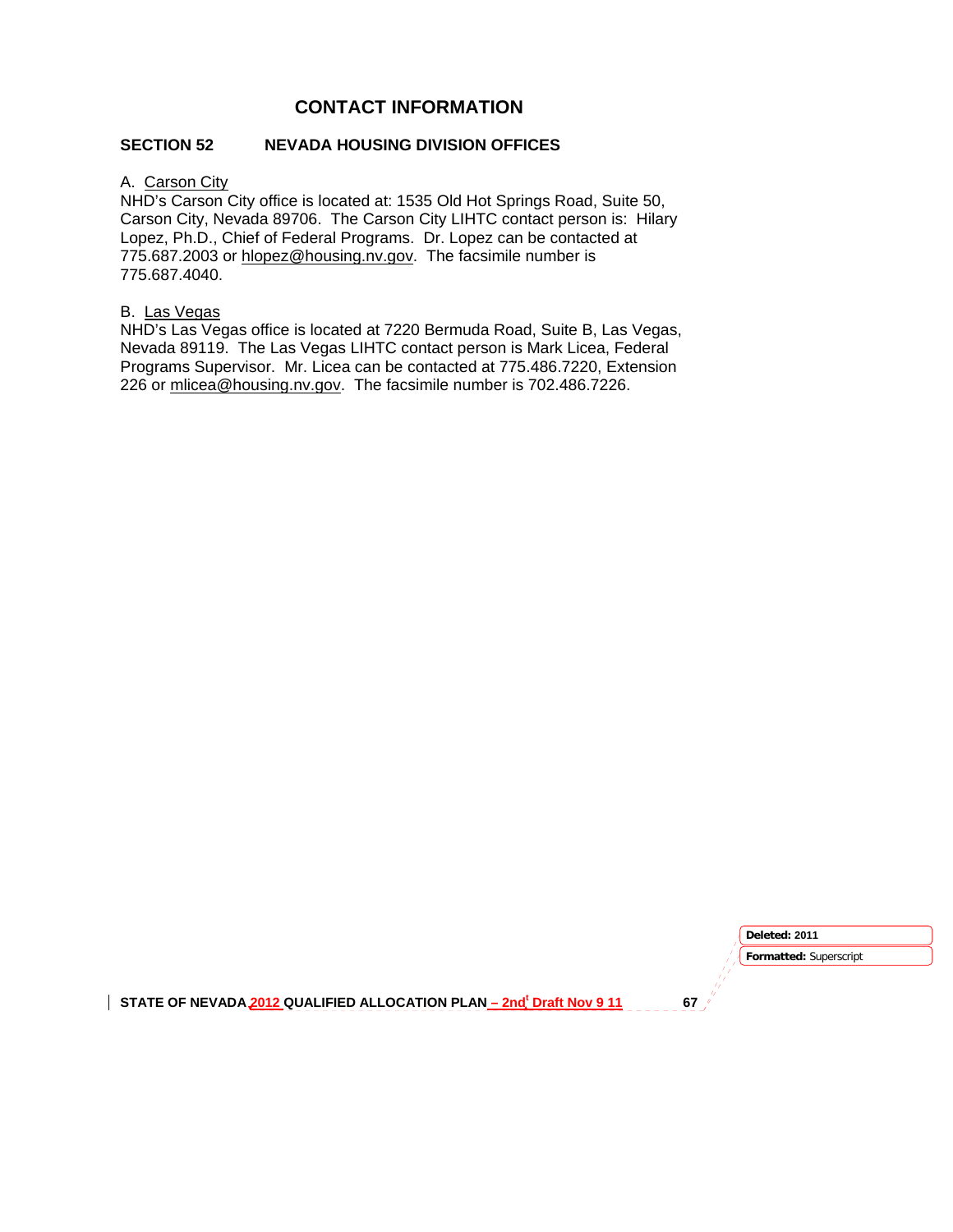| Page 18: [1] Deleted                   | <b>Hilary</b> | 11/7/2011 9:25:00 AM |
|----------------------------------------|---------------|----------------------|
| G. Acquisition/Rehabilitation Projects |               |                      |

1) Acquisition/Rehabilitation with Expiring Section 8/HAP Contractsproject based rental assistance contracts for a minimum of 75% of the total units.

These projects will be scored based on the highest percentage of units receiving rental assistance times the number of years of the contract. Projects must have a current rental assistance contract or be able to demonstrate that the rental assistance contract is currently under renewal and will be renewed prior to carryover. Developers must demonstrate via the pro-forma that the project can continue to function for 15-years as a LIHTC development should the rental assistance payments stop.

These projects will be scored based upon the highest percentage of units receiving rental assistance times the number of years of the contract. Projects must have a Section 8/HAP contract that expired no more than nine months prior to the December 7, 2010 adoption of the QAP. Projects with renewed Section 8/Rental Assistance contracts must clearly show that those rental assistance payments will be extended for a minimum of 2 years through the local PHA and/or HUD and that the project can continue to function for the 15-years as a LIHTC development should the rental assistance payments stop after that time.

2) Acquisition/Rehabilitation/Conversion<sup>1</sup>/Change of Use<sup>2</sup> -(Preservation)

Applications for Acquisition/Rehabilitation may be proposed for any tenant base specified in the above subsections A through E. However, the project will be categorized and scored solely as an Acquisition/Rehabilitation project.

The allowable acquisition price used in calculating the eligible basis is the "as-is" appraised value as of the date of the application. A copy of the appraisal must be submitted with the application.

3) Rehabilitation Only – (Preservation)

Applications must meet the 10-year rule, (except as specified in HERA<sup>3</sup>,) and projects must be at least 75% low-income. The per unit rehabilitation investment will be calculated by taking the actual hard construction cost of

Economic Recovery Act of 2008 (HERA), Sec. 3003 (f) waives the 10‐year acquisition rule for specific building types.

<sup>1</sup> Conversion of Use Projects refers to structures converted from an unrelated use to housing (e.g., converting and old school house into affordable housing).

<sup>2</sup> Change of Use Projects refers to projects that alter existing housing to meet other housing needs (e.g., converting a transitional housing project into affordable housing for the elderly). 3 Public Law 110‐289 adopted July 30, 2008, also known as the Housing and